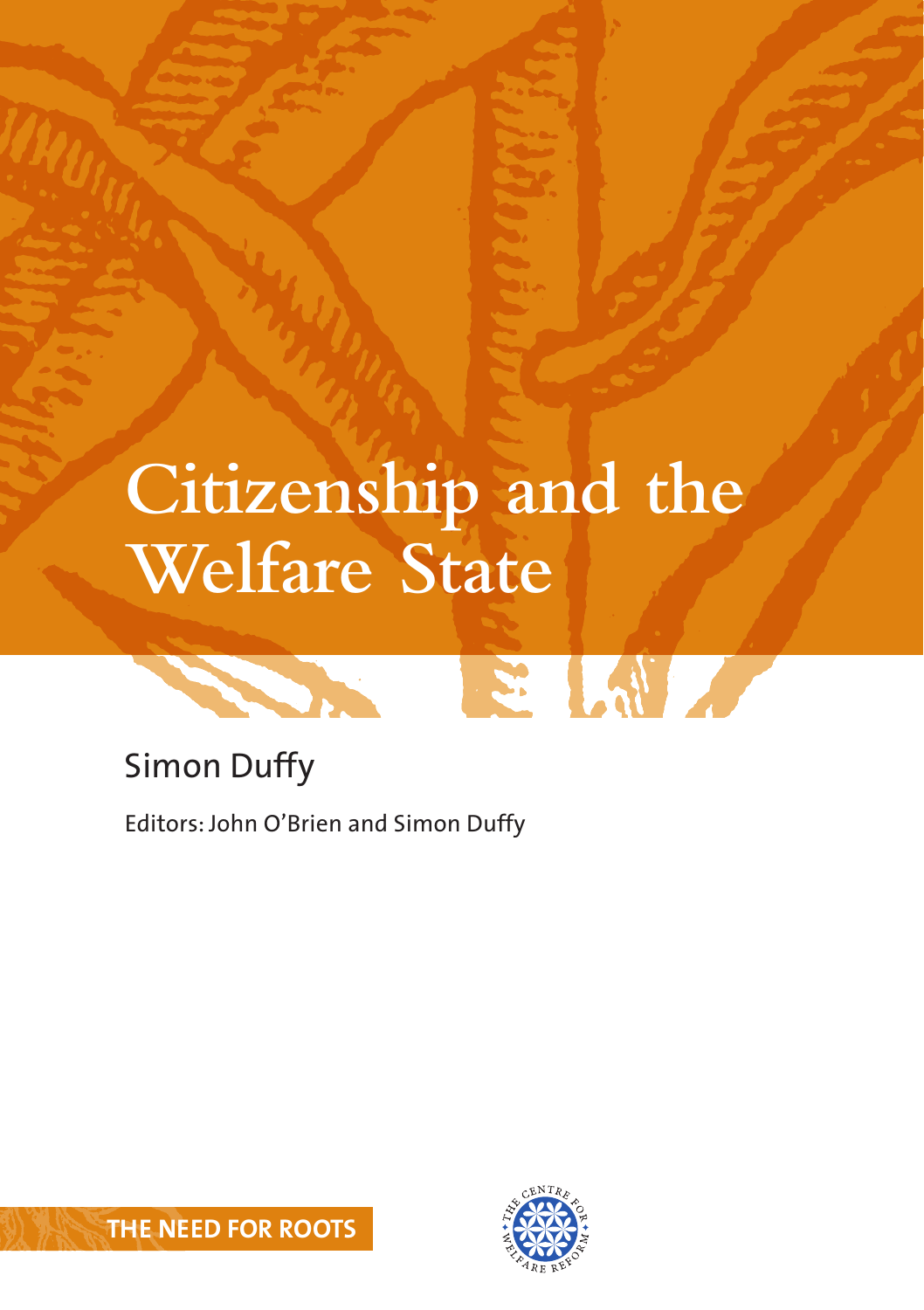**THE NEED FOR ROOTS**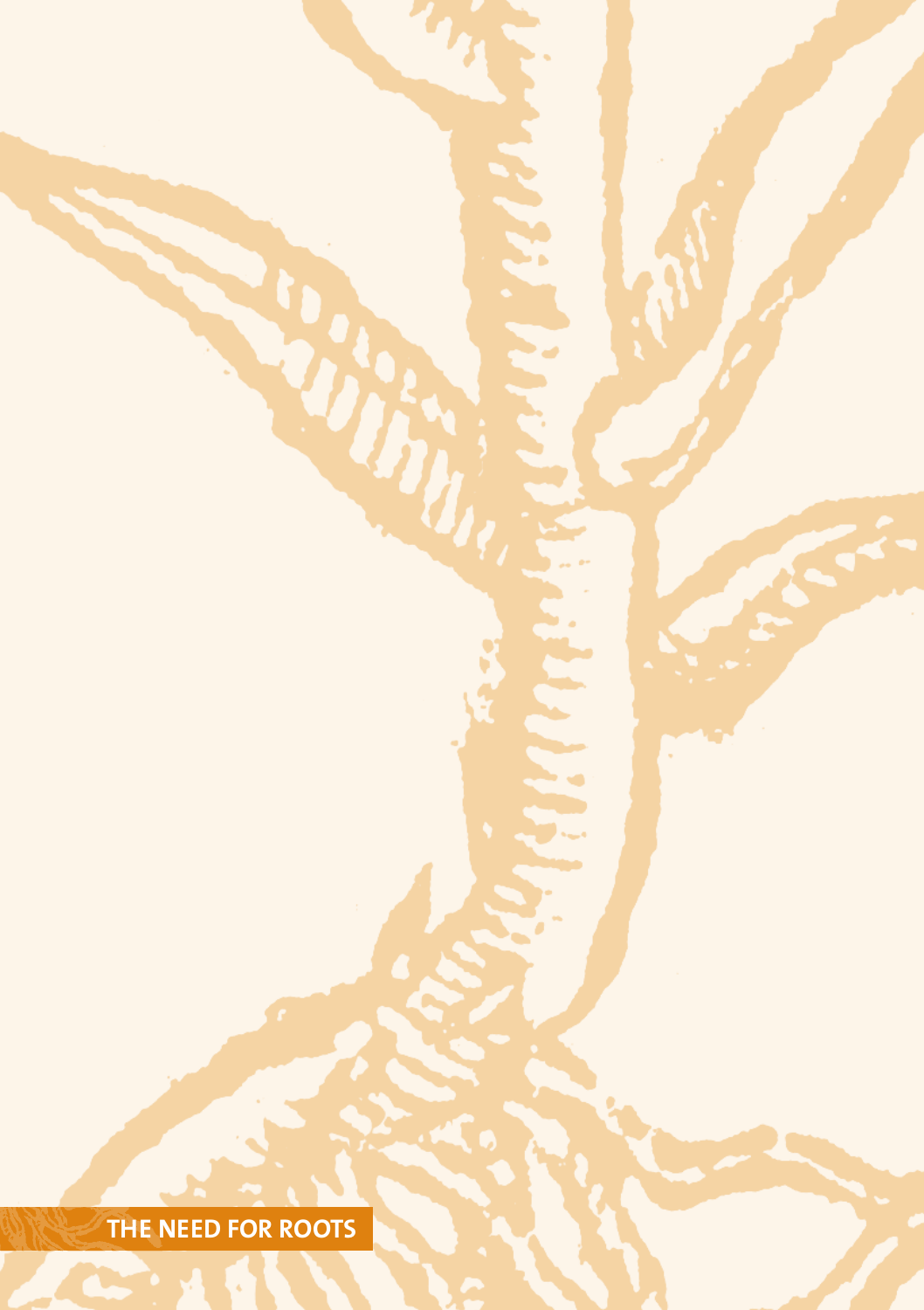# Citizenship and the Welfare State

### **Simon Duffy**

Editors: John O'Brien and Simon Duffy



**THE NEED FOR ROOTS**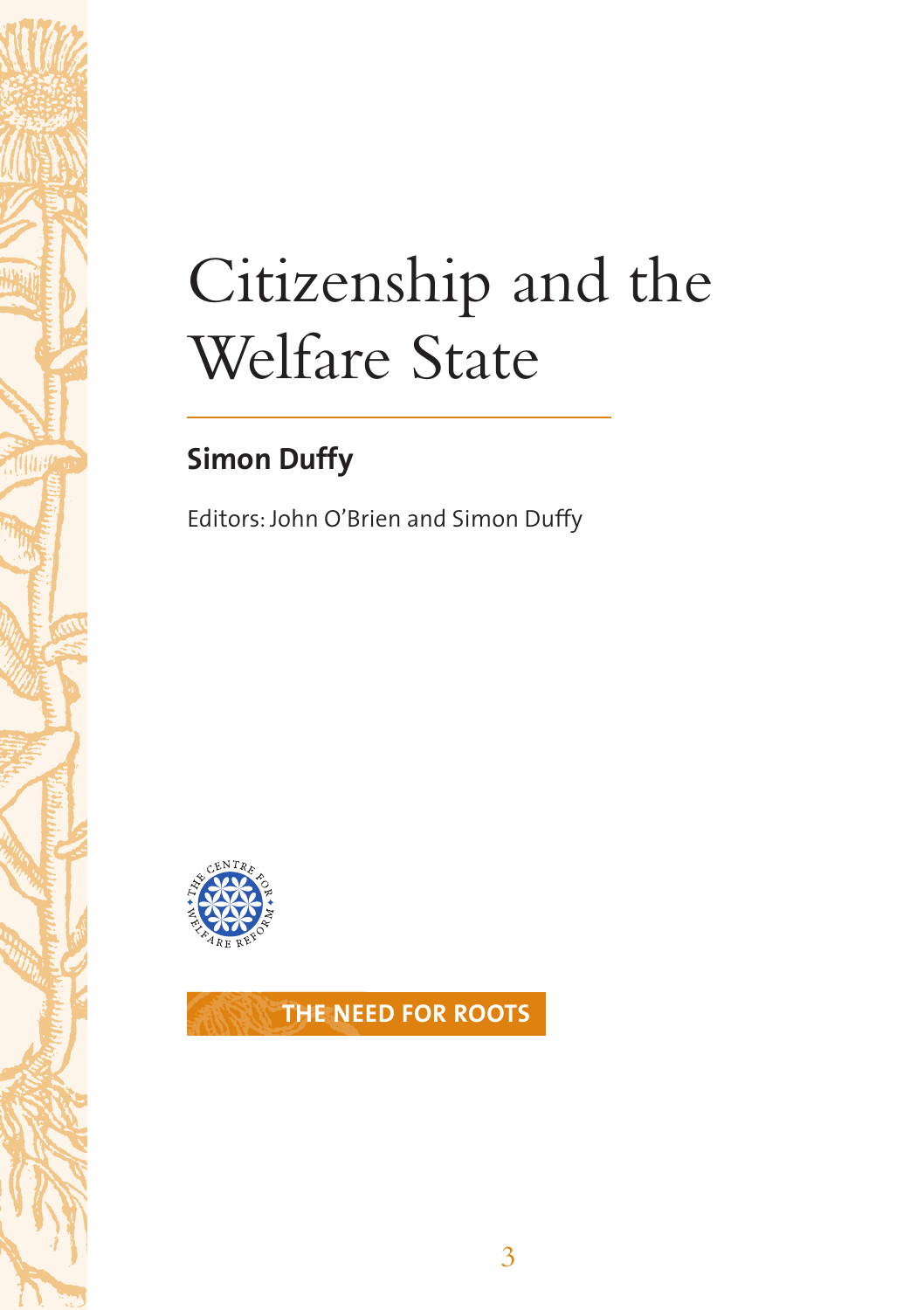### **Contents**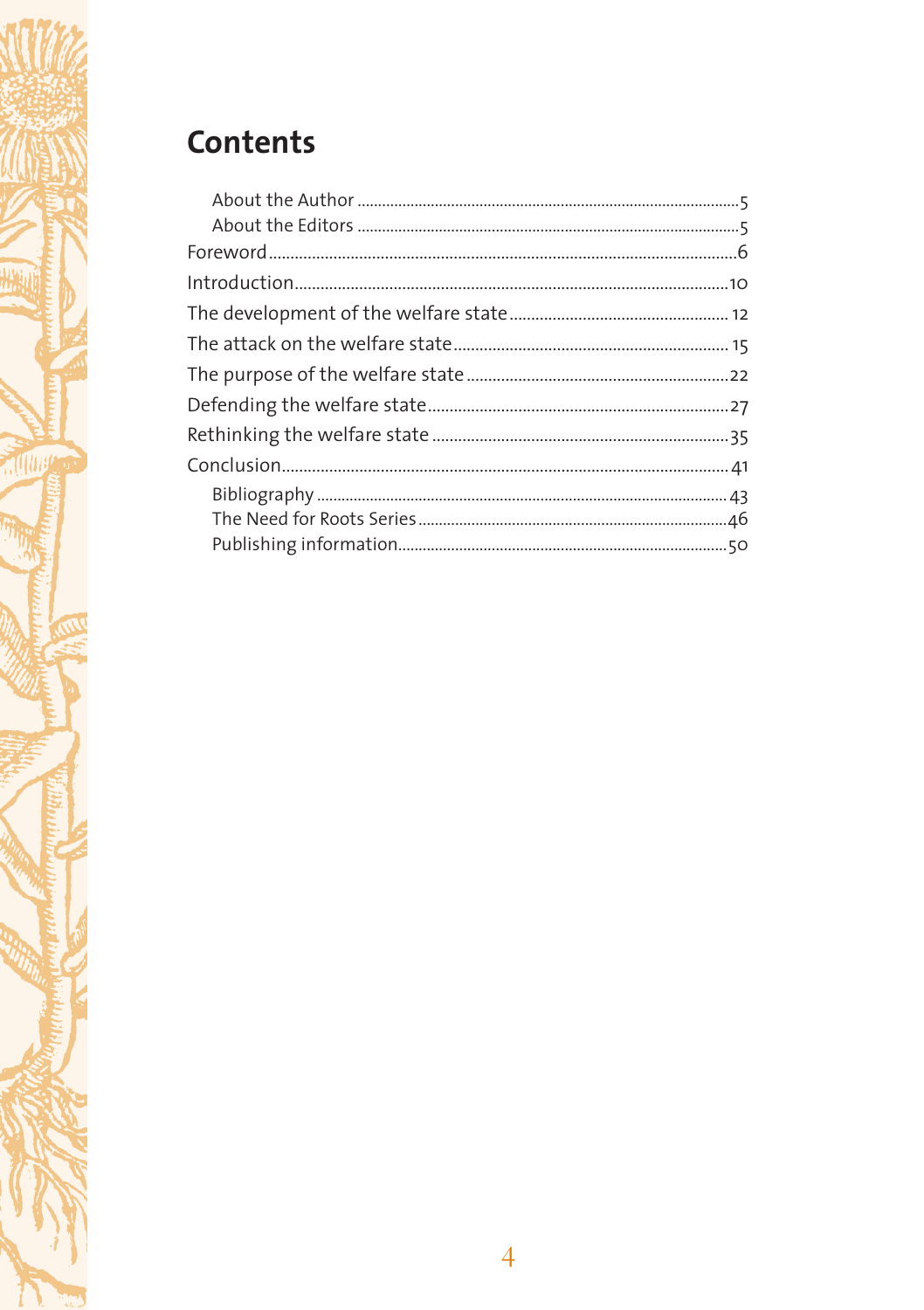### <span id="page-4-0"></span>**About the Author**

#### **Simon Duffy**

Simon is a philosopher and social innovator. He founded the Centre for Welfare Reform in 2009 as a network for a sharing radical alternatives to neoliberal conceptions of welfare reform. He is best know for having invented personal budgets, for which work he received the RSA's Prince Albert Medal and the Social Policy Association's award for outstanding contribution to social policy. His publications include Keys to Citizenship, Unlocking the Imagination, The Unmaking of Man and Women at the Centre.

### **About the Editors**

#### **Simon Duffy**

Simon is the Director and Founder of the Centre for Welfare Reform.

#### **John O'Brien**

John is a leading thinker in human services. He is affiliated with the Center on Human Policy, Law and Disability at Syracuse University in the US and the Marsha Forest Centre in Canada.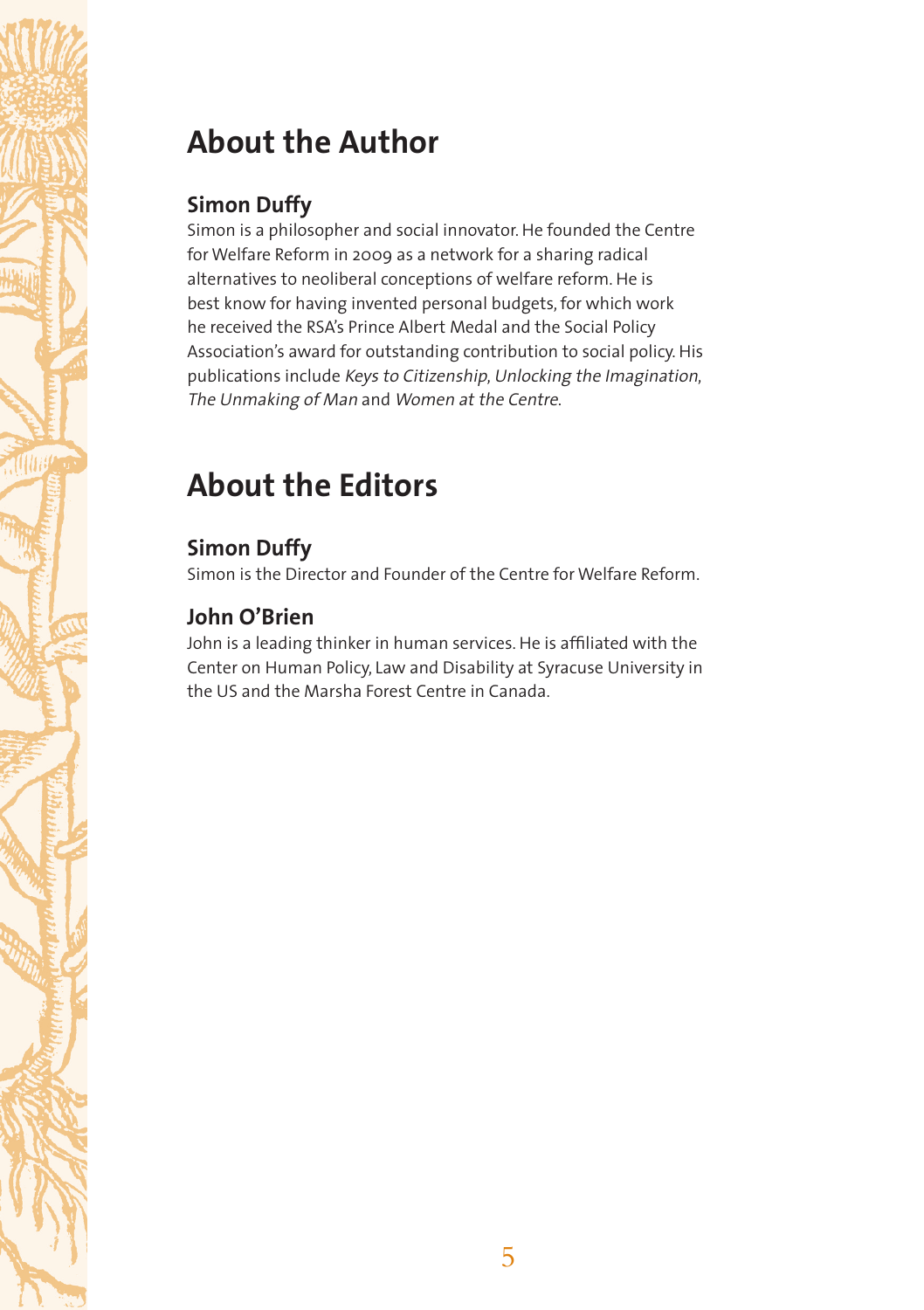## <span id="page-5-0"></span>**Foreword**

Without deep roots welfare reform becomes little more than disconnected tinkering to impose a succession of politically fashionable ideas. Absent roots, history restarts with each ministry and fades as a source of guidance and understanding. Context narrows to the technical specifics of allocation and delivery of benefits and services, so language becomes slippery and loses power to disclose cuts, contradictions and compromises in a way that leads to effective action. Social rights remain subject to shifting interpretative lenses. Decisions about what to conserve and develop and what to disrupt and discontinue have no constitutional foundation and so policy and practice lurch from one reorganization to the next. When reshuffling is coupled with substantial reduction in funds, energy is consumed by adapting to scarcity, whether by advocacy against cuts or resignation to them. Attention focuses on meeting the changing demands of one generation after the next of new structures, new rules and new overseers rather than on developing better ways to increase the common wealth by steady progress toward assuring the inclusion of every citizen.

In the third publication in our series, *The Need for Roots*, Simon Duffy argues that active support for equal citizenship is the life giving purpose at the root of the welfare state. He recognizes the need for continual, far-reaching reform of the means to this end within a framework of universal rights. He names and considers trends that affect support for citizenship and threaten its decline. He retrieves citizenship from its mid-20th century place at the foundation of the welfare state and builds an even richer understanding of the conditions necessary for citizens to thrive. He notes the distinctive contribution that each main political tradition – conservatism, liberalism and socialism – can make in adapting the welfare state to a changing environment as long as the representatives of those traditions remain strongly connected to the root of supporting equal citizenship among people with innate dignity.

Most important, Simon challenges citizens to take responsibility for welfare reform.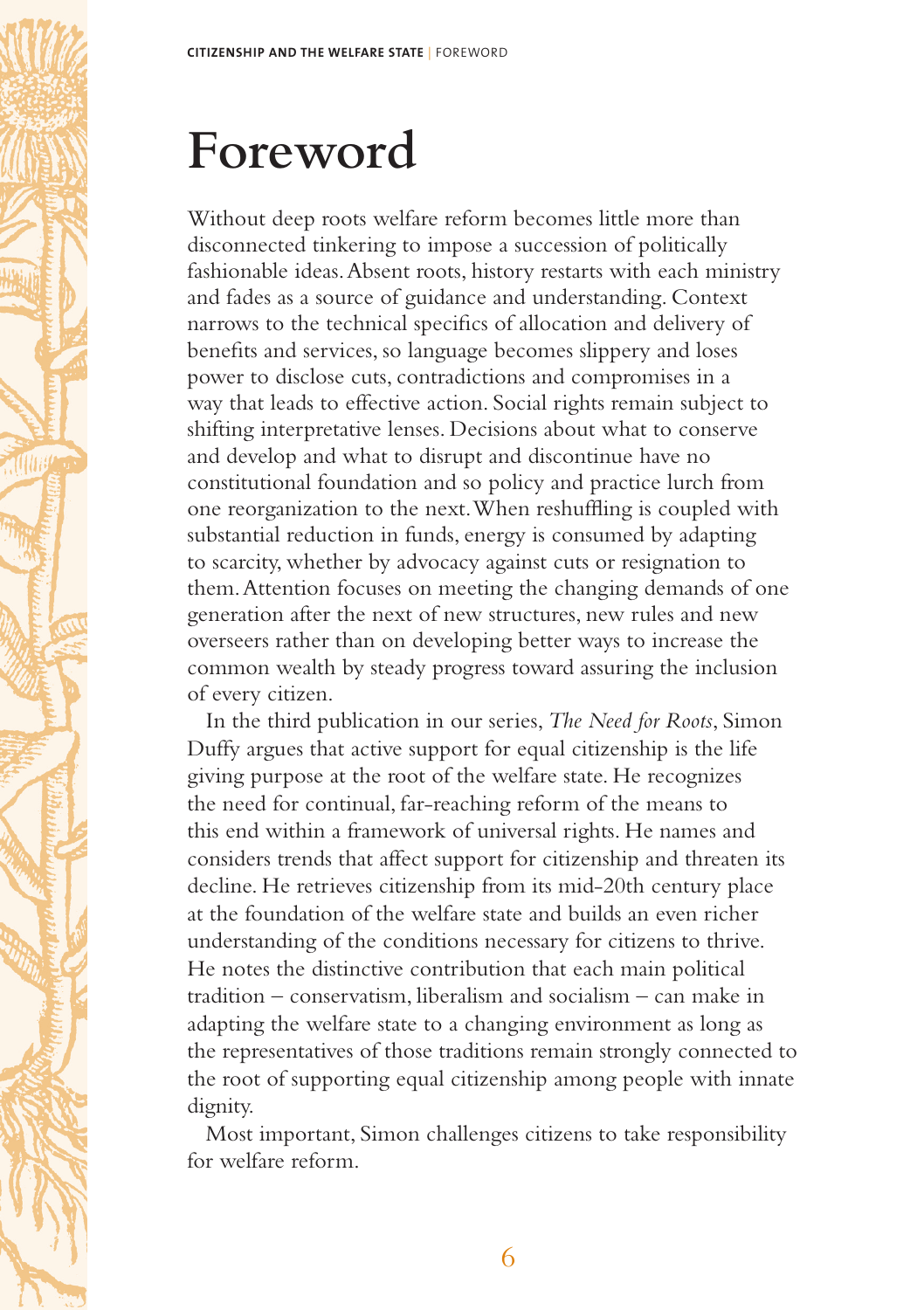If we abdicate rule to a narrow political elite, who in turn depend on the support of a narrow band of voters; and we expect those leaders to solve complex problems, in limited time, using only the power of law and the money that they can raise, then we are very likely to find ourselves in our current situation. In a sense we must not just defend the welfare state from the powerful, we must defend the welfare state from our own complacency.

If the welfare state cannot develop without the active engagement of citizens in its work, it becomes a grave matter to be clear about what makes it possible for people to participate fully and with dignity in the life of their society. This inquiry requires careful thought about sameness and difference among people. All people are equal in dignity, and all people benefit from a welfare state designed for all of us – both as individuals and collectively – rather than being fragmented into tightly controlled silos of provision that discriminate some of us as recipients whose rights and opportunities can be curtailed because they require assistance. People are different in what they require to participate and so citizens have somewhat different rights and somewhat different duties depending on what it takes for us to participate. Some people are at great risk of exclusion from active participation without intentionally designed, effective and sustained assistance. It is here that Simon enriches understanding of citizenship by defining seven keys to citizenship and inviting debate on their expression. He names these keys as purpose, freedom, money, home, help, life and love and elaborates on their meaning. Citizenship, in a sense, emerges when a society organizes itself to assure that every person has the best possible chance of holding this set of keys.

Simon defined the keys to citizenship by reflecting on what has commonly been overlooked in society's response to people with disabilities. Their experience demonstrates the danger of discounting equal dignity and creating situations in which a privileged us determines the life chances of a them that the privileged see as of less innate worth (judgments of lesser dignity are less frequently expressed in words these days, but continue to dominate the way those who require assistance are treated). Delivery on the keys to citizenship offers a strong test for initiatives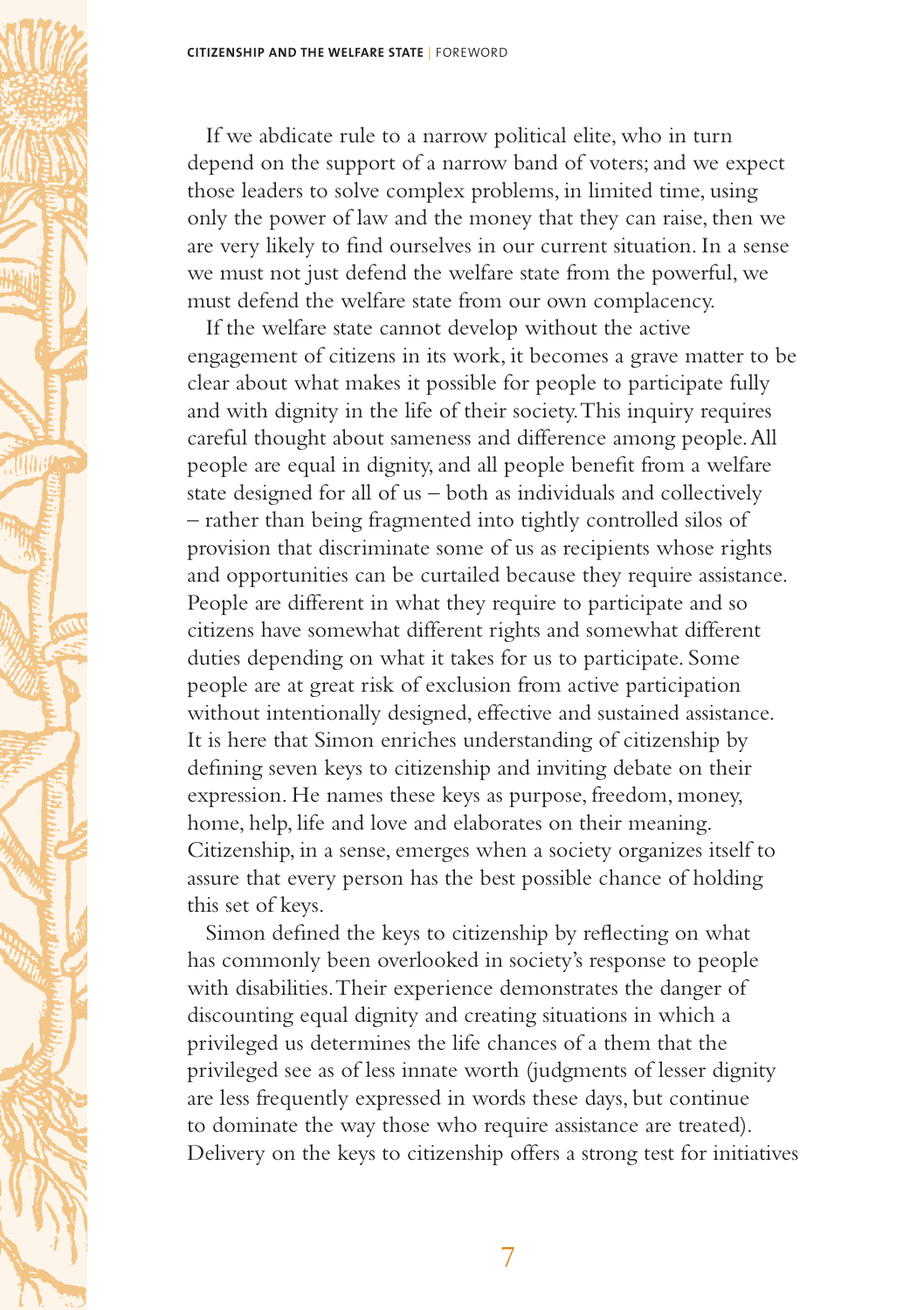to reform the welfare state. Accounting the costs of systematically depriving citizens of these keys forms a strong defense against attempts to uproot changes from a practical understanding of equal citizenship and innate dignity.

A developing welfare state worth the name benefits from the tensions and conflicts that arise from the pulls and pushes of different political perspectives, especially when those traditions are at their best. Reformers consider conservatism, with its recognition of the fundamental place of love and chosen relationships in human life, its appreciation of the importance of multiple pathways to social value and its encouragement of a diverse and vibrant civil society as the place where citizenship happens. They seek the advance of freedom through constitutional recognition of a fair and sustainable set of social rights, as liberalism does. They recognize the ill effects of inequality of life chances on the whole of society and its diverse individual members and seek to assure that every citizen has enough power, money and other resources to turn the keys to citizenship, as socialism does.

Reflection on the experience of people with disabilities during the history of the welfare state brings the need for continual reform into high relief. Increased spending, professionalisation and managerialism have left the keys to citizenship much too far from their hands because public money has been spent mainly in disregard of citizenship and recognition of dignity has been overwhelmed by prejudice against different bodies and minds.

Simon identifies three meaningful and necessary reforms from his conviction that the welfare state should be a human institution, not a politically-directed machine. Such a human institution will be grounded in constitutionally established social rights that guarantee necessary supports to active citizenship. These rights will recognize active promotion of the keys to citizenship as a non-negotiable public responsibility, a responsibility that demands continual improvement of means by learning through action. Strong social rights will safeguard shifting the balance of control of public services from central to local bodies. This shift will encourage diverse approaches to collaboration and the provision of support to citizenship at a scale that allows co-creating and learning from innovation in direct and accountable ways.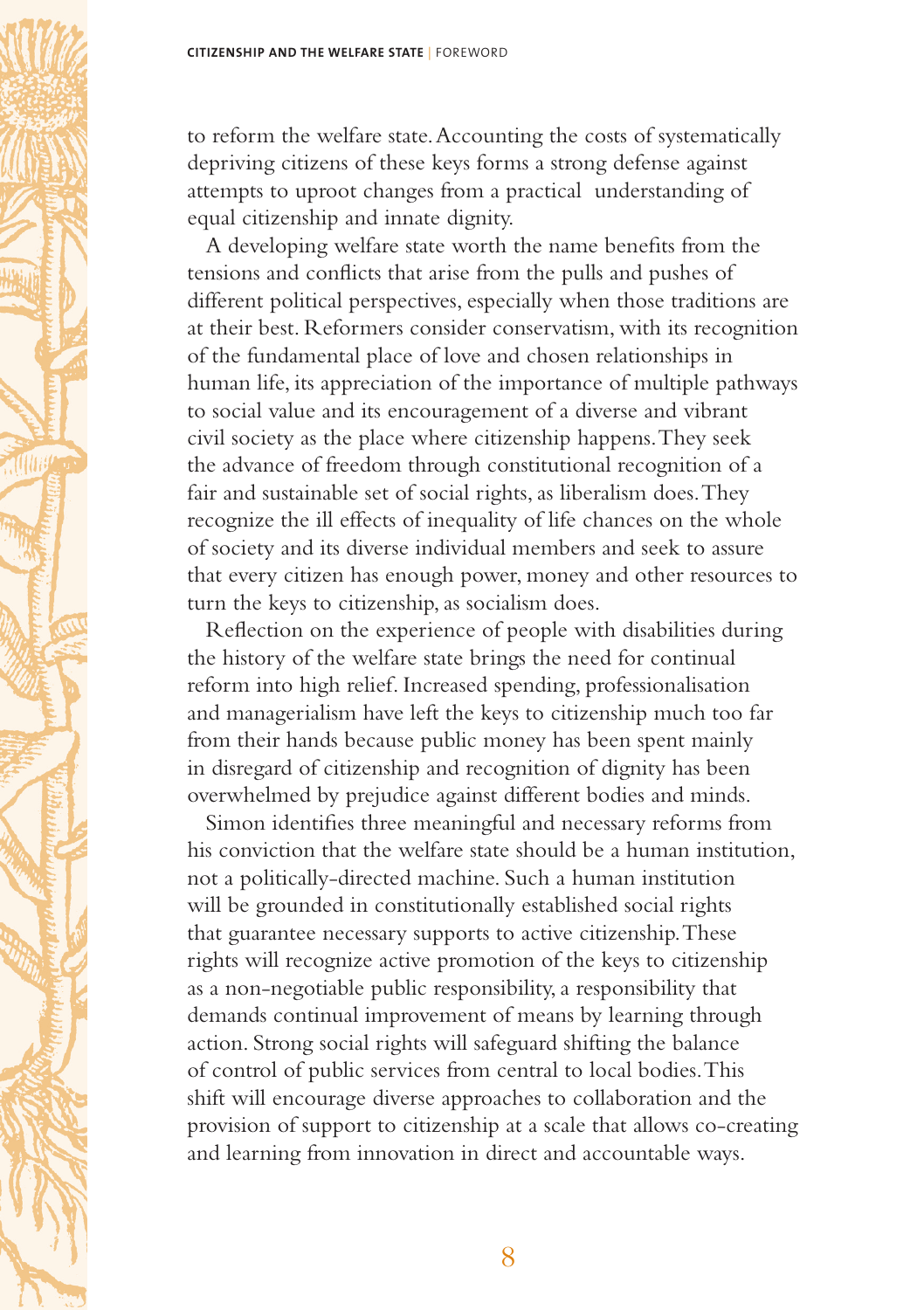Citizens acting collectively will produce a third wave of reforms as they find ways to step back from acting as paid agents for the delivery of centrally defined public services and into the work of generating those supports to citizenship that a market in paid assistance cannot offer. Only through acting as citizens, defining issues of concern to them and creating the means to use the assets available to them to make progress on those issues, can the the politically directed machine be contained in its proper place.

This paper compresses a great deal of careful thought into a few, closely argued pages. Simon's perspective grows from experience of inventing effective means to support full and equal citizenship for people whose obvious differences have too often misled society to systematically disregard their dignity. The understanding that results from his reflections clarifies what it takes to work for a welfare state worthy of defense.

#### **John O'Brien**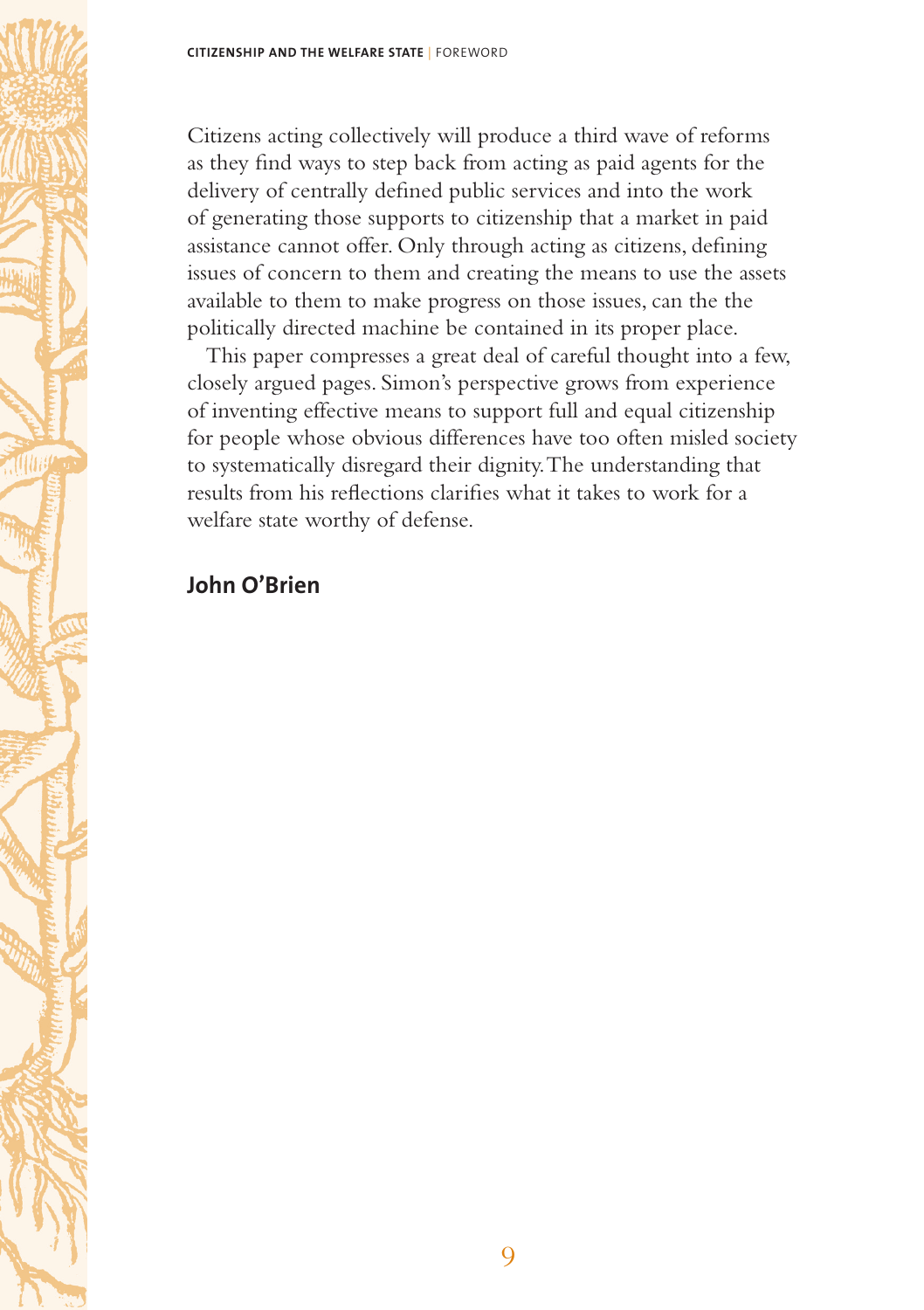## <span id="page-9-0"></span>**Introduction**

Today the welfare state is under attack as never before. In the past criticisms of the welfare state were limited to rhetorical displays or academic critiques; today we are seeing rapid and deep cuts in the social rights that have been embedded in the welfare system. However this attack is also an unusual attack. Even the most extreme critics of the welfare state declare that they are in fact only 'reforming' the welfare state; some even claim that they are seeking to promote social justice (Hague, 2005). The attack on the welfare state is veiled, and this makes the job of defending the welfare state even harder.

There is also a danger that in our defence of the welfare state we might mistake the real nature of the attack. We have a tendency to replay old debates and to miss what is changing in the political and social environment. So, first, we need to understand the real force of these attacks, what motivates them and where they draw their strength from.

Second, we need to define the kind of welfare state that we are actually defending. As an existing institution the welfare state has many strengths and weaknesses, and it is not a simple thing. The welfare state takes different forms in different countries and has changed over time. Any defence of the welfare state must be grounded in an understanding of the kind of welfare state that is desirable. There is no point defending the indefensible.

Finally we must consider what kind of defence is likely to be most effective. If this were just an academic exercise then we can choose to simply advance the cause of our favourite theory or ideology; but our circumstances are more grave than this. This is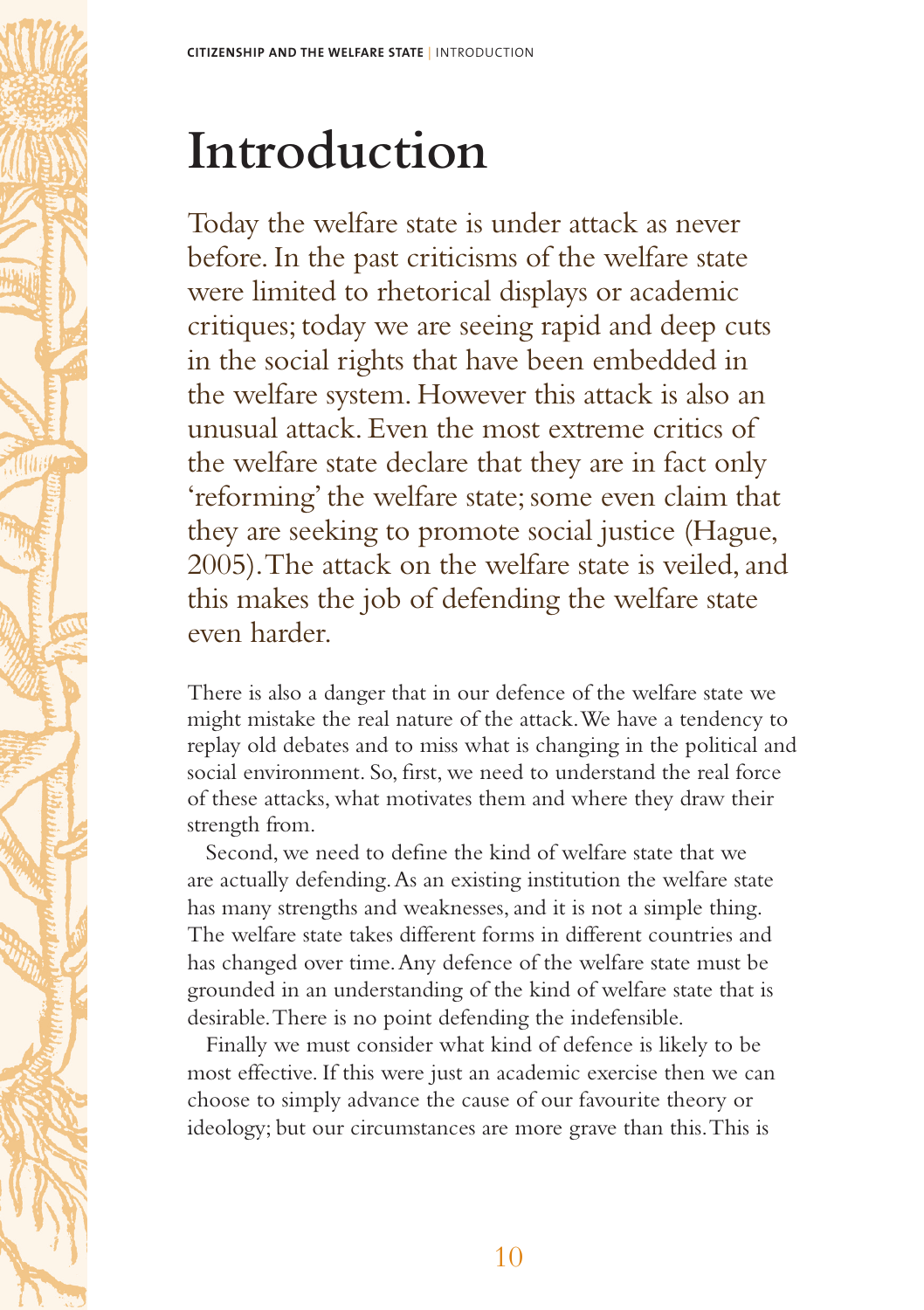not just an academic exercise; and so our defence must be the one we think is most likely to be successful.

I will argue that the current crisis in the welfare state reflects its immaturity as an institution and the dangers that occur when institutions, that should be fundamentally constitutional in nature, become a mere play-thing of party politics. This risk becomes even more severe when political elites become detached from the interests of the wider community.

I will propose that the kind of welfare state we should defend is one that actively supports our equal citizenship. I will return to the argument, originally proposed by T H Marshall, that the welfare state is best understood as the means by which we ensure citizenship for all, but I will argue that this argument has not been pursued and developed (Marshall and Bottomore, 1992). We have relied for too long on a thin account of citizenship. Instead we need a strong and substantive concept of citizenship with which to define and test our welfare systems.

In order to defend the welfare state I will suggest that we need to appeal to what is best in each of the competing theories and traditions that are currently being used to attack the welfare state. My strategy is not to promote one theory at the expense of all the others, rather it is to propose that each theory would become better, more balanced, more true to itself, if it also embraced the kind of substantive notion of citizenship that I will advance. Each political tradition represents an inevitable perspective, but one which becomes dangerous if it cannot connect to the innate dignity of all human beings and the need to support our equal citizenship.

Of course this argument, while it is an argument in defence of the welfare state, also has its own reformist element. Citizenship has its price. I will end by reviewing some of the ways in which the current welfare state fails to support citizenship and suggest some possible reforms that would help the welfare state become stronger and more effective.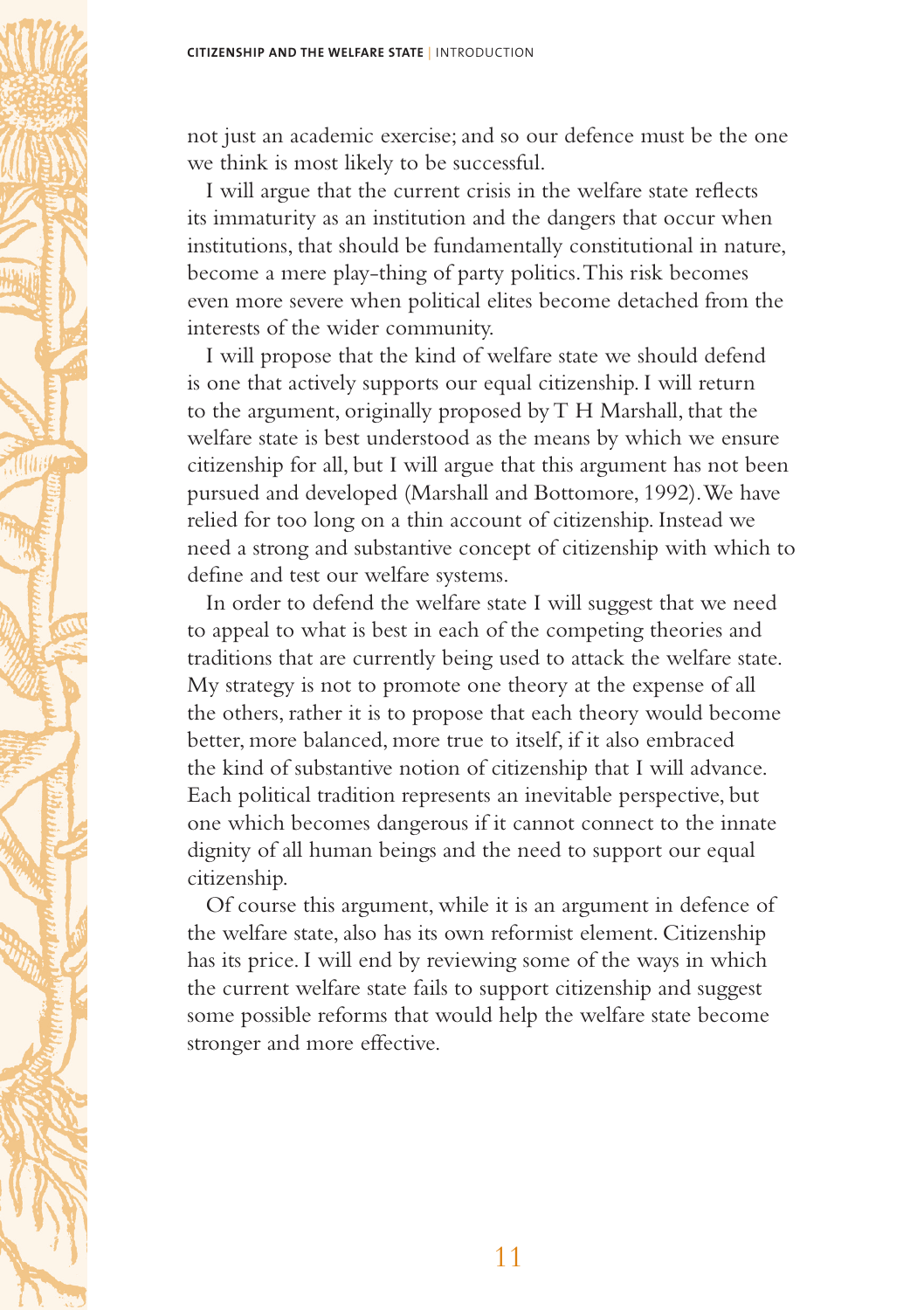# <span id="page-11-0"></span>**The development of the welfare state**

In order to remain clear-headed about the welfare state it is useful to maintain an historical perspective. The welfare state did not come into existence for reasons of theory; it was developed as a response to decades of fear, terror and horror. Politicians of all colours came to see that it was going to be necessary to put in place a system of social security in order to avoid the kinds of revolutions, wars and totalitarian states that had grown out of the injustices and insecurities of the previous hundred years or more.

Of course there were raging ideological debates as the welfare state was formed; but the underlying consensus required to create such a significant change in society was rooted in a shared desire to avoid certain evils. For instance, in the UK, the welfare state was largely designed by William Beveridge (Beveridge, 1942). And when Beveridge was making the case for his reforms he did not rely on any narrow political theory; rather he tried to outline the central problems for which the welfare state was a solution. Conservatives, liberals and socialists could all be united in their opposition to the evil of the 'five giants':

*The second principle is that organisation of social insurance should be treated as one part only of a comprehensive policy of social progress. Social insurance fully developed may provide income security; it is an attack upon Want. But Want is one only of five giants on the road of reconstruction and in some ways the easiest to attack. The others are Disease, Ignorance, Squalor and Idleness.*

William Beveridge, Social Insurance and Allied Services, p. 6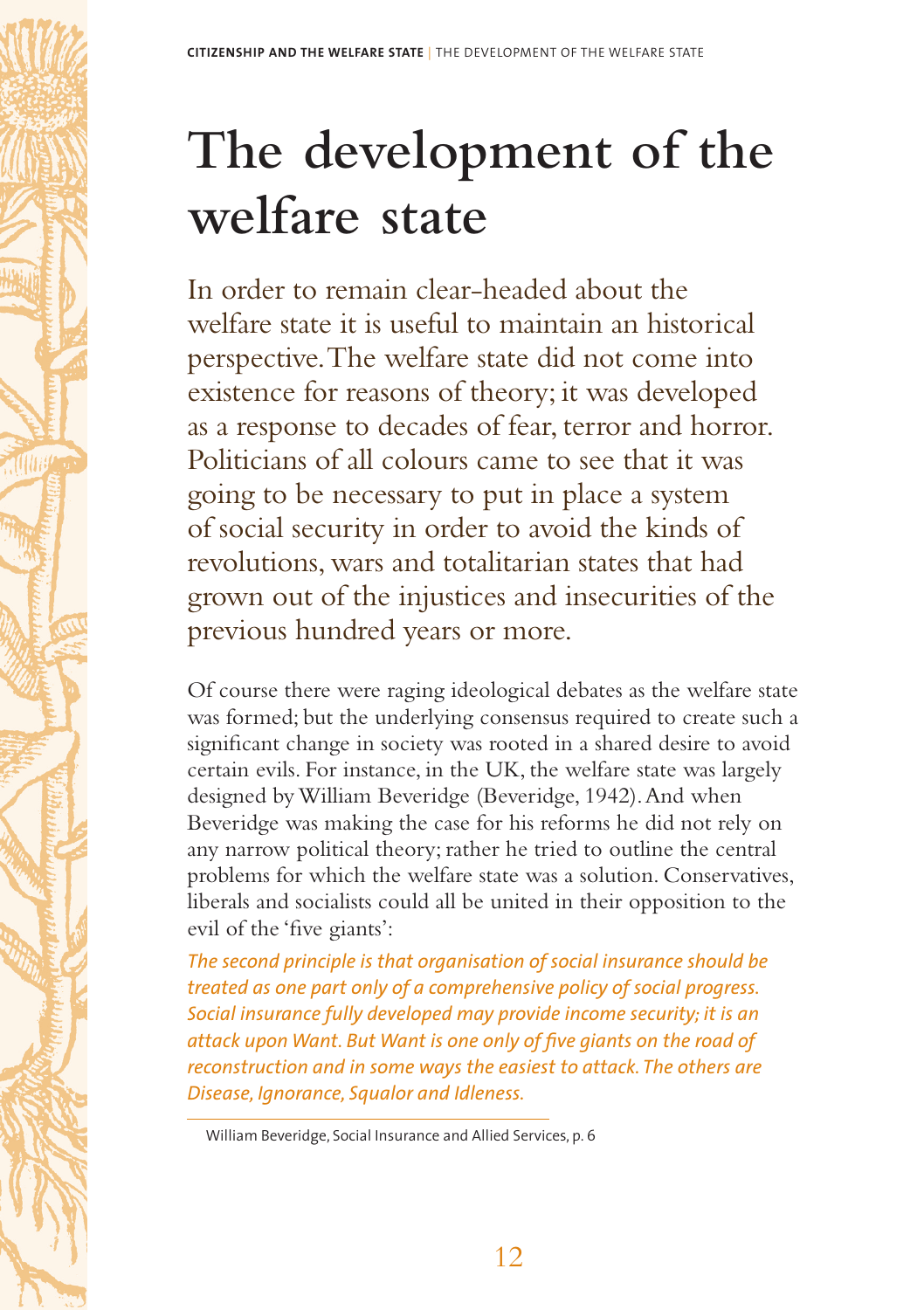Nor should we forget how new the welfare state really is. Of course, societies have always been 'welfare societies' - no society can exist for very long without institutional arrangements to promote the well-being of its members. However societies can also tolerate grave injustices, slavery, the oppression of women or eugenics. So, while all societies are welfare societies, not all societies are just or fair. The welfare state was an attempt to bring fairness to welfare and to establish welfare as a non-negotiable element of the democratic system itself.

What makes the era of the welfare state so unusual is the unprecedented level of control over society and the economy which has been granted to the state. For example, over the last 40 years, the UK government has spent an average of 43% of Gross Domestic Product (GDP) (see Figure 1). In 2013 spending in other 'Western' welfare states varies between France 56.1% of GDP and Australia at 35.2% of GDP, with the United States at 41.7% and the UK at 49.1% (The Heritage Foundation, 2013).



**Figure 1.** UK Public Spending (1971 to 2012) as a percentage of GDP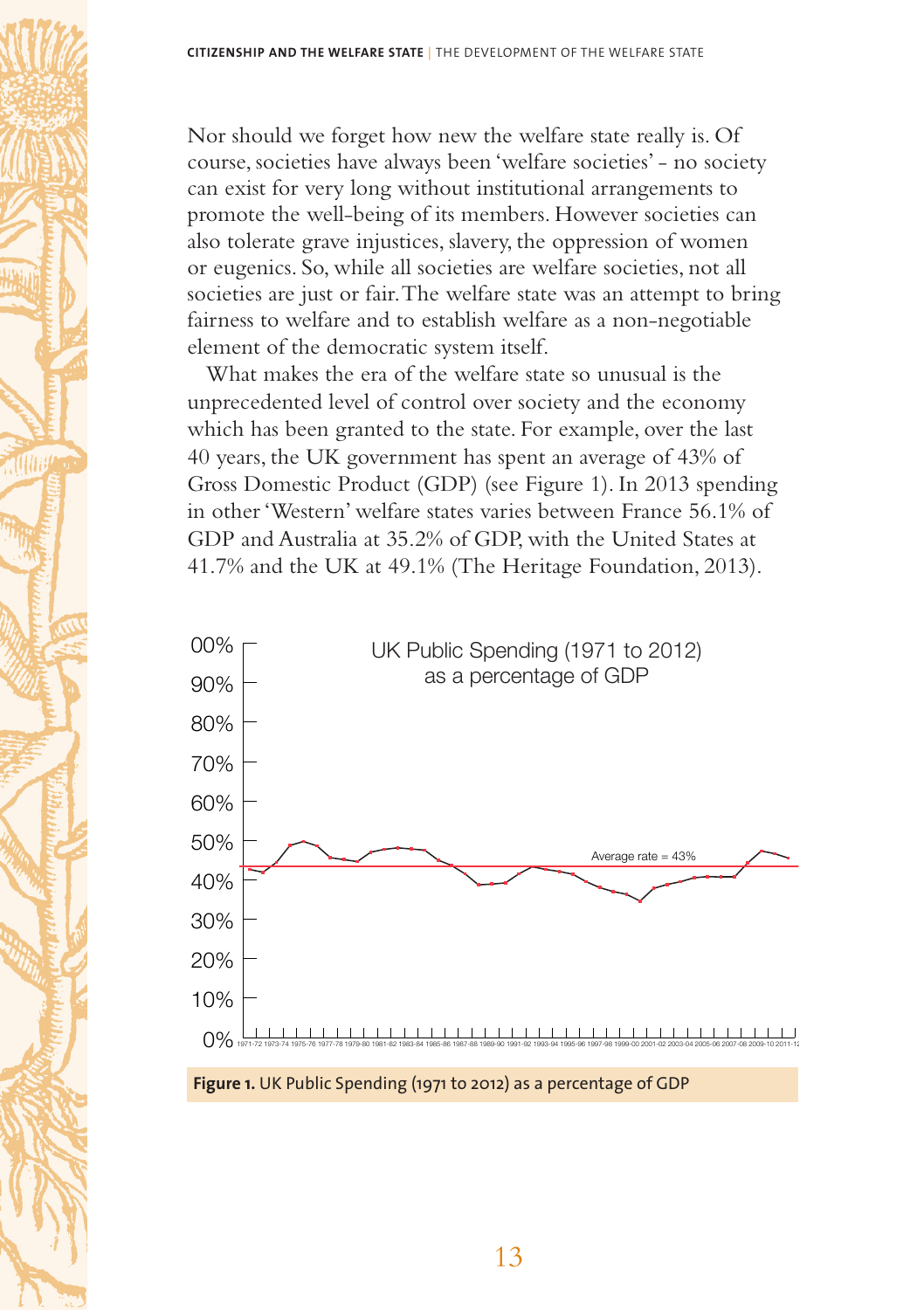In historical terms all these figures are high; but this does not mean they are 'too high'. In the past states would only intervene significantly in the economy in times of emergency; but it could be argued that the modern world, subject to constant technological change, rootlessness and inherent economic insecurities, is a world that is always on the edge of crisis (Duffy, 2013a). The welfare state reconciles us to the essential instability of modernity.

Nevertheless, the unusual nature of this historical development does demand that we show some humility about our understanding of the welfare state. It may be far too early to fully understand the meaning and impact of the welfare state. We may just be at the beginning of a complex set of changes that will in turn require further radical change. For example, if we look back to the sixteenth and seventeenth centuries in Europe, we see that the development of the nation state was inextricably linked with an increased concentration of power in the hands of the monarchy. This in turn led to a period of democratic revolution and reform that included the development of universal suffrage and our current party-political democratic system. Any increase in the concentration of force in one place may provoke counterbalancing changes elsewhere. The story of the welfare state may still be at very early stage.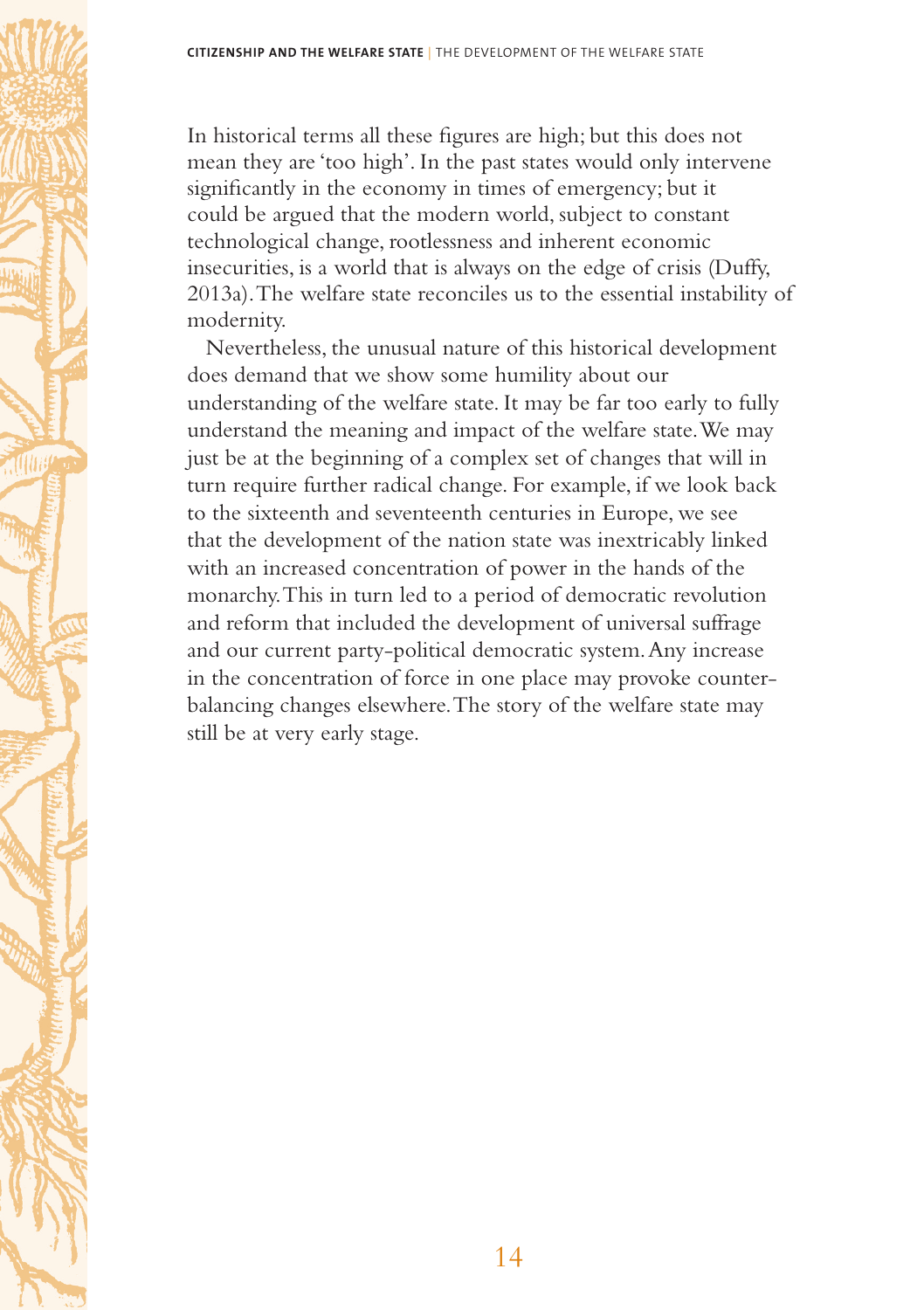## <span id="page-14-0"></span>**The attack on the welfare state**

In the West the welfare state grew rapidly after World War II. This was a period when the state was in its pomp. Perhaps unsurprisingly, after the Depression and the war years, thinkers of both Left and Right were confident that only the state was competent to solve social problems. This was not just a question of power and resources, it was also a question of intelligence. The Fabian socialist Beatrice Webb reveals this common assumption when she writes:

#### *We have little faith in the 'average sensual man', we do not believe that he can do more than describe his grievances, we do not think he can prescribe the remedies*

Beatrice Webb, Our Partnership, cited in Michael Young's The Rise of the Meritocracy p. 136

There is of course an irony here. Much of what we take for granted in the welfare state, for example, public hospitals, had been developed by charities, co-operative societies or local authorities long before the creation of the welfare state (Klein, 1989). The welfare state was not born ex novo. Yet often the form it has then taken, certainly in the United Kingdom (UK), has been centralised, under public control and with the limited involvement of local communities or established groups.

However, faith in the competence of the state has been in steady decline since those days. This change has been for many reasons. Partly it was the failure of communism, the pre-eminent statist ideology; a failure that was both moral and economic. Partly it was social change. As society has become less bound by class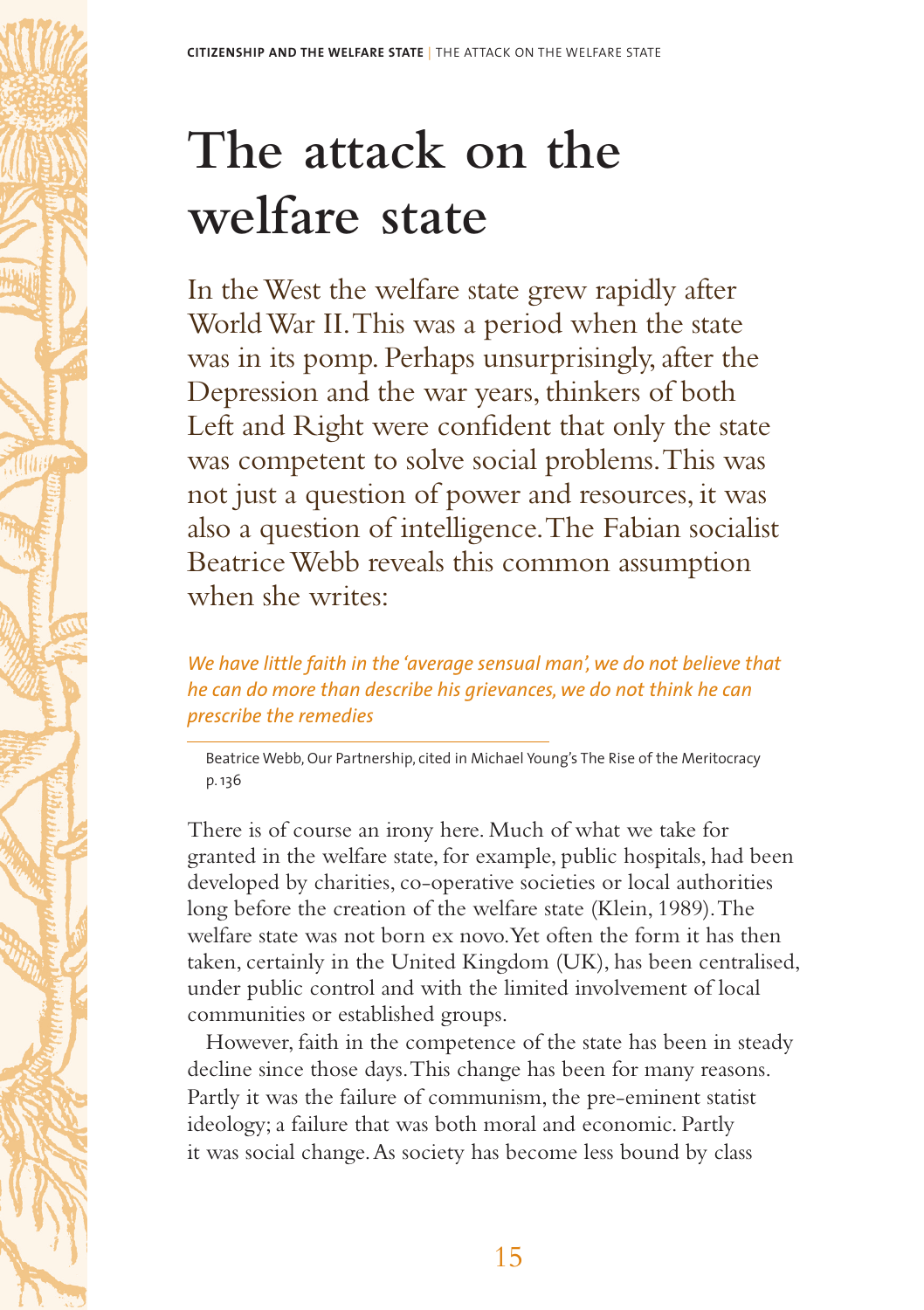distinctions and as social mobility has increased, the limitations of our leaders become more obvious, and it becomes more natural to wonder whether they really know what they are doing. It may also be that the welfare state has fostered unreasonable expectations. Many social problems may just not be the kinds of things that can simply be solved by spending more taxes on more public services.

However, for several decades, concerns about the welfare state rarely took the form of an attack upon the welfare state. Instead the political debates have focused on the question of who could be trusted to manage the welfare state. But today there is good reason to think we are entering a new era; an era where direct attacks on the welfare state are going to be much more successful. For instance, a recent speech by a senior Australian politician, Joe Hockey, gives a sense of how the intellectual tide is turning. He is utterly unembarrassed at attacking universal entitlements:

*I wish to thank my friends at the Institute of Economic Affairs for the opportunity to discuss an issue that has been the source of much debate in this forum for sometime… that is, the end of an era of popular universal entitlement. There is nothing much new in the debate other than the fact that action has now been forced on governments as a result of the recent financial crisis. Years of warnings have been ignored but the reality can no longer be avoided.*

Joe Hockey, The End of the Age of Entitlement.

In the UK we are now seeing the first ever deep cuts in welfare spending. This includes a 33% cut in social care and a 20% cuts in benefits and tax credits (Duffy, 2013b). Much of this is justified by the rhetoric of austerity; but it is clear that these cuts go far beyond anything required by competent fiscal management (Taylor-Gooby and Stoker, 2011).

However, not everything is being cut and it is a mistake to conceive all these changes in fiscal terms - as simply a desire to reduce public expenditure. In the UK two of the largest public services - the NHS (healthcare) and schools - have been largely protected from cuts. This is despite the fact that these services are predominantly salary-based and that controlling salary costs could have generated much greater savings than the cuts to other systems - without any loss of service. In the same way, while benefits for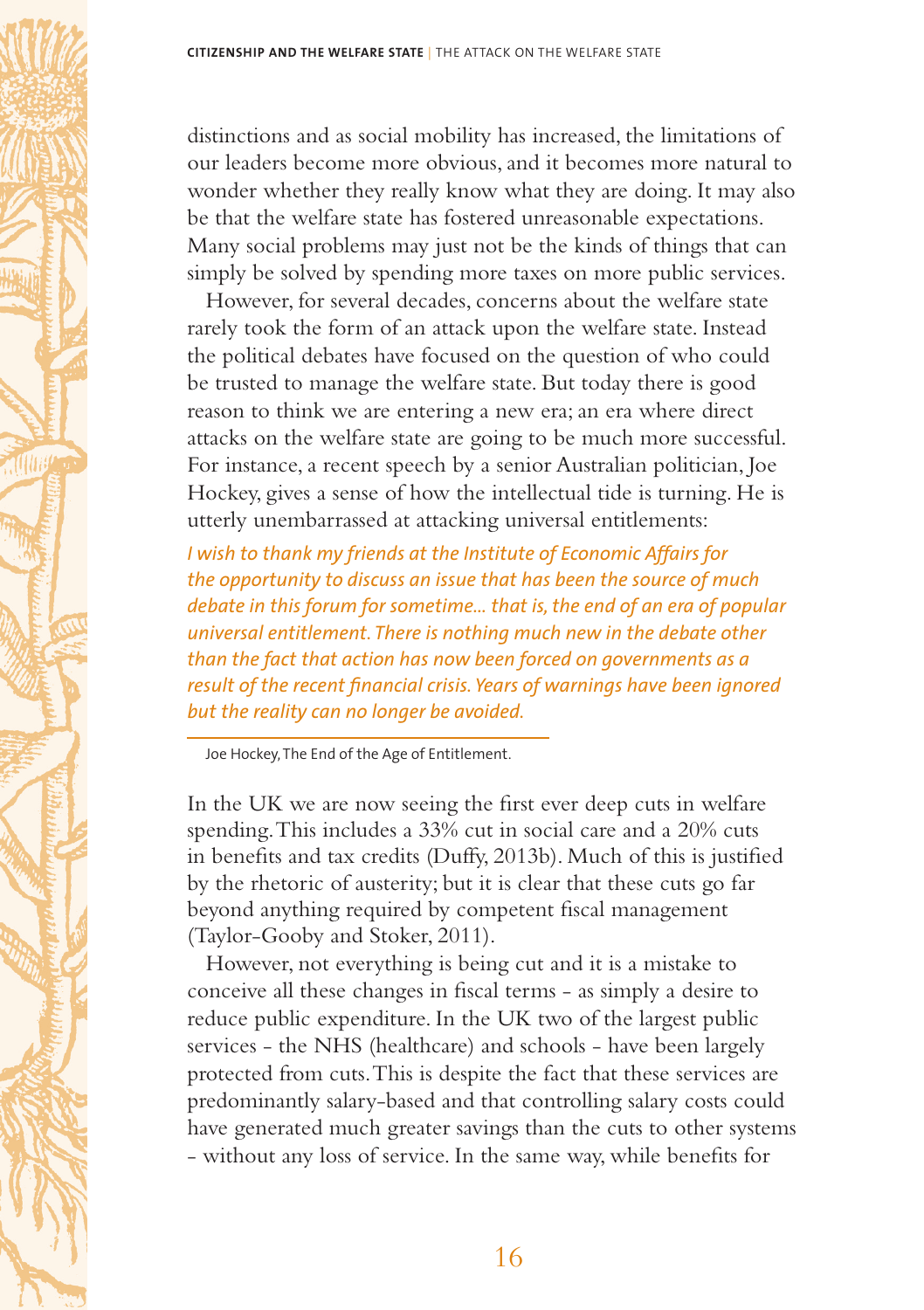working-age adults and families are being severely cut, pensions have been protected and even enhanced.

Two factors at least may explain these facts. First, some services and benefits, particularly those that are seen as universal, are more popular, and politicians try to avoid cuttings services that are seen to benefit 'everyone'. Secondly healthcare and education are staffed by important electoral groups: middle-income earners and doctors, who retain significant influence.

Not that there have been no changes in healthcare and education. In the UK a strategy of privatisation has continued, under Left and Right. Increasingly 'public healthcare' is provided by state-funded private healthcare providers and central government is also encouraging independent schools to be set up to provide public education. In both health and education this policy creates a significant fear that publicly funded organisations may seek to increase their incomes by offering enhanced services to families with higher incomes or to save money by reducing access to those with greater needs. In other words, the fear is that privatisation may ultimately undermine universality.

More radical changes have also been going on in those parts of the welfare system that have less popular support, those which focus on people in poverty, the unemployed and people with disabilities. For example, the Work Programme was developed to offer people support into work (Maddock, 2012). This programme was innovative in a number of different ways:

- **1.** Assessments of the readiness for work of people with disabilities are made by private firms working to contracts that seem to include financial incentives for reducing claims.
- **2.** New more flexible forms of support are supposed to be available from a mix of private and charitable service providers.
- **3.** New contracts between central government and large 'prime providers' are meant to ensure positive financial incentives and a system where the private provider takes more risk, but is rewarded by savings from the benefit system itself.
- **4.** New powers have been created to take away benefits from people who have not been compliant.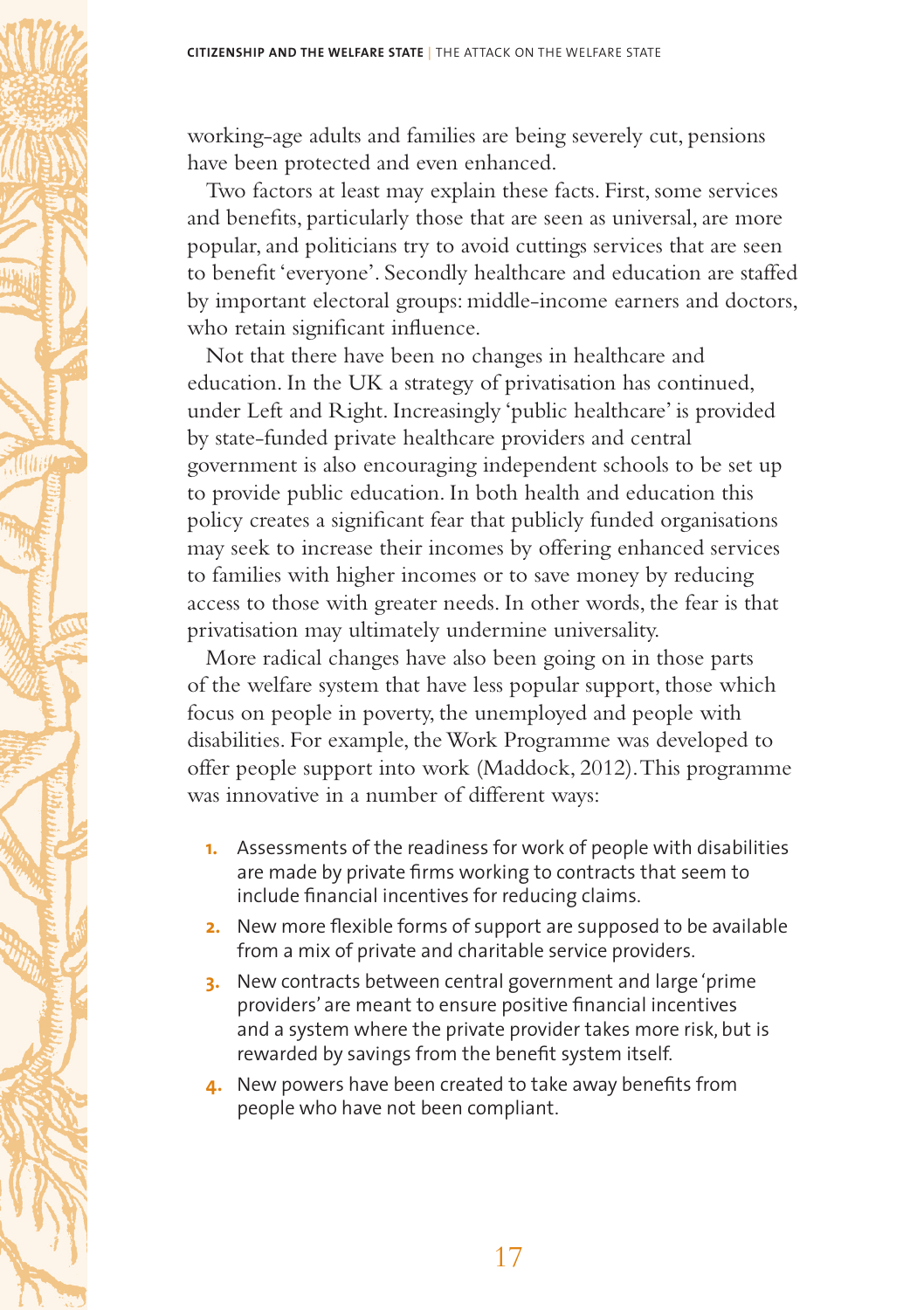#### **CITIZENSHIP AND THE WELFARE STATE** | The attack on the welfare state

So far this strategy seems to have largely failed to meet its own objectives. But it is useful to pick out some of the key themes. Increasingly it seems that the welfare state is seen less as a framework of universal rights, and more as a mechanism for social engineering. There seems to be little embarrassment in targeting minority groups, using negative incentives, punishments and stigma.

But how are we to understand these attacks? It is certainly plausible that one of the factors is the influence of powerful global businesses. It is noticeable that many of the Left-wing think tanks that advise politicians in the UK seem to get their funding from some very surprising sources. For example, a recent report by the think tank DEMOS, recommending experiments in the use of 'welfare cards' (a modern version of welfare vouchers) was sponsored by Mastercard (Wood and Salter, 2013). However the malign influence of commerce is only part of the story, there are other factors that are also important.

One explanation is found in the increasingly elitist nature of modern politics. Modern politicians seem to have gone to similar schools, similar universities and are no longer likely to have spent much time working outside politics. Their life experience is limited and their experience of human life has narrowed. As Michael Young warned in his satire, *The Rise of the Meritocracy*, there is a grave danger that those who become powerful start to believe that they are somehow entitled to that power by their own merit (Young, 1958).

This hypothesis, the growth of meritocratic elitism, may explain why 'welfare reform' policies often involve complex commissioning mechanisms by which the state attempts to achieve complex social goals via contractual arrangements. If the government were really trying to hand over welfare to the 'market' then we would see arrangements that encouraged consumer choice. Instead we seen the government engaging in an ambitious form of state-controlled purchasing of private services. This is not strictly economic liberalism - rather it is some kind of statecontrolled bureaucratic shopping.

Another explanation for current attacks on the welfare state is found by examining the pattern of contemporary politics. Of course, politicians are always involved in a battle for power during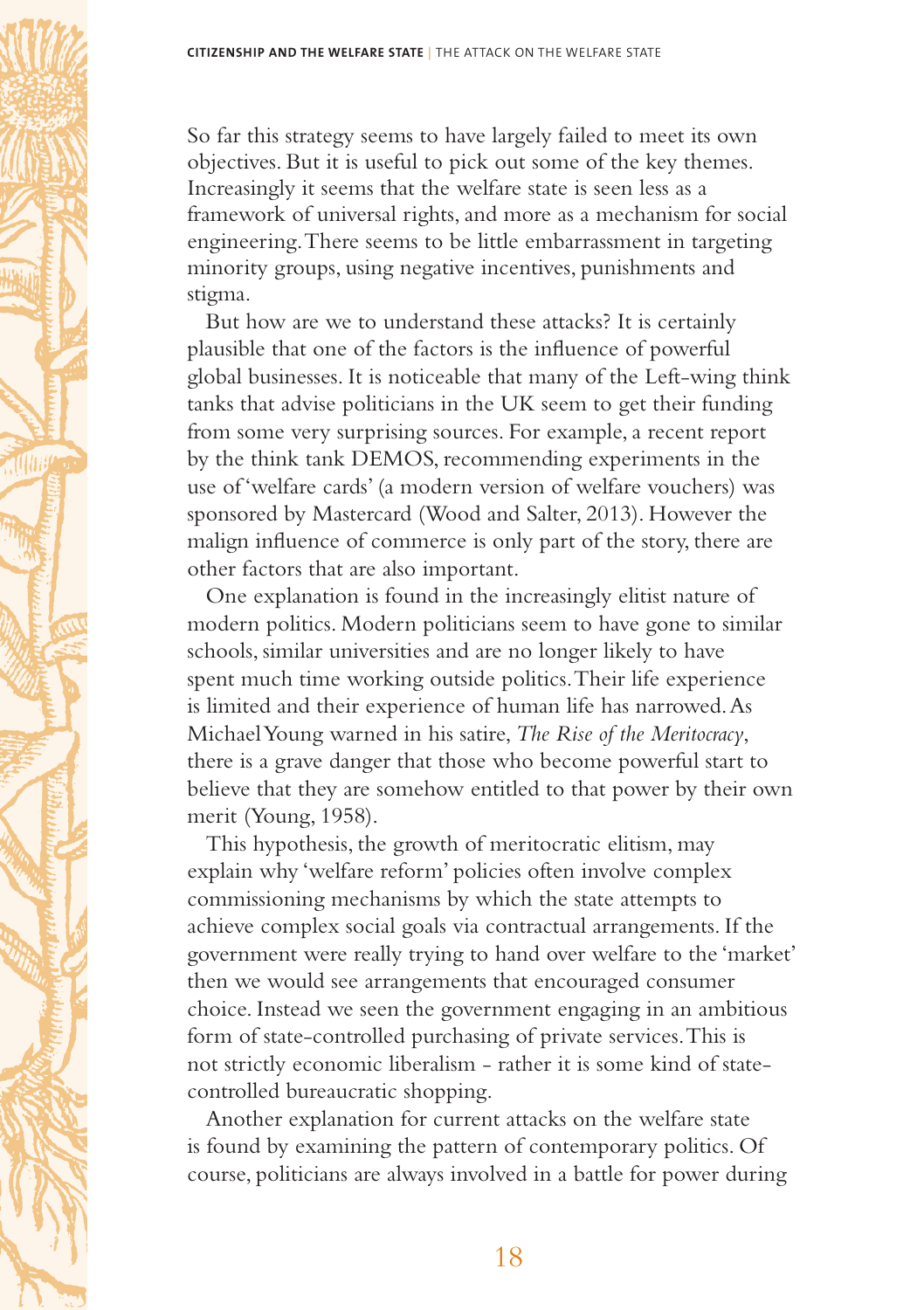which they have to create a plausible offer to their audience of voters. But the audience is not all equal. The most important voters are swing-voters, especially in two party-systems, and these are usually people with incomes near the median mark, neither the poor nor the rich. These voters use some public services more than others, and will also be concerned to minimise any taxes they pay. In these circumstances it may be more accurate to describe the political system as a medianocracy - a system where a relatively small class of voters hold most sway (Duffy, 2011).

This hypothesis would certainly help to explain some of the peculiar features of UK tax policy. For, if we look at the rate of tax paid as a percentage of income, then it is the poorest who pay the highest rates of tax, the rich pay the next highest rate and it is middle-income earners who pay the least tax (see figure 2). In addition the highest marginal rates of tax (the tax on the next pound earned) are paid by the poorest, in the form of 'benefit reduction rates' whilst the second highest marginal rates of tax are paid by the wealthiest. Again, the lowest rates of marginal tax are paid by those in the middle (Duffy, 2011). While it may be tempting to talk about the oppression of the poor by the rich, the reality is probably that we are seeing the oppression of the poor, by almost everyone else.



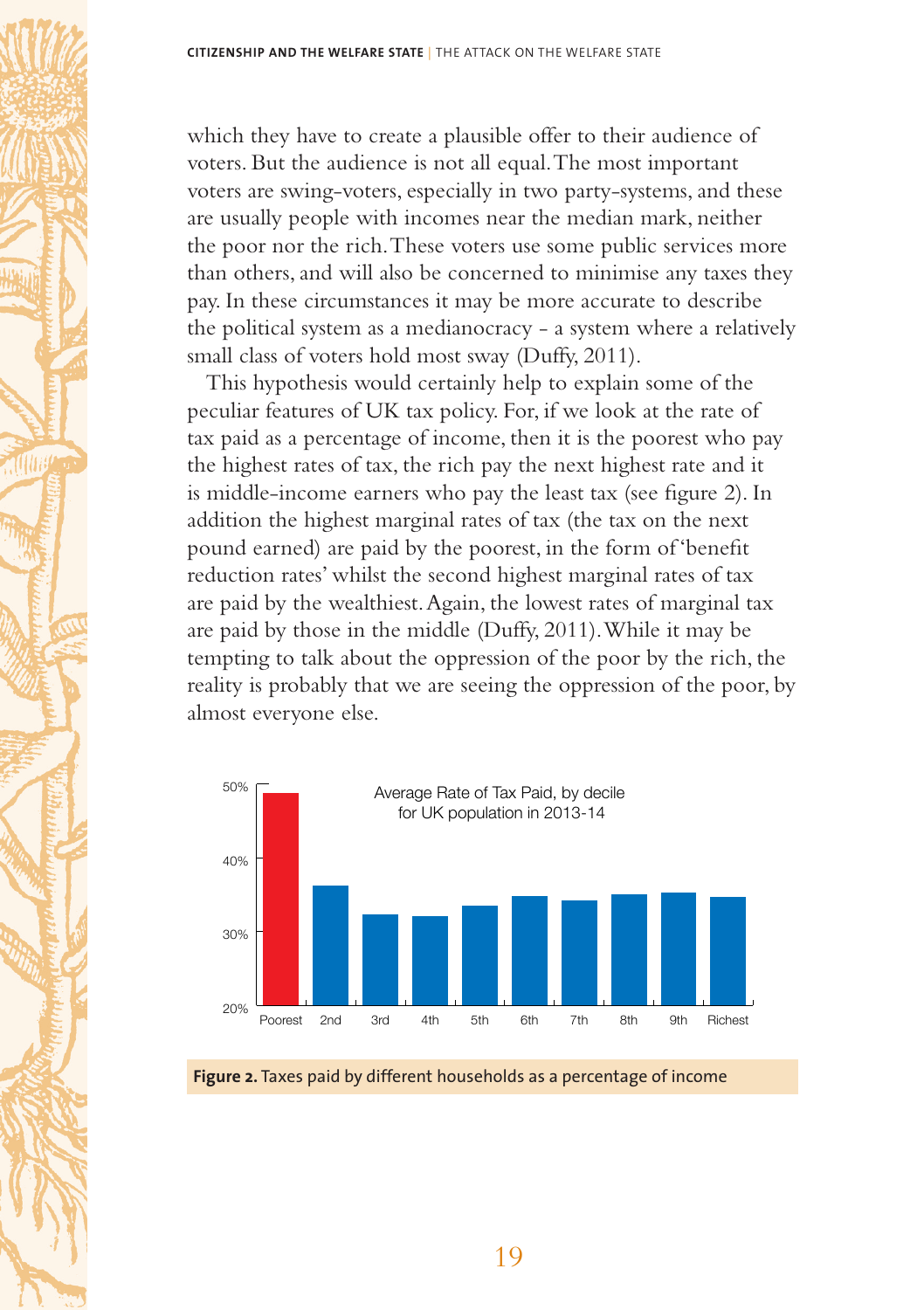This same hypothesis might also explain why politicians often seem keen to increase public spending, without increasing taxes. Systems such as Payment By Results, Private Finance Initiatives and the development of new systems to increase private debt, (e.g. via student loans or by subsidising low-cost mortgages) all serve to provide benefits today, while creating costs for future generations (Norman, 2010). It seems that politicians are not really seeking to reduce public spending or government borrowing, instead they focus on providing short-term benefits to key groups, while avoiding any increase in taxes for those same groups.

Another hypothesis is that the attack on the welfare state is the natural result of putting welfare institutions directly into the hands of elected politicians. In a sense they have no choice but to make changes, to amend policies, reorganise structures or change systems of ownership. We have put them in charge of the welfare system and we expect them to take control and make things 'better'. So they must find things to change. For instance the NHS, while it remains a largely valued and consistent element of the UK welfare system, has been subject to frequent structural reorganisations ever since it was first created (Wall, 1999). If this hypothesis holds it would suggest that sometimes what is perceived as an attack is more akin to leaving important electrical equipment in the hands of young children - they do not mean to break it, but if they are allowed to fiddle with it long enough then they certainly will break it.

To my way of thinking all of these different hypotheses are plausible and they may all be partially true. The welfare system may be prey to the forces of commerce, elitism, swing-voters or to well-intentioned, but damaging, political interference, all at the same time. So, if we are to defend the welfare state we do not just need to defend it from the 'forces of capitalism' we also have to secure it from forces that are intrinsic to modern political democracies. This is not just a problem of leadership, it is also a problem of citizenship. If we abdicate rule to a narrow political elite, who in turn depend on the support of a narrow band of voters; and if we then expect those leaders to solve complex problems, in limited time, using only the power of law and the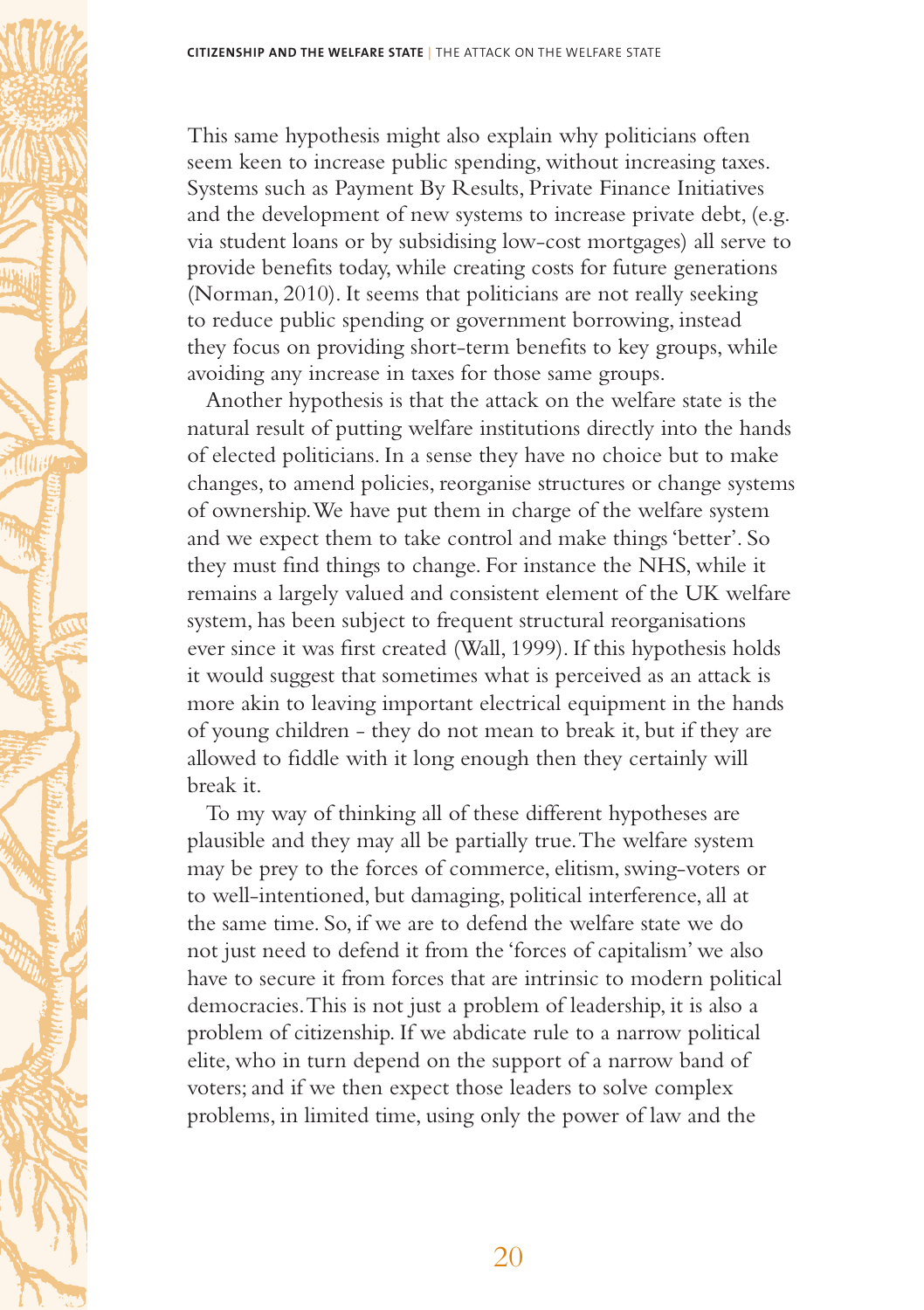money that they can raise, then we are very likely to find ourselves in our current situation. In a sense we must not just defend the welfare state from the powerful, we must defend the welfare state from our own complacency.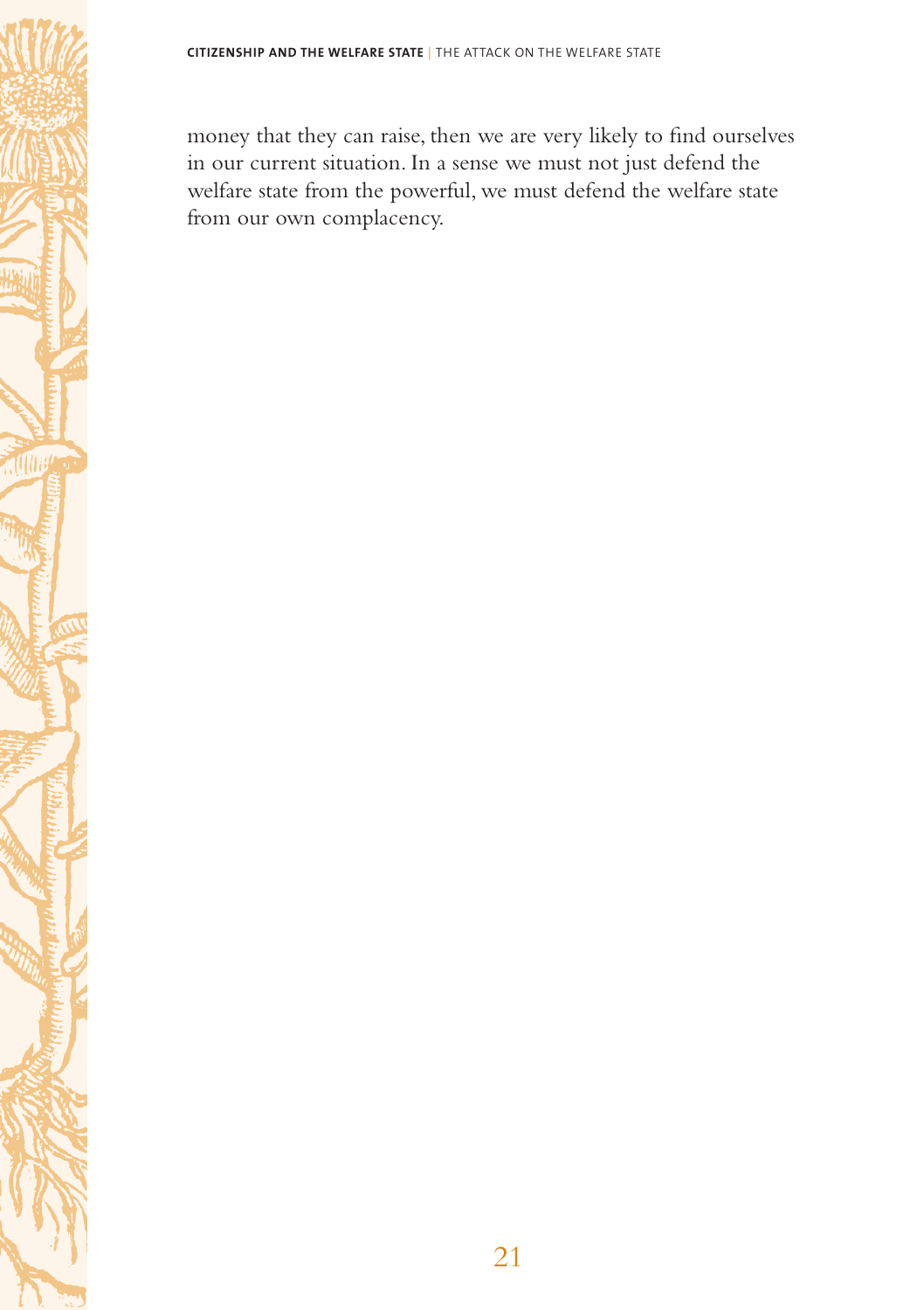# <span id="page-21-0"></span>**The purpose of the welfare state**

We cannot defend what we cannot define. However, I think we can define the kind of welfare state that we should want; and I think we can make that definition plausible and attractive to a diverse range of people who may disagree about many other things, but who may still agree to the central purpose of the welfare state. One of the key statements as to the proper purpose of the welfare state was made by T H Marshall, in his essay *Citizenship and Social Class*, who wrote:

*The extension of the social services is not primarily a means of equalising incomes. In some case it may, in others it may not. The question is relatively unimportant; it belongs to a different department of social policy. What matters is there a general enrichment of the concrete substance of civilised life, a general reduction of risk and insecurity, an equalisation between the more and the less fortunate at all levels between the healthy and the sick, the employed and the unemployed, the old and the active, the bachelor and the father of a large family. Equalisation is not so much between classes as between individuals within a population which is now treated for this purpose as though it were one class. Equality of status is more important than equality of income.*

T H Marshall, Citizenship and Social Class, p. 33

Marshall's proposal was that we should see the welfare state as primarily helping us to live together as equals, in particular, as equal citizens. As citizens we are equals, whatever other differences there may be: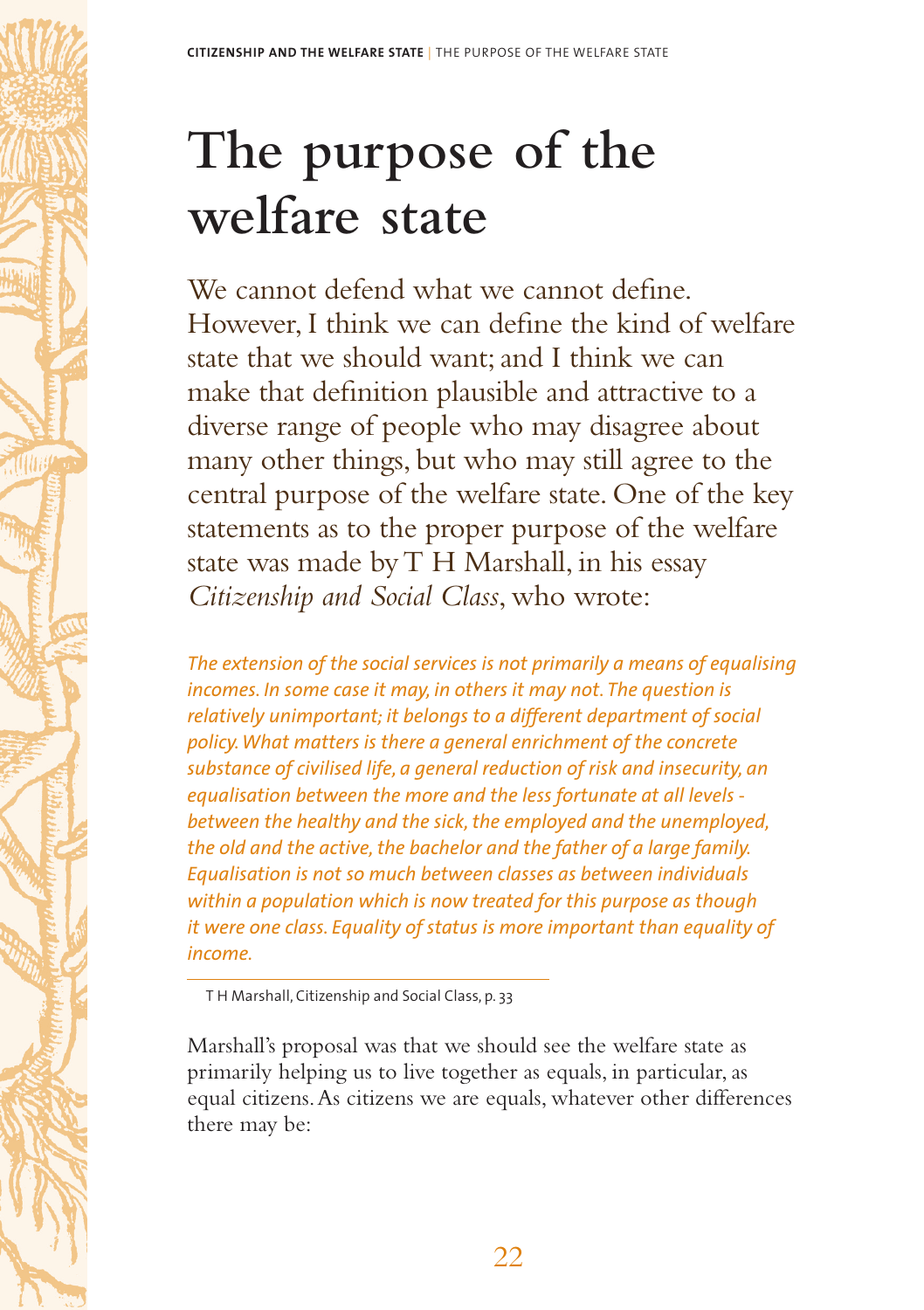*Citizenship is a status bestowed on those who are full members of a community. All who possess the status are equal with respect to the rights and duties with which the status is endowed. There is no universal principle that determines what those rights and duties shall be, but societies in which citizenship is a developing institution create an image of an ideal citizenship against which achievement can be measured and towards which aspiration can be directed. The urge forward along the path thus plotted is an urge towards a fuller measure of equality, an enrichment of the stuff of which the status is made and an increase in the number of those on whom the status is bestowed.*

T H Marshall, Citizenship and Social Class, p. 18

This means the purpose of the welfare state is to ensure each individual within society can live as a citizen. On this analysis the welfare state's services, benefits and taxes should be measured by their effectiveness at extending citizenship to all. If we are more divided, with some groups stigmatised or excluded, then the welfare state is failing. If we are more united, able to recognise the value that diverse people and groups bring to the whole of society, then the welfare state is succeeding. As Waldron writes:

*Above all, I think the idea of citizenship should remain at the centre of modern political debates about social and economic arrangements. The concept of a citizen is that of a person who can hold [their] head high and participate fully and with dignity in the life of [their] society.*

Jeremy Waldron, Liberal Rights, p. 308

These are strong statements and they need more support, however before going on to argue for the value of citizenship, I'd like to focus on what I take to be an important gap in Marshall's account of citizenship. The central problem in Marshall's account is that he refers to citizenship, but he does not define it, other than to say that citizens are "full members" of the community. He then goes on to propose that equality of shared citizenship is the "equality of the rights and duties with which the status is endowed" but this is wrong - and importantly wrong.

First, the notion of 'equal rights and duties' turns out to be more ambiguous that we might think. A society where everyone has the same rights and the same duties may still be profoundly unequal if some people have advantages or disadvantages which mean they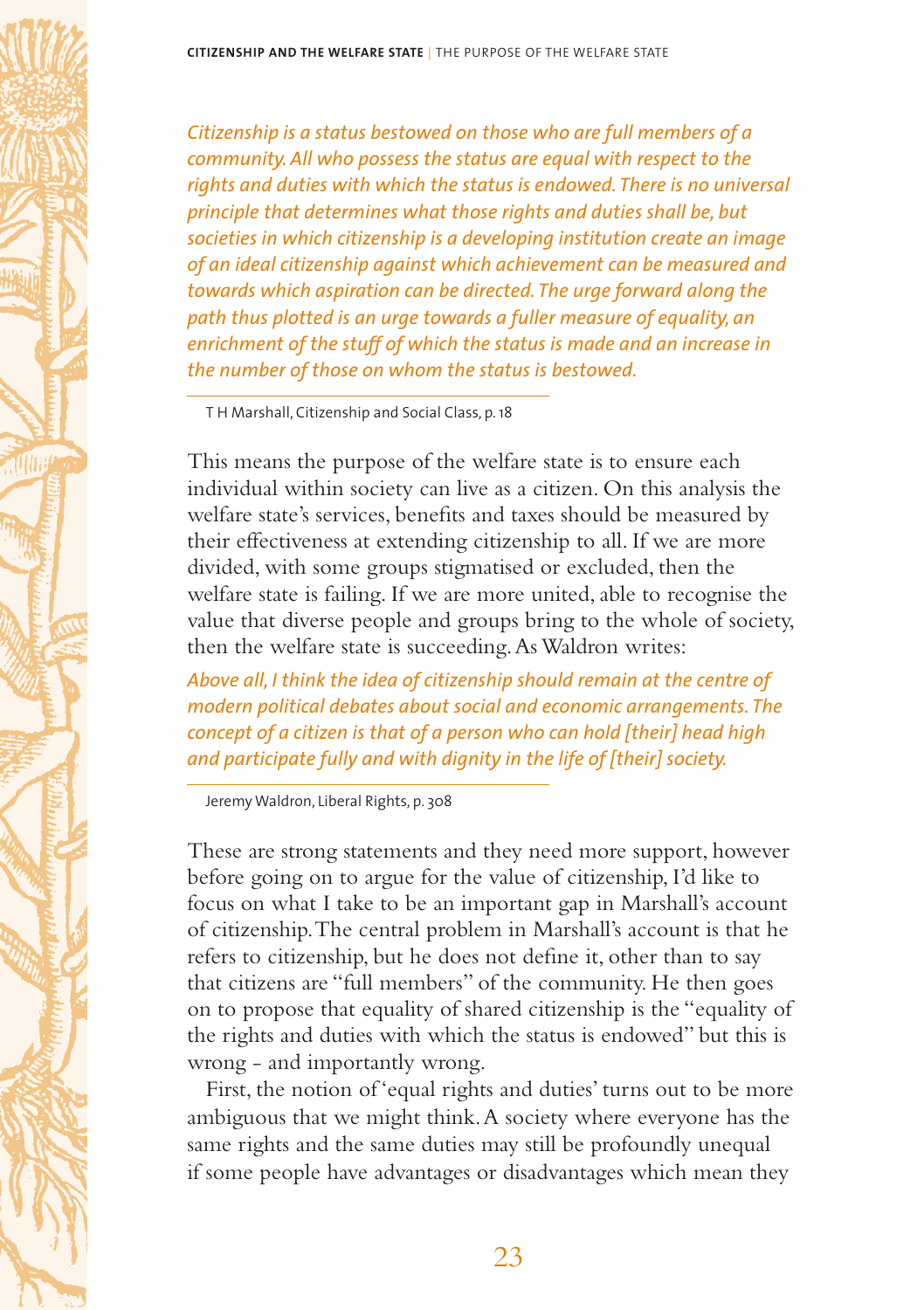suffer or benefit disproportionately (Walzer, 2007). In fact one of the signs of an effective framework of social rights or duties is that it can distinguish when and how an individual's entitlements or responsibilities should be increased or reduced because of relevant individual circumstances.

Second, and this is the more profound point, citizenship places unequal demands on diverse individuals, precisely in order to equalise those who are not naturally equal (or more precisely, those who are different). Citizenship only gets its point from the fact of human diversity. The political and social measures taken by a just society serve to rebalance what would otherwise be unbalanced. As Simone Weil puts it:

*He who treat as equals those who are far below him in human strength really makes them a gift of the quality of human beings, of which fate had deprived them.*

Simone Weil, Waiting on God, p. 86

It is this 'treatment as an equal' which is at the core of citizenship and it is essential to how we help each other without patronage and injustice (Maimonides, 2005). In other words it cannot be the equality of rights and duties which defines what makes us equal citizens. Rather it is our innate equality that demands we all have somewhat different rights and somewhat different duties.

However, Marshall does recognise that the status of being an equal member of a community is more than a matter of rights and duties, for he talks about the "urge towards a fuller measure of equality, an enrichment of the stuff of which the status is made and an increase in the number of those on whom the status is bestowed." But understanding what this 'stuff' is then central to our understanding of citizenship, and therefore to our understanding of the proper purpose of the welfare state.

Perhaps Marshall is right to be wary of specifying the stuff of citizenship as if it could be specified eternally - that would be impossible. Status, including equal status, is built in society and so must be understood relative to actual living societies. However, our task is not to define citizenship outside all space and time. If citizenship is to be relevant to our current practical and political dilemmas then we must risk specifying it in some greater detail.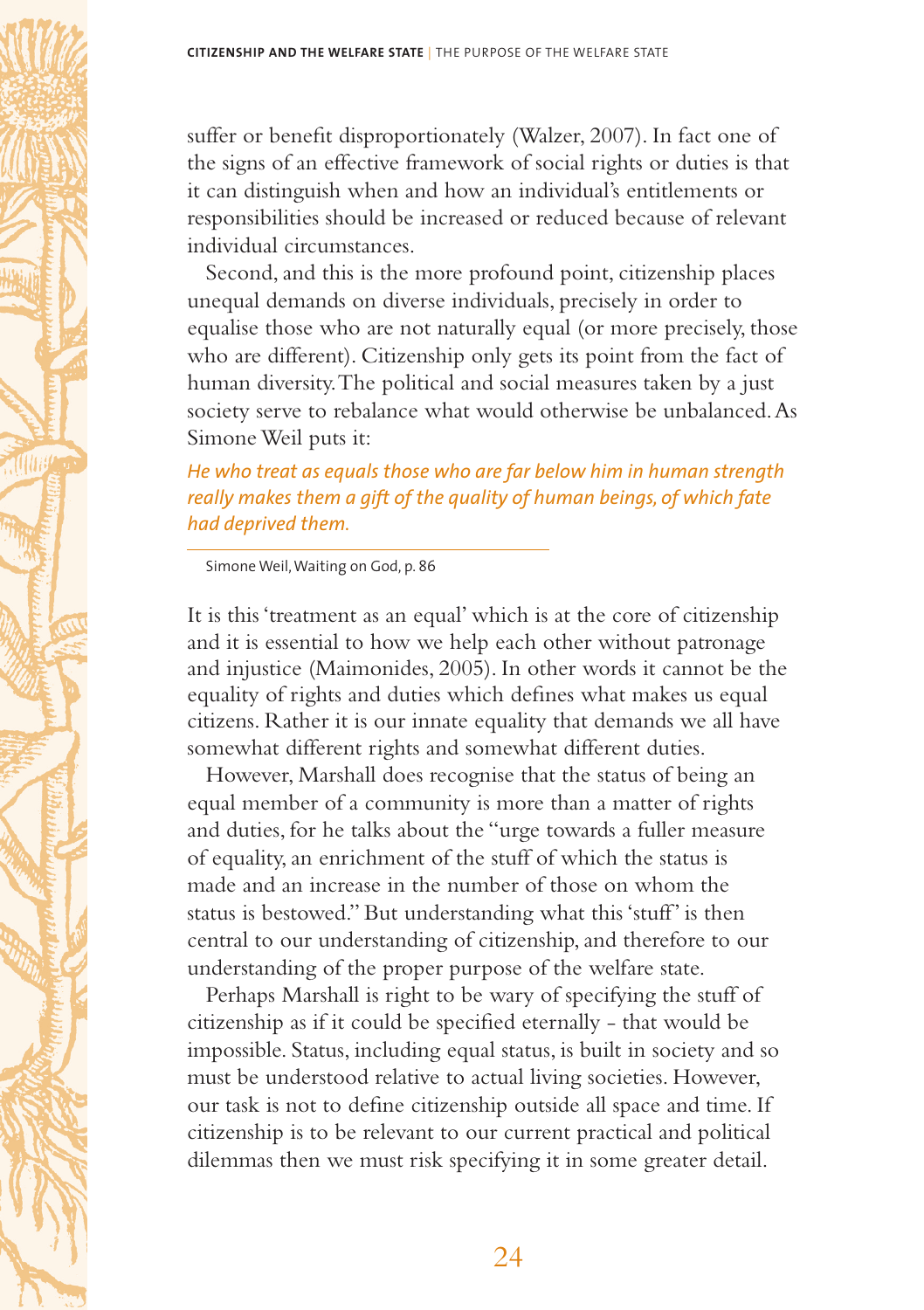I do not think this is an impossible task. In fact I think we can learn a great deal about the stuff of citizenship - or what I have elsewhere called the 'keys to citizenship' - by listening carefully to those people who are often excluded from real and effective citizenship (Duffy, 2006 and 2010). When we do listen carefully then the stuff of citizenship becomes clearer:

- **1.** Purpose citizens have a sense of their own purpose which is unique to them as an individual. They are respected because they are seen to have their own unique value and distinctness.
- **2.** Freedom citizens make their own decisions, take their own risks and shape their lives in ways that fit their own sense of purpose. They are respected because they are in control of their own life, not subject to the will of another.
- **3.** Money citizens have the financial means necessary to pursue their purposes without undue dependence on others. They are respected because they can pay their own way and are not unduly dependent on the good will of others.
- **4.** Home citizens have their own safe and private place within their community. They are respected because they belong to that community, and they have a real stake and long-term commitment to that community.
- **5.** Help citizens can rely on the assistance of others and can access help from across the community. They are respected because they offer others the chance to give, to share and contribute.
- **6.** Life citizens make their own distinctive and active contribution to their community within which they build a life of meaning. They are respected because they make their own distinct and irreplaceable contribution to the community through membership, work, family or voluntary activities.
- **7.** Love citizens can make friendships, find love, have families and bring up their own children as citizens. They are respected because they are seen to love and to be loved.

The keys to citizenship are not random. They are based upon an analysis of the factors that support or detract from social status within modern society. In particular they are based on the experiences of people with disabilities, a group who often suffer the most severe indignities and reduced status, and who rarely make it to the centre of political theory (Wolfensberger, 1972, Goffman, 1968). However, it is precisely because people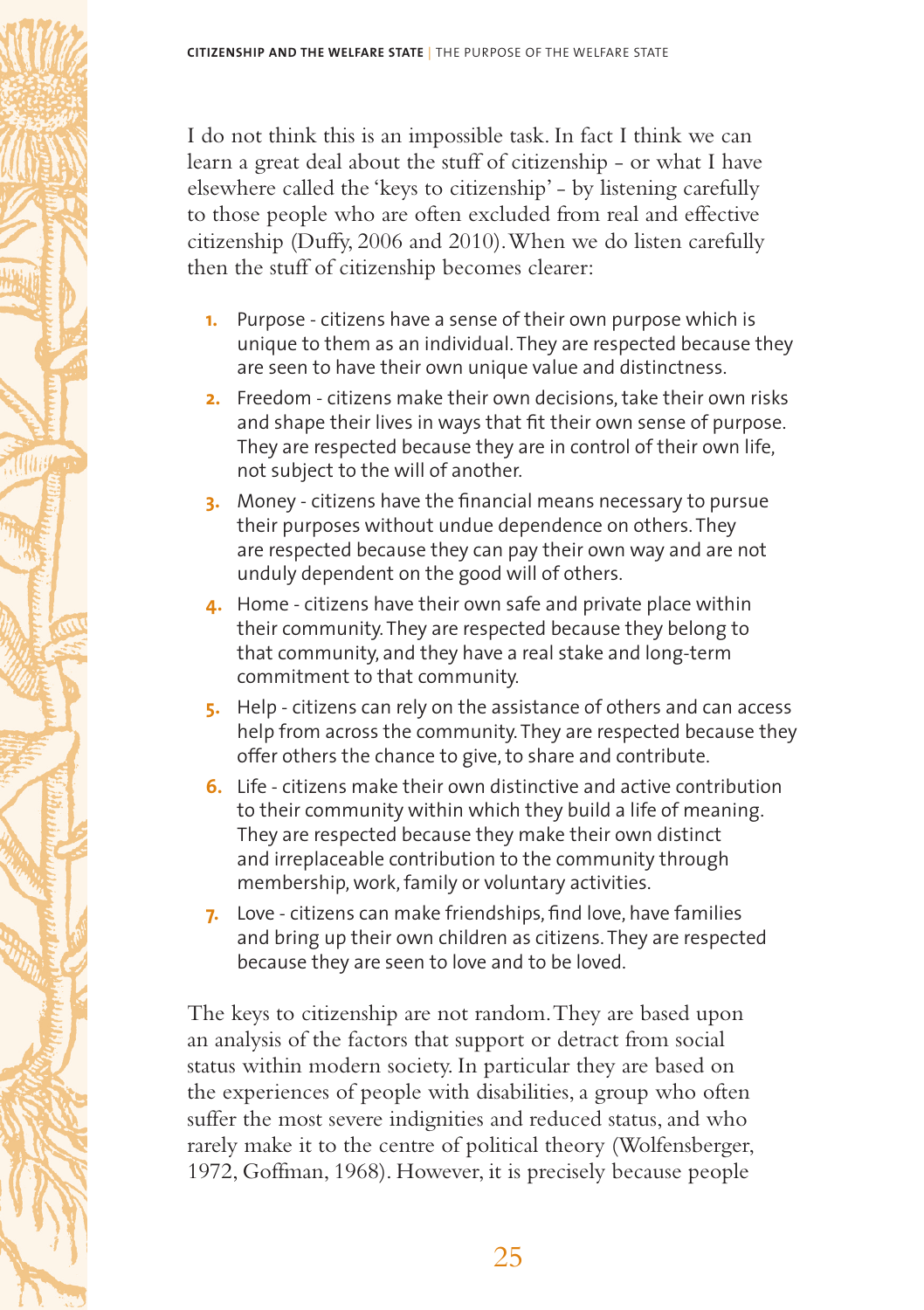with disabilities experience so many risks to their status that they can help us identify the building blocks of equal status. People who possess these keys to citizenship find that they possess the means for both self-respect and the respect of others. They can, in Waldron's words, "hold their heads high".

However, my central purpose here, is not to defend the seven keys to citizenship as the perfect or final model for defining equal status. My central purpose is to suggest that the "stuff" of citizenship must have some actual content and that this content must then become central to how we understand citizenship and the purpose of the welfare state. If I am right and the keys to citizenship can be specified (even in some different way) then this should change the character of political debate, and enable a more effective defence of the welfare state. - for we would know what it is we expect any reform of the welfare state to actually enhance.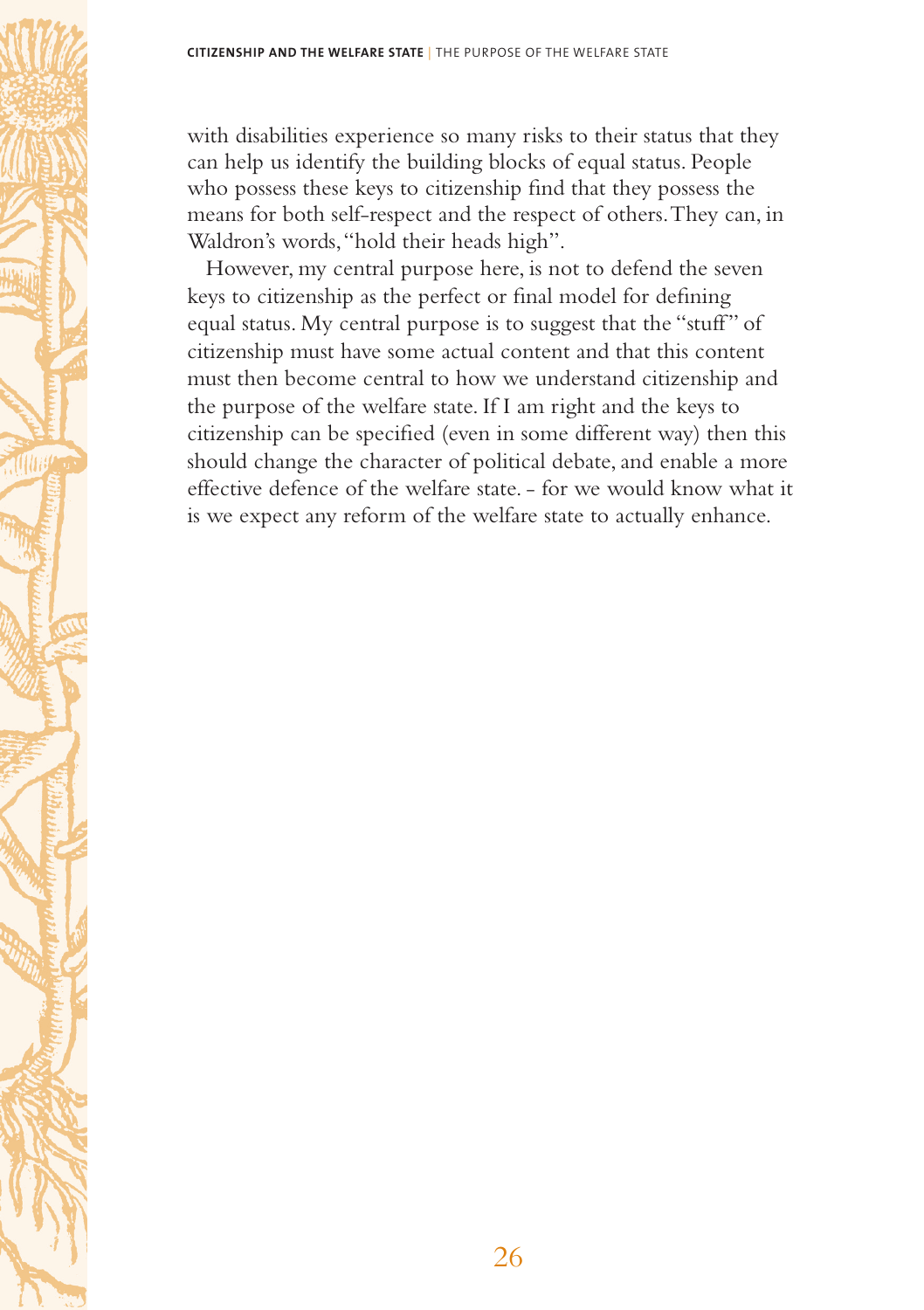# <span id="page-26-0"></span>**Defending the welfare state**

Defending the welfare state means engaging with the real assumptions and live theories of political thought. My interest is to persuade thinkers from different traditions of the contribution that the idea of substantive citizenship can make to their own theories, not to persuade them of the truth of my own particular theory.

I will also limit myself to considering the three main political traditions: conservatism, liberalism and socialism. I recognise that there are many variant theories, including some theories that stand outside all three of these traditions. However these three traditions seem to me to be the most important in the real political debates surrounding the welfare state.

### Conservatism

Conservatives do not often use the term citizenship, and some are a little wary of its association with revolutionary thought (Scruton, 1983). But the substantive notion of citizenship, building on Marshall, can be reconciled with some of the most positive elements in the conservative tradition. For the development of citizenship, as Scruton recognises, is central to conservatism. When discussing the modern migrant he says:

*They are migrating in search of citizenship - which is the principal gift of national jurisdictions, and the origin of peace, law and stability and prosperity that still prevail in the West.*

Roger Scruton, A Political Philosophy, p. 5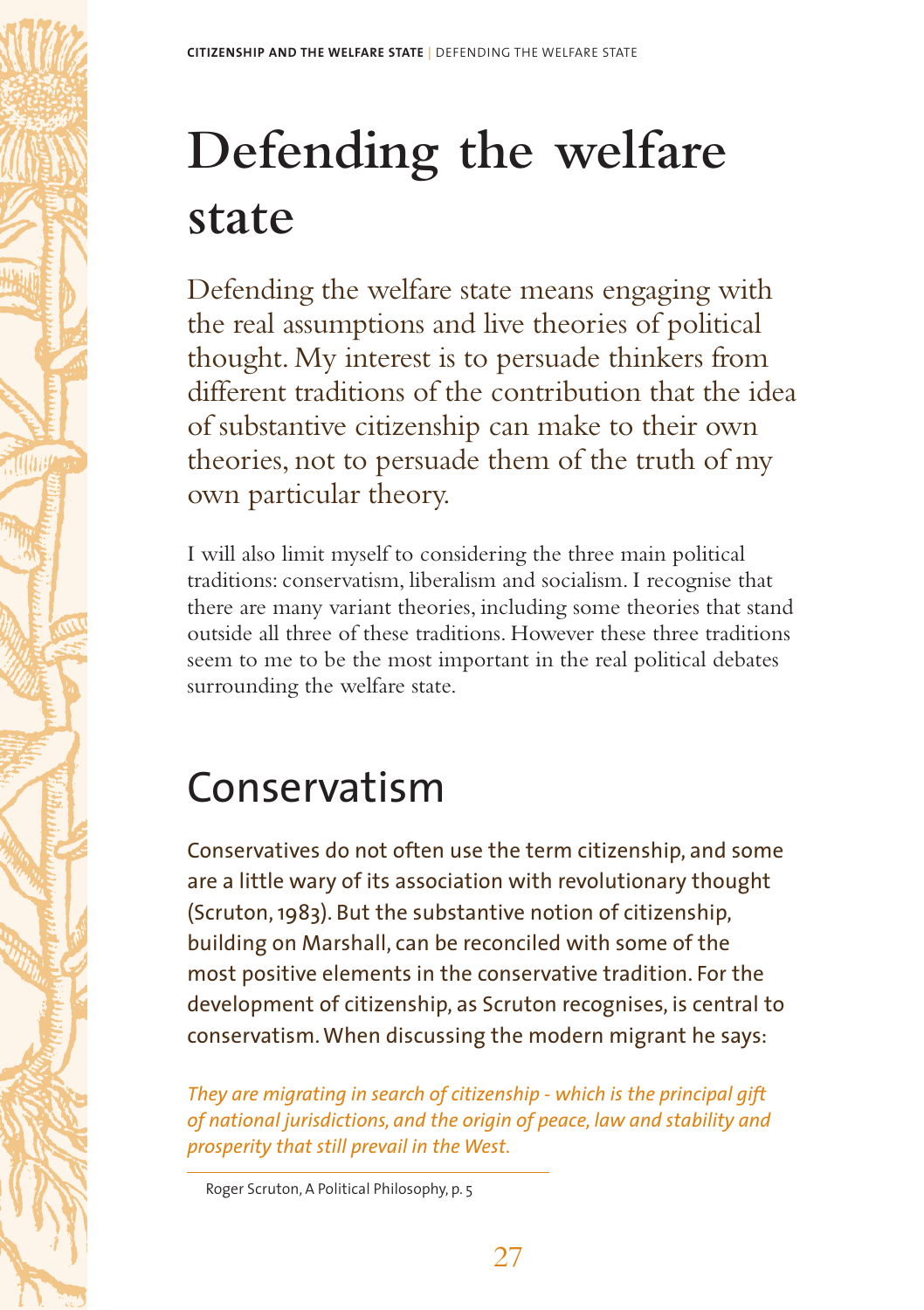In particular, conservatives value civil society, the social forms of life which range from the family to the Church, from the football club to the nation, from the club to the class. They observe that life is made up commitments, duties and loyalties; and these are not burdens but opportunities for the enrichment of life. Civil society is not different to citizenship; civil society is the place where citizenship happens.

Furthermore, citizenship ensures these traditions can be sustained and developed. A rich social life cannot be maintained without citizens who have the capacity and opportunity to join and support social institutions. Citizens build, and rebuild, civil society. This means that conservatives should welcome a welfare state that builds and supports citizenship, particularly if that citizenship serves to contribute and strengthen social life.

Of course my account of substantive citizenship is hostile to any kind of chauvinism, prejudice and discrimination. It does not seek to prefer one group or one creed over all others, it is committed to identifying the sense of purpose in all of us. So it will appeal more to those conservatives who value tolerance and welcome plurality; but substantive citizenship is not essentially revolutionary, it is organic and respectful.

In fact conservatism supports a pluralistic approach to social value. Finding ways to value each other as equals becomes easier the more pathways to social value are open to us. For, as Nozick and Walzer both observe, developing esteem becomes more difficult the fewer socially valued dimensions exist (Walzer, 2007, Nozick 1974). As Nozick writes:

*The most promising ways for a society to avoid widespread differences in self-esteem would be to have no common weighting of dimensions; instead it would have a diversity of different lists of dimensions and weightings. This would enhance each person's chance of finding dimensions that some others also think important, along which he does reasonably well, and so to make a non-idiosyncratic favourable estimate of himself.*

Robert Nozick, Anarchy, State and Utopia, p. 245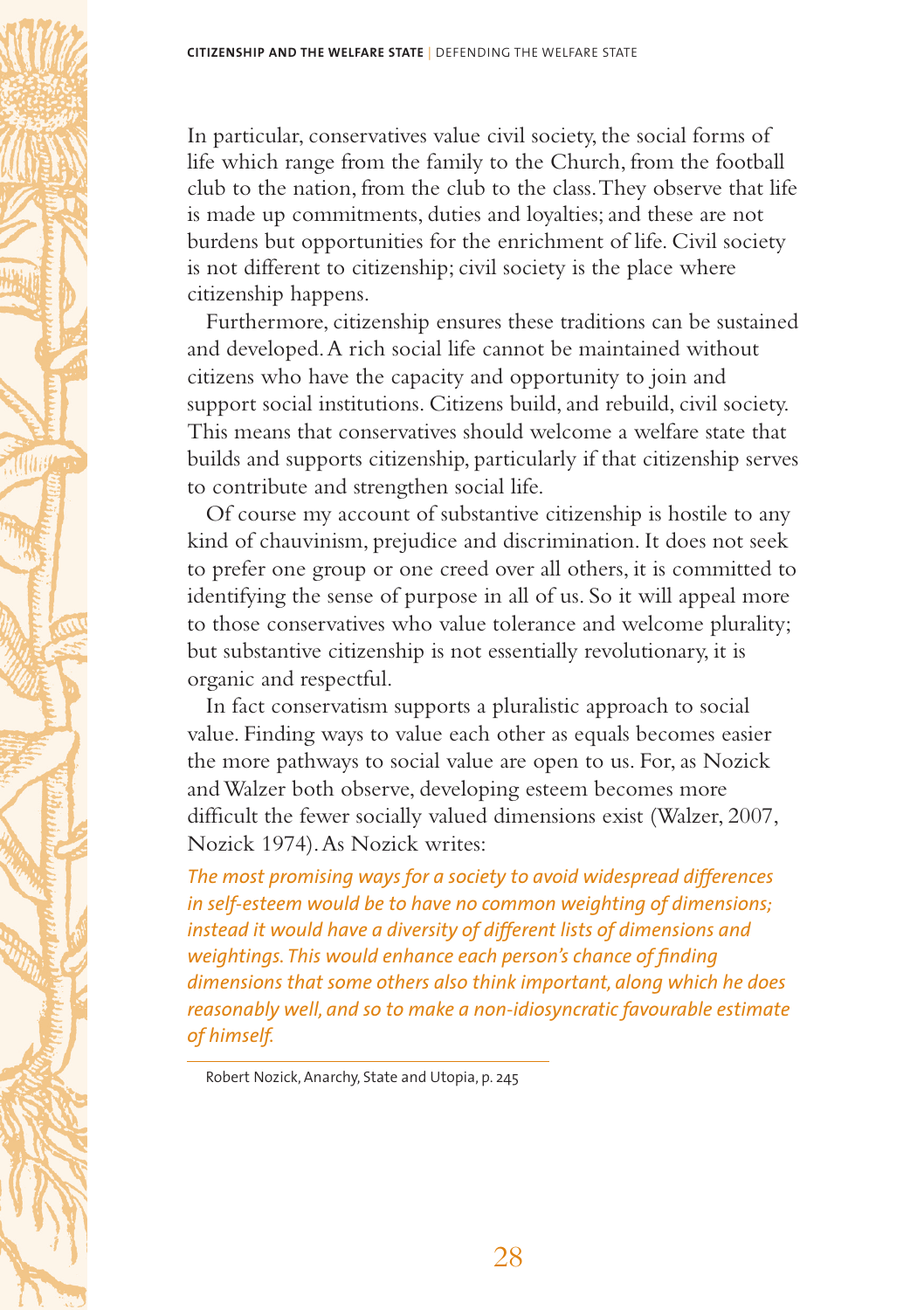#### **CITIZENSHIP AND THE WELFARE STATE** | Defending the welfare state

Not only does civil society promote multiple forms of social value and esteem it also opens up multiple ways by which individuals can connect, make friendships, fall in love and build families (Oakshott, 1991). The conservative tradition recognises the fundamental place of love in human life and for people who face disadvantage, prejudice or exclusion it is often love that is most lacking.

Although conservatism has often been sceptical and critical of the welfare state it is possible to imagine a conservative valuing it as a valuable human institution that seeks to advance the kind of substantive citizenship that underpins a full and diverse civil society.

### **Liberalism**

Today liberalism is the dominant political theory, but it is a theory with a chasm running through its centre. On the one hand there are Right-liberals (sometimes called neo-liberals) who focus on the precedence of civil and political rights, and who treat the right to own property as having precedence over other socio-economic rights (Hayek, 1960, Nozick, 1974). They seek to maximise the space for freedom.

On the other hand there are Left-liberals, like Rawls, who seek to advance the cause of social rights as one part of the full set of our proper rights and they focus on ensuring people have the means to enjoy their freedom (Rawls, 1993). Simplifying the matter, all liberals are interested in advancing human freedom, but they are divided as to whether they are interested in freedom from oppression or freedom for human development. The central tool for the advancing of these freedoms are rights.

The idea of substantive citizenship may appeal to Left-liberals more than to Right-liberals, for it is in many ways an outline of the substantial rights that are essential to citizenship. A decent welfare state would put in place the practical measures necessary to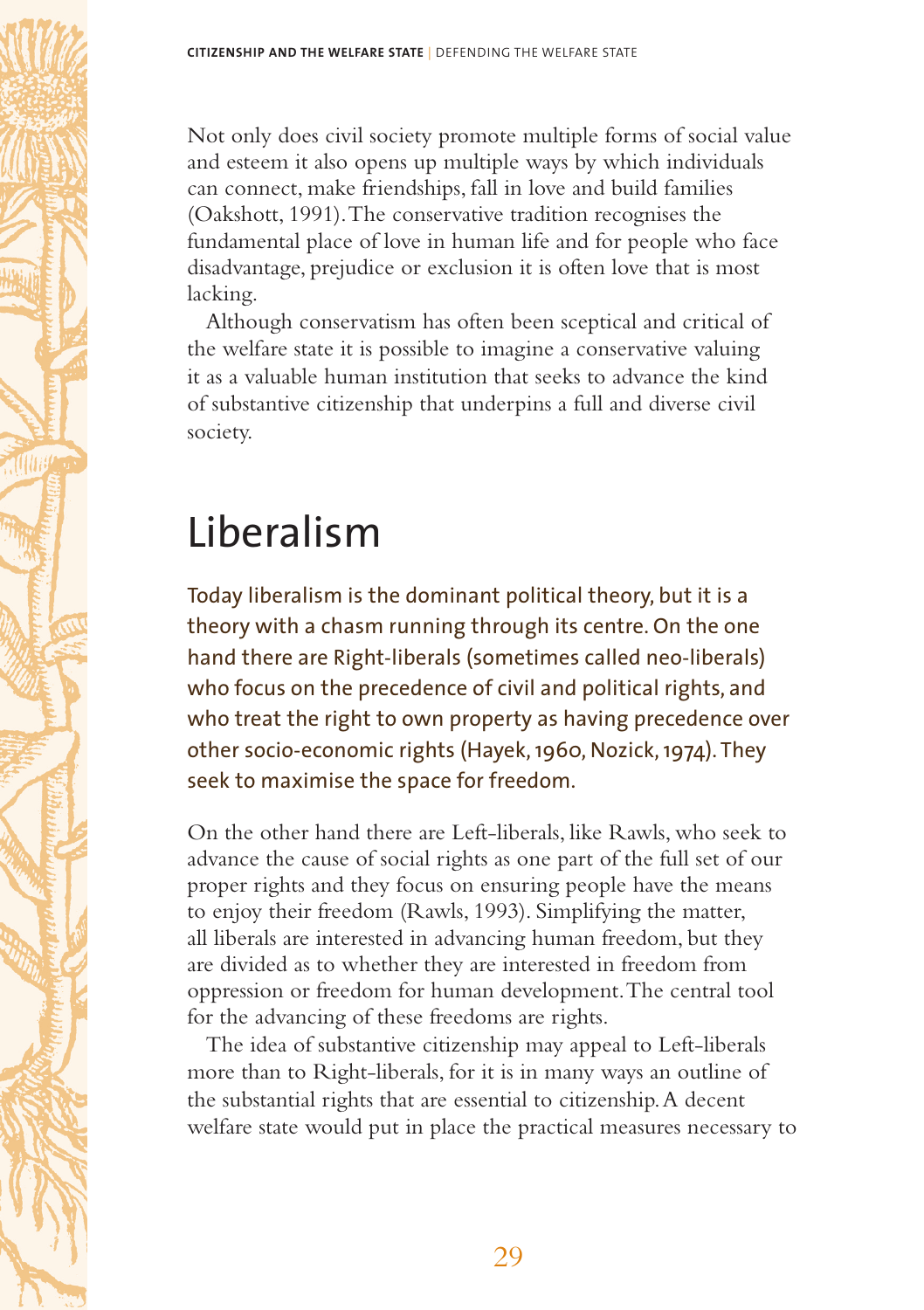ensure that these rights are achievable. For example, if citizens need homes then a decent welfare system will design systems of funding for housing that enable everyone to have their own home. A poor system would be one that led to high levels of homelessness, housing insecurity or institutionalisation.

However, even Right-liberals are still committed to ensuring that there is adequate provision of social security, for as Hayek writes:

*In the Western world some provision for those threatened by the extremes of indigence or starvation due to circumstances beyond their control has long been accepted as a duty of the community.*

Friedrich Hayek, The Constitution of Liberty, p. 285

Even the Right-liberal must engage in a conversation about substantive citizenship. It is clear that (whatever their motivations) they are nervous of extending rights to people when they believe that they believe that people should be encouraged to make their own provision for their own needs, rather that rely on social provision. However, once they have accepted that there must be some social provision (which almost everyone does) then it would be illiberal if that social provision was not provided as a right. In which case they must still join a discussion as to the precise quality of substantive citizenship - they may just be advocates of a more limited account of substantive citizenship. In effect they may set lower standards for what counts as the rights that follow from citizenship - but if this provision is not a right of citizenship then how can it be justified on liberal (rather than paternalistic, meritocratic or utilitarian) terms. It is not clear why any liberal would prefer a system of patronage and charity to a system of socio-economic rights.

The other advantage of paying attention to substantive citizenship for liberals is that it can help deal with one of its longstanding problems - how to justify the appropriate framework of rights. Why should we fulfil our duties to each other, especially if some people seem to benefit much more than others from the framework of law?

For many liberal thinkers there has been a temptation to fall back on a kind of narrow individualism where rights are valued for what they give us, while duties are deprecated because of the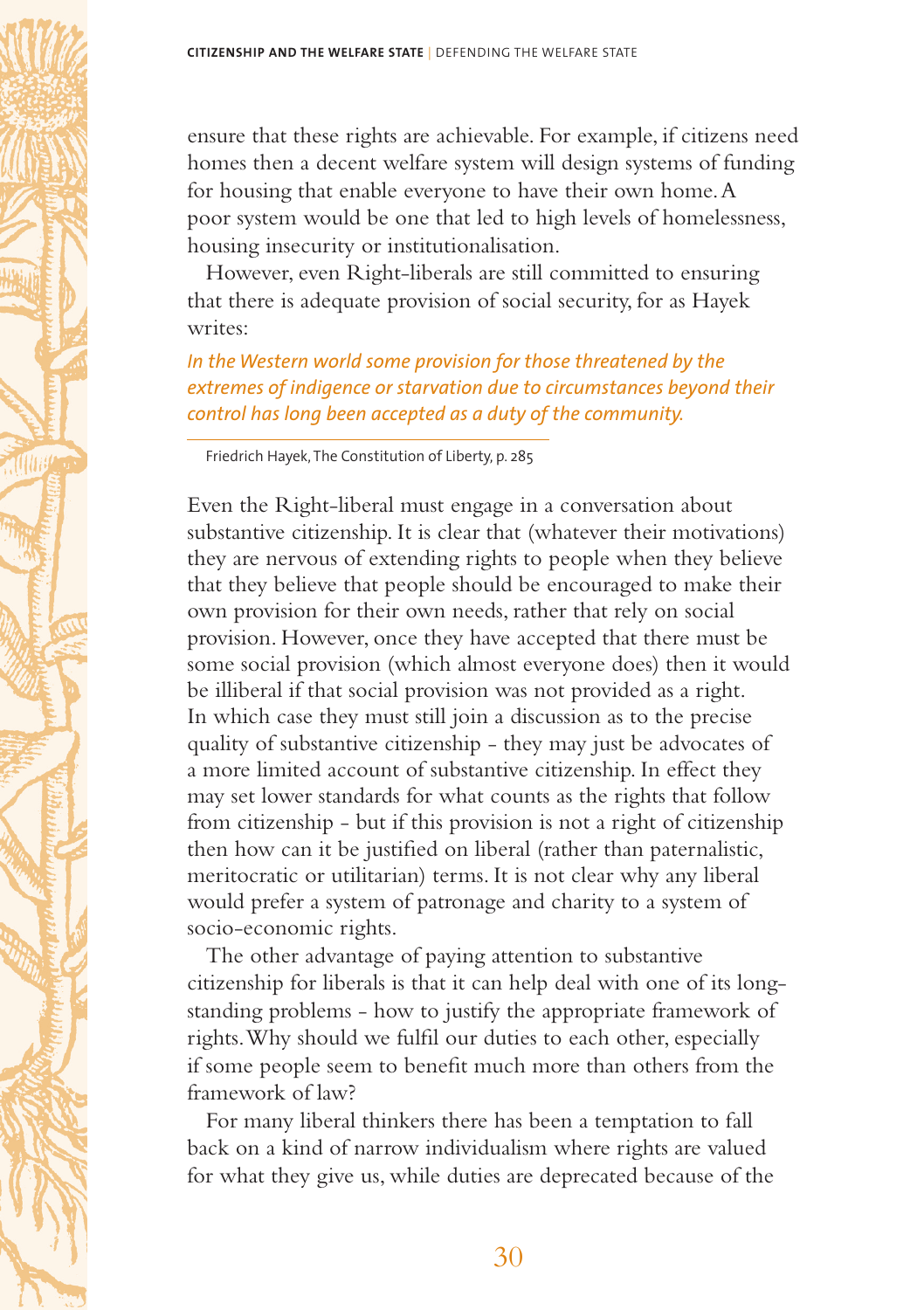burdens or costs they place on us (Mackie, 1984). In fact one of the intellectual strategies of Right-liberalism is to make rights, and the rule of law, attractive to everyone by trying to set the price of rights (our duties) as low as possible. For, according to these thinkers, such a minimal set of rights would be one that no rational agent would not want to refuse.

However, in practice, we know that too many of us simply do not accept such a minimal account of socio-economic rights. It just does not seem fair that inequalities are so great, it just seems wrong that some people are left excluded and despised (Rawls, 1971). Any liberal, committed to the rule of law, cannot simply dismiss these instincts and judgements, because they are also foundational for the rule of law itself. There is an unresolved tension between these two approaches: minimising duties or strengthening rights.

However, if society were to focus instead on developing the institution of citizenship for all, then it would need to embrace rights, duties and freedoms *together*. Thinking about citizenship (instead of just focusing on rights or duties) takes us to the inner logic of the whole framework of law and justice. Designing the right set of rights and duties, ensuring that they are fair and balanced, would become central to establishing a fair society. The test of this framework is whether it enables everyone to play their full role as a citizen, as an equal. If some are excluded from full citizenship then the framework must be improved. If the law supports citizenship, so citizens must respect the law. If the law excludes us from citizenship, then what is the law to us?

### Socialism

Socialists value social justice, in particular social equality; and citizenship provides an account of how a certain kind of equality can be achieved, for real. It is not an approach to equality that every socialist will welcome, but it is an approach that overcomes some of the long-standing problems of socialism.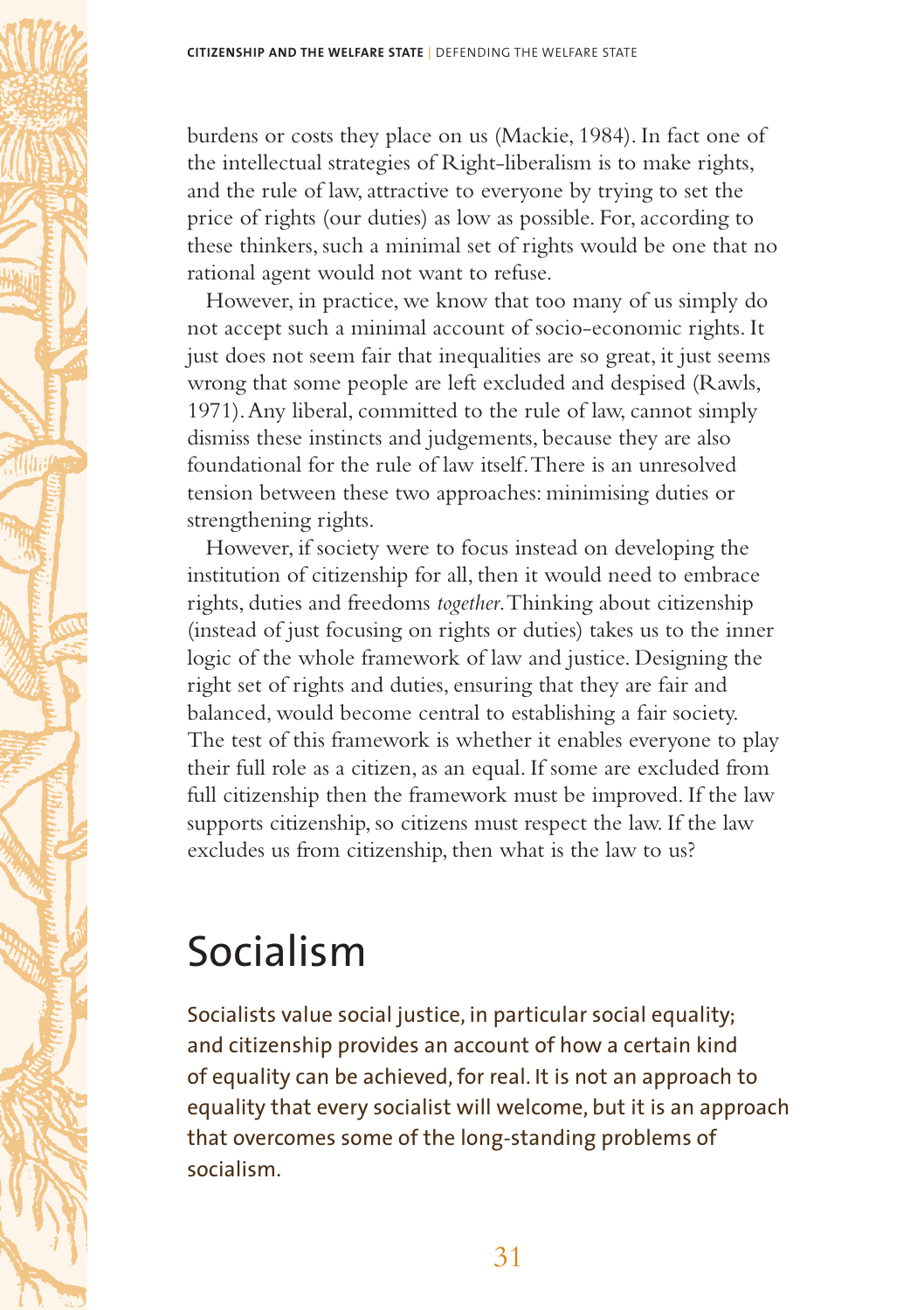The most important problem for advocates of equality is that human beings are different. They may be equal in innate dignity, they should certainly be equally valued and respected, but human beings are born different and, through the course of life, by an uncertain mixture of luck, accident or effort, differences tend to grow bigger (although we are all fated equally to death). For some of us this natural human diversity is a good thing - it is not desirable that human beings have the same gender, skin colour, background, life stories, abilities or characters. Difference is good. But what does this mean for equality? What kind of equality should we seek?

Hannah Arendt argues, building on Aristotle, that it is through the medium of a shared community that we can reconcile our diversity with our equality:

*Here [in the Greek polis] the meaning of politics, in distinction to its end, is that men in their freedom can interact with one another, as equals among equals, commanding and obeying one another only in emergencies - that is, in time of war - but otherwise managing all their affairs by speaking with and persuading one another.*

Hannah Arendt, The Promise of Politics, p. 117

If we lived in a society where everyone was already equal then citizenship would have no meaning. You only need citizenship if you want to build a community of equals out of people who are different from each other. As Arendt also observes:

*Aristotle explains that a community is not made out of equals, but on the contrary of people who are different and unequal. The community comes into being through equalising, 'isathenai.' [Nich. Ethics 1133 a 14]* 

Arendt, The Promise of Politics, p. 17

So, in a sense, citizenship offers us a pure form of egalitarianism - different people, living as absolute equals, because they are equally citizens. But does citizenship mean that nothing else must be changed? Certainly, if we value diversity and difference for their own sake, we will be nervous of any attempt to standardise or equalise individual differences. You are equal because you are a citizen; all the other differences between us do not matter, because they do not define or dictate your citizenship. In fact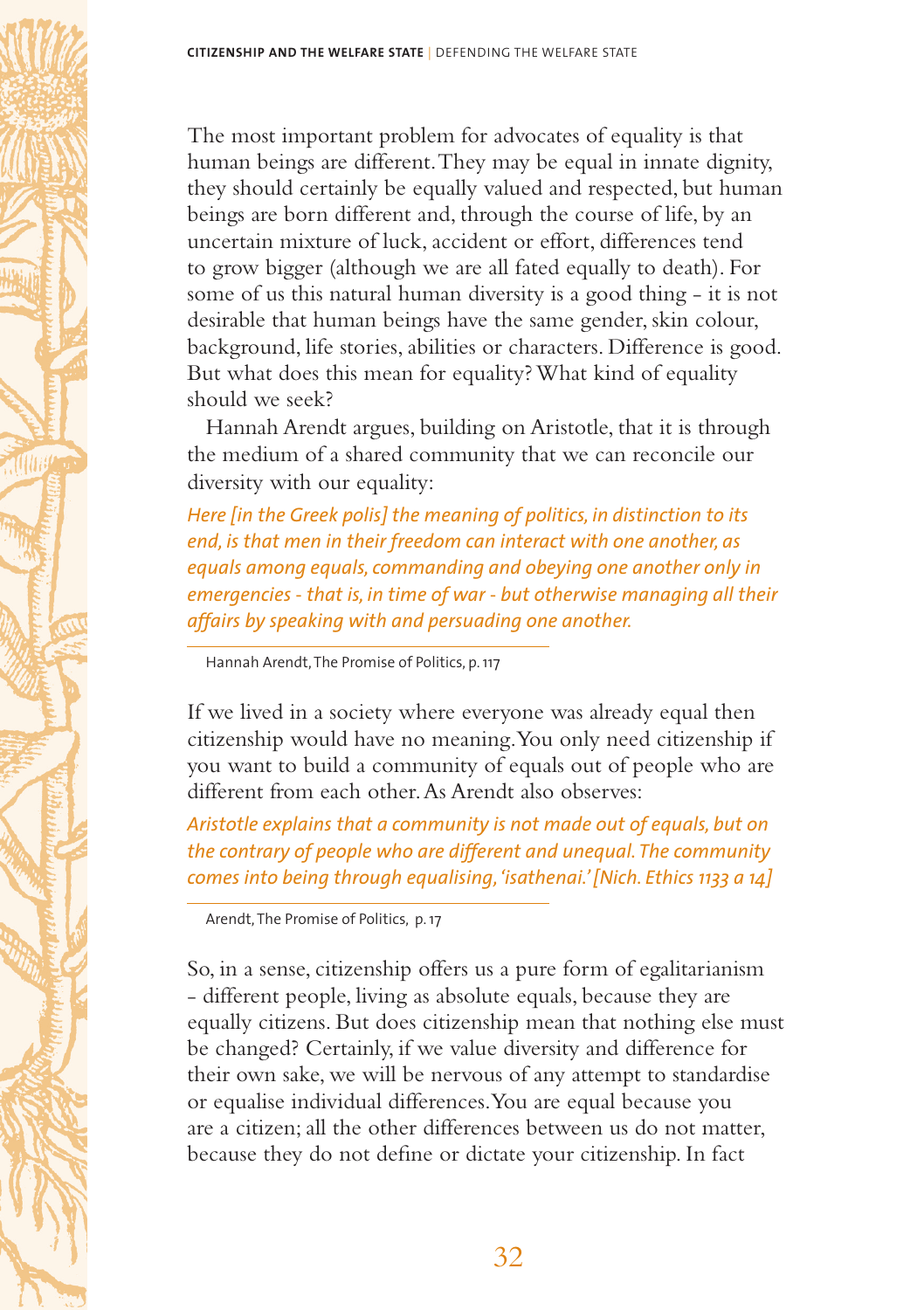those differences are, at their best, opportunities for reciprocity and deepening citizenship.

However, this does not mean that citizenship has nothing to say about the distributions of power, money or other resources. For example, while it is clear that absolute income equality is not a requirement of citizenship, extreme differences in income will certainly be hostile to citizenship, and for at least three reasons. First, those who are in extreme relative poverty are likely to become dependent upon those with much greater wealth, and this may radically undermine their ability to purse their own ends. As Rousseau puts it:

*...by equality, we should understand, not that the degrees of power and riches are to be absolutely identical for everybody; but that power shall never be great enough for violence, and shall always be exercised by virtue of rank and law; and that, in respect of riches, no citizen shall ever be wealthy enough to buy another, and none poor enough to be forced to sell himself*

Rousseau, The Social Contract, p. 96

Second, extreme inequality leads people into anxiety and a sense of unworthiness which even infects those who are betteroff (Wilkinson and Pickett, 2010). Extreme inequality is bad for everyone. Third, those who have great wealth may delude themselves that they do not need other people and so stop acting like citizens and sharing in their collective responsibilities.

On this understanding it is not that citizenship removes every question of social justice; instead it reframes those questions. It is not so much that each citizen must be alike, it is rather that each citizen must have enough. Practical questions of distribution are measured by their impact on citizenship. This connects to an even older tradition of thought, where both wealth and poverty are seen as potential evils:

*I neither say nor maintain that kings should be called rich any more than the common folk who go through the streets on foot, for sufficiency equals wealth, and covetousness equals poverty.*

Guillaume de Lorris & Jean de Muin, The Romance of Rose, p. 286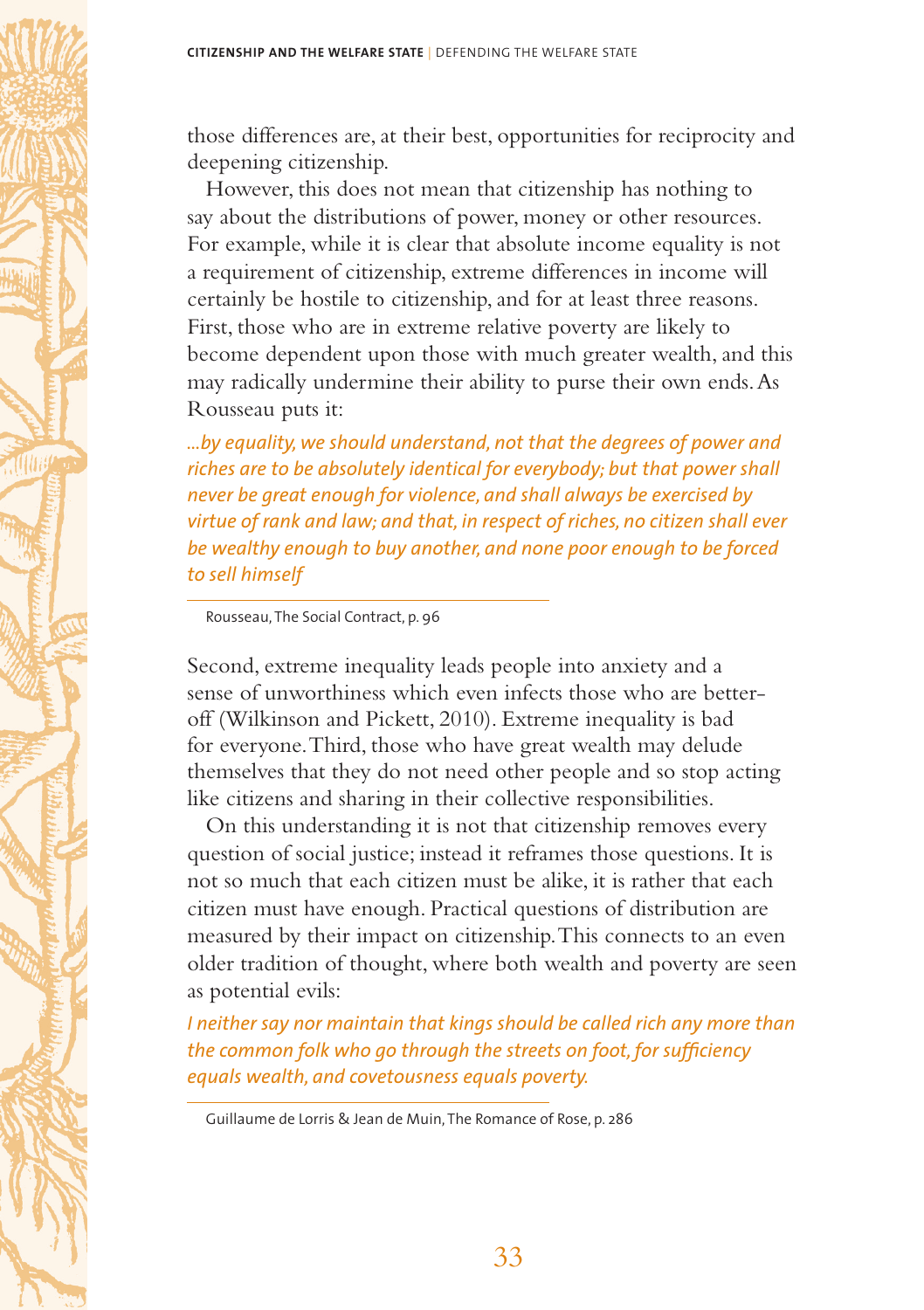For the socialist then, a commitment to citizenship can become the way in which a proper desire for justice can be reconciled with an appreciation of human diversity. It makes the passion for justice more realistic and more human and it reduces the need for the state to interfere in all aspects of life to enforce equality. Citizenship allows socialism to restore to itself commitment to freedom and human development. It connects with the socialist tradition of collective action and reciprocity.

So, citizenship, substantive citizenship, offers each tradition of political thought much of what they value. It respects community and society as the necessary environment for citizenship. It seeks to establish a fair and sustainable set of rights and duties within which citizens can live with freedom. It establishes the means by which diverse individuals can be both different and equal.

It also rejects chauvinism - citizenship is for all, not just the few. It rejects egoism - freedom is maintained and protected by citizens who look out for each other. And it abhors sameness - difference is the life blood of citizenship. For all these reasons citizenship should be central to how we think about society, how we secure each others social rights and how we design and defend the welfare state.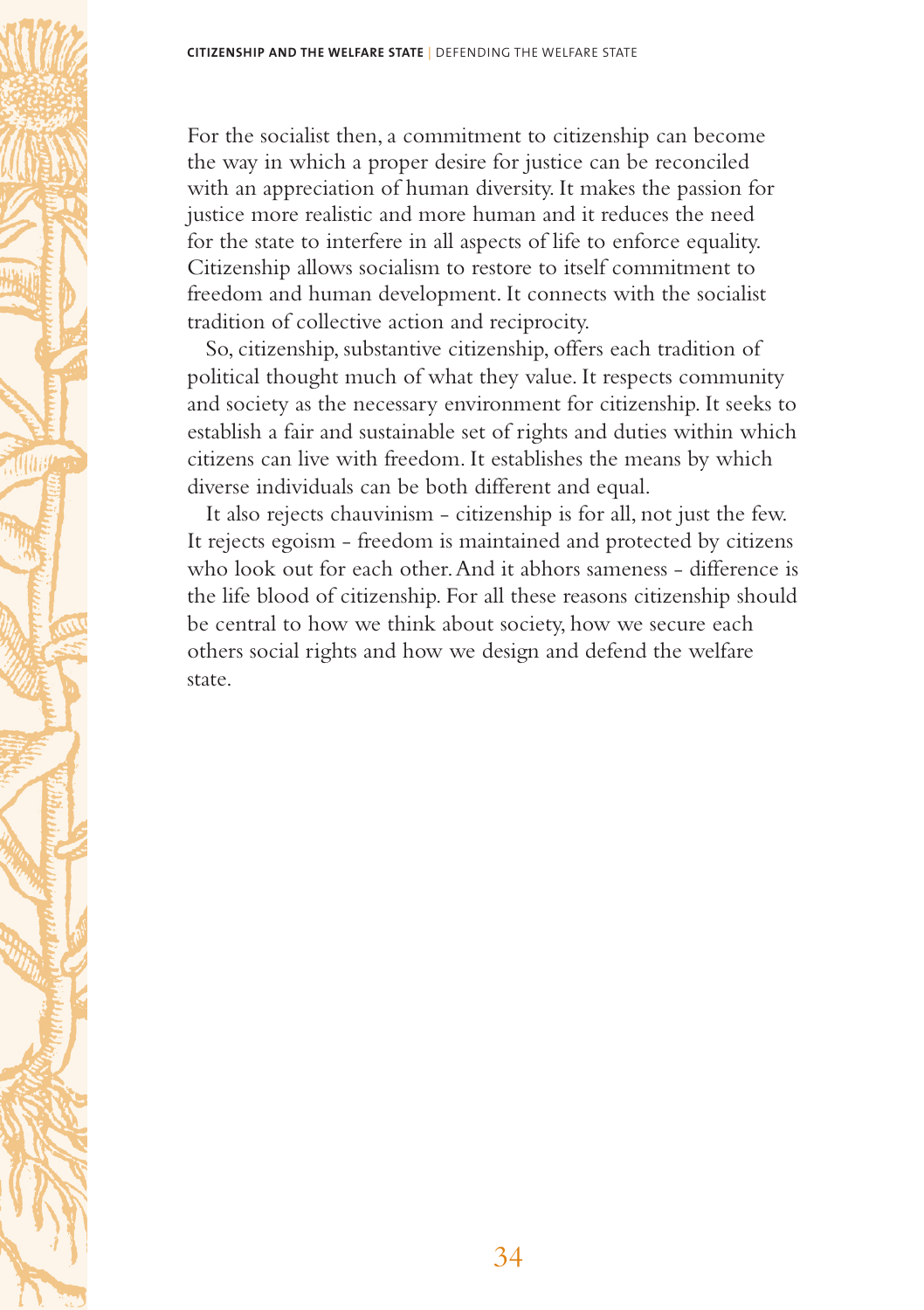# <span id="page-34-0"></span>**Rethinking the welfare state**

Citizenship comes at a price. Citizenship helps us to defend the welfare state because, if we want to build a society of citizens, then we need to put in place collective measures to ensure that each person can be a full and active citizen. However, not all welfare states are equally competent at supporting citizenship.

For people with disabilities this is very clear. In the UK, as the welfare state grew, so did the number of people with disabilities incarcerated in large and abusive institutions. Increased public spending, powerful public services and increased professionalisation were no guarantee that people with disabilities would be treated as citizens - quite the opposite (Shapiro, 1993).

Too many people with disabilities have been excluded from the keys to citizenship. Their lives were defined for them by professional services, they had no freedom and little money, they had no real housing rights and could only get assistance from professional services that then restricted their access to the community. They could not contribute to the community and it was hard to form friendship, find lovers or sustain family life. Yet this life of non-citizenship was funded, sustained and directed by the welfare state.

This is not just a problem for people with disabilities. It is relatively easy to generate a long list of groups who face stigma, isolation, exclusion and lack the necessary means to take control of their lives and build positive lives of citizenship. For instance, if we look at the lives of some women in our communities we see them facing overlapping problems which the current welfare system simply is not designed to solve (see Figure 3). Often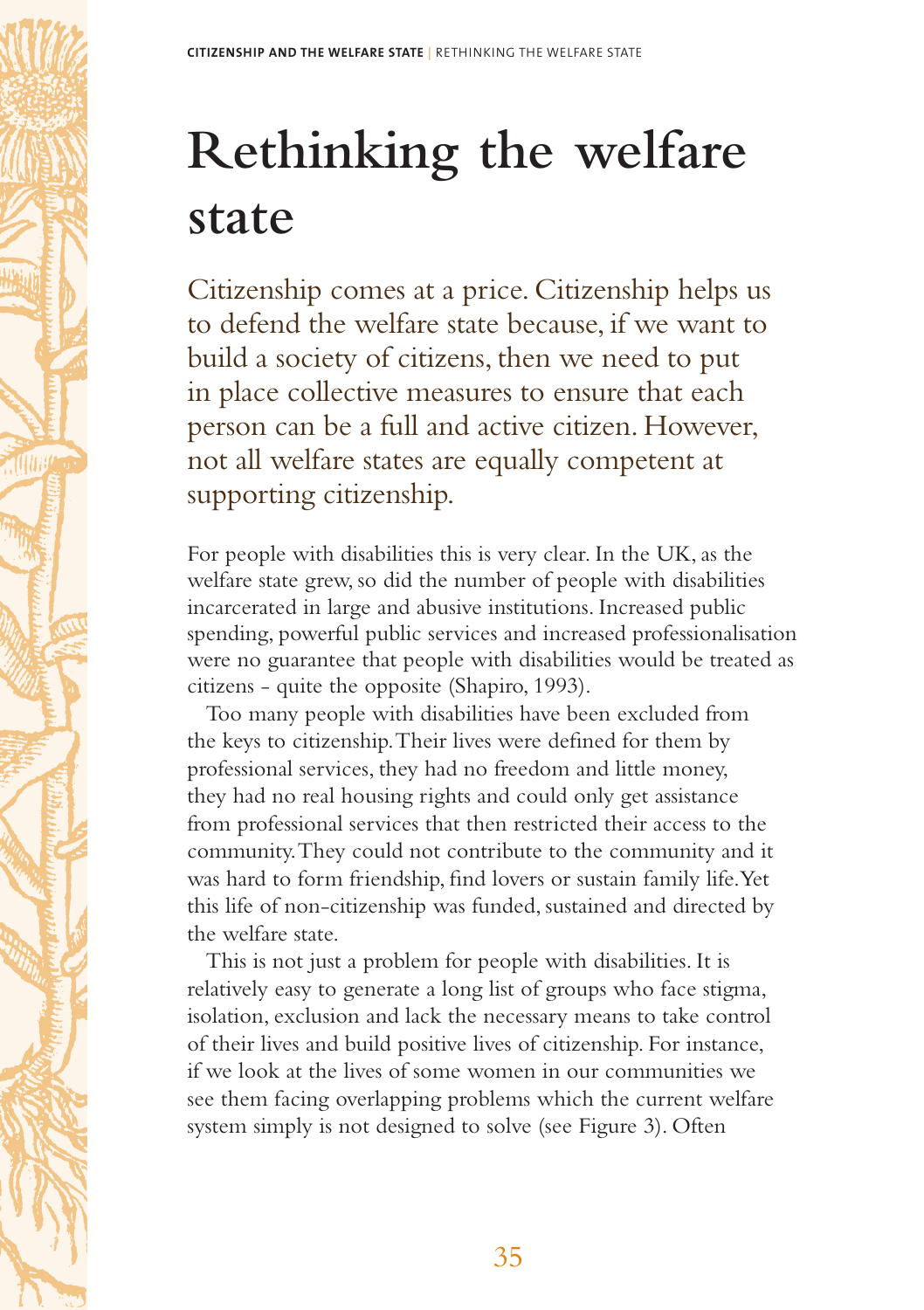welfare systems seem relatively good at providing standardised services, but they are rarely competent at solving complex problems that require a more personal approach; instead it is often local community groups that are left to tackle the most difficult problems (Duffy and Hyde, 2011).



**Figure 3.** Pattern of overlapping needs for women with most complex need

Within the space of this short essay it is impossible to do justice to the range of possible reforms that might improve the welfare state's ability to support citizenship. But in the spirit of my argument I have chosen to focus on just four strategies for genuinely reforming the welfare state.

### Increasing local control

It seems hard to believe that citizenship is strengthened by the centralisation of public services - whether in the hands of government or business. A welfare system that gives more control to local communities would seem more likely to open up more opportunities for citizens to be involved - at every level.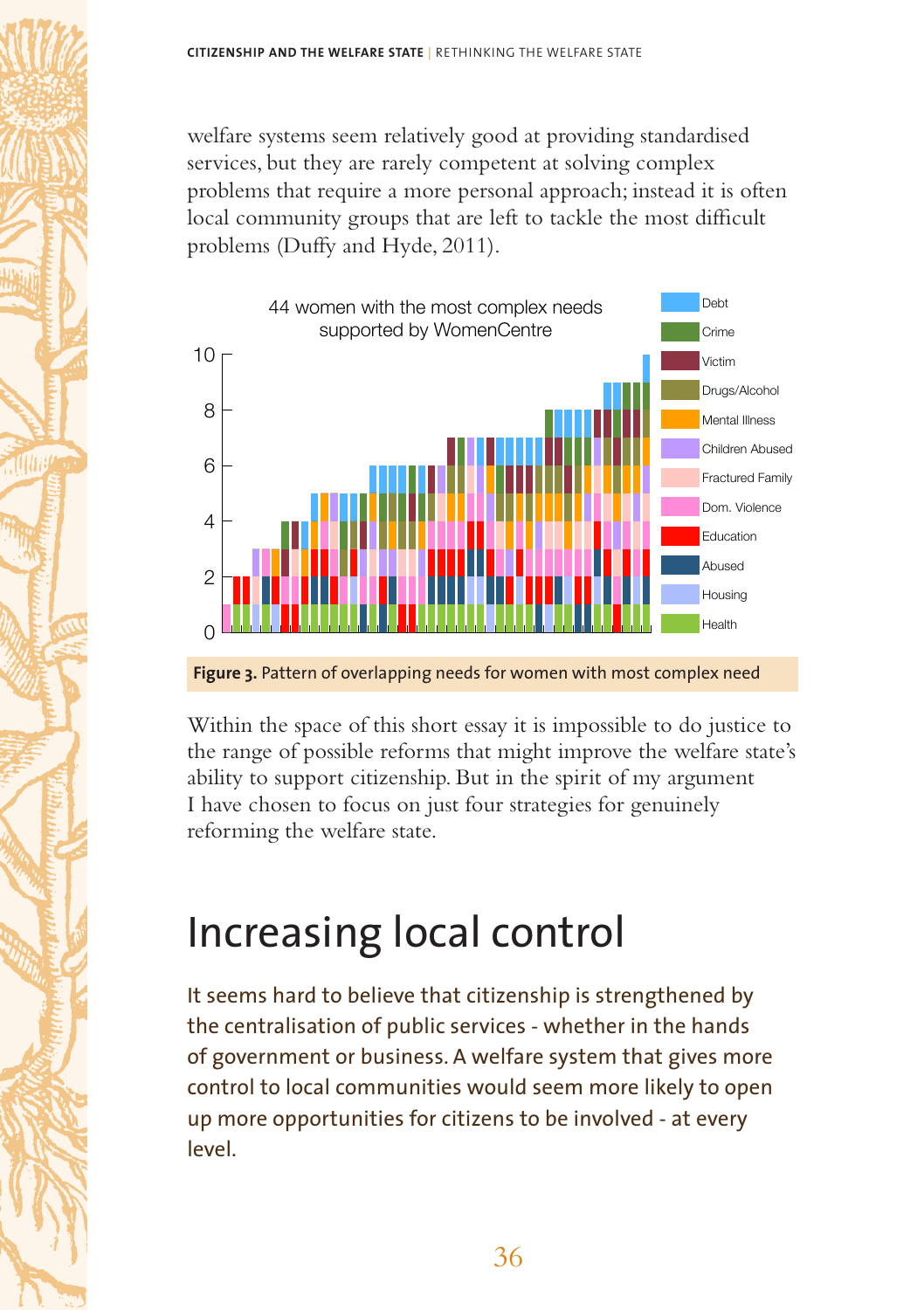Local control is also likely to increase local diversity, innovation, collaboration and learning in ways that are very difficult for centralised systems to mimic. Local systems are also more likely to pay closer attention to working in harmony with other civil society institutions. It is not possible for a nationalised and centralised industry to understand what a local women's group might do to help keep women out of prison (Duffy and Hyde, 2011).

Hostility to local control is probably fuelled by the vested interests of powerful professional groups and by the mistaken view that a high level of national consistency in service delivery is a good proxy for equity. A more localised welfare system, subject to an appropriate national framework of law, seems more consistent with the goal of promoting citizenship.

## Strengthening social rights

While the welfare state and citizenship cannot be reduced to a set of social rights, social rights are still essential. In fact in many areas it is the lack of well framed social rights that seems to be one of the greatest weaknesses of the current welfare system.

Many public services are set up to provide help, but do not establish the rights of those who are to receive that help. Even when there are underlying rights, captured in law, these rights are often obscure or badly framed. For instance, in the UK you may think that, if you have a disability, you would be entitled to help to live an independent life of citizenship. However the reality falls far short of that. The law is vague, eligibility thresholds are high, standards of support (or care) are low, means-testing is rife and you often cannot direct the support you receive (Duffy, 1996). So, even if it turns out you are entitled to help, it may well be that this help interferes with, rather than supports, your effective citizenship.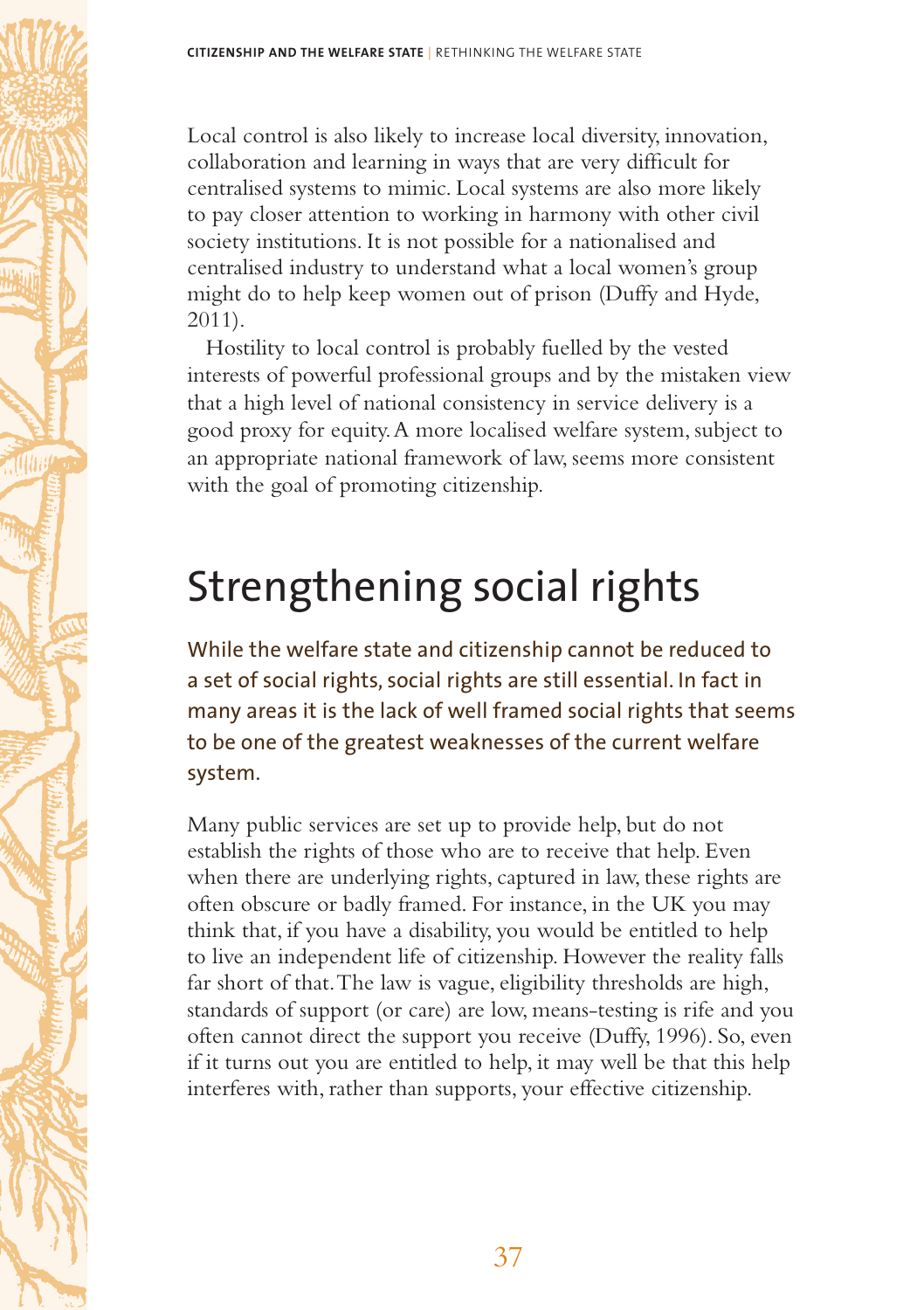One of the natural outcomes of a greater focus on rights might be to explore when and how it is appropriate for citizens to take more individual control of their own destiny within the welfare state. Rights should provide people with opportunities to shape one's life, to take control of any resources that are necessary to one's life and to be able to demonstrate creativity (Duffy, 2006).

A decent welfare state would seek to clarify social rights and to put them on a constitutional footing. Within this framework individuals and communities could be free to meet rights in different ways, but the fundamental guarantees would be in place in order to challenge or correct unjust forms of welfare provision.

### Promoting collective action

It is unlikely that a welfare system can support citizenship unless citizens are actively engaged in challenging, designing and running it. Unless citizens are active it is much more likely that society will slip into a complacent acceptance of elite decision-making and professionalisation. It is also much more likely, when times are difficult, that few will be ready and willing to defend the welfare system from attack.

It was Titmuss who demonstrated in *The Gift Relationship* that markets are sometimes much less efficient than collective social action; with the right structures in place citizens can quite properly see themselves as having wider duties to society and can act from a sense of shared citizenship (Titmuss, 1970). In the same way, some people with mental health problems are now coming together to provide each other with high quality support and are able to challenge the existing mental health system as people who are not unduly dependent on the system itself (Duffy, 2012).

There is currently a grave danger that organisations, charities and businesses, that are now dependent upon funding from government, will lose their ability to speak freely when cuts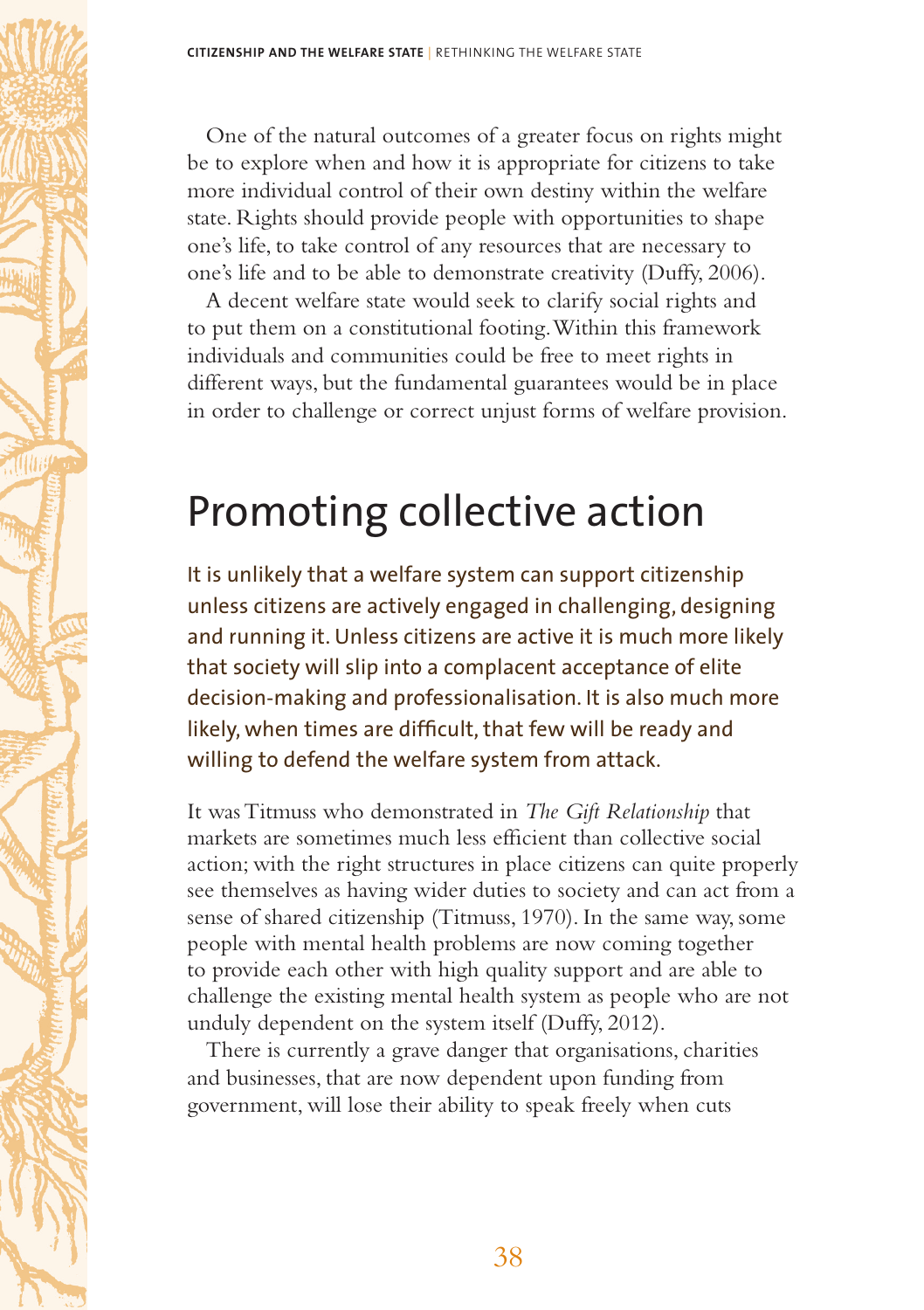are threatened. This is where the dominant idea of state 'commissioning' can become so dangerous; not just because it may lower standards, but also because it reduces the accountability of the state to local citizens (Duffy, 2013c). A reformed welfare state would pay particular attention to ensuring that there were many opportunities for independent collective action and wider accountability.

### Universal Basic Income

Without a doubt, the central battle for the redefinition of the welfare state will be over the reform of social security. The current system is designed on the basis that the employment market should be sufficient to secure enough income for every family, and so it offers assistance only after people have fallen into want. However, increasingly, thinkers and activists are organising themselves around a more radical and empowering idea - Universal Basic Income (Raventos, 2007). This is the proposal that every citizen should receive, unconditionally, an income that is enough to live on.

This is not the place to provide a detailed argument in support of Universal Basic Income. Many of us have been making this argument for some time (Duffy & Dalrymple, 2014). Instead I wish to observe how essential this idea will be to the wider reform of the welfare state, for it will restore to citizens some of the freedom that is necessary to act as citizens.

In fact the idea of security of income has always been central to the creation of a citizenry and true democracy (Lane, 2014). For people who are tied up in debt or dependency, or people who are forced to work full time, can never have the time or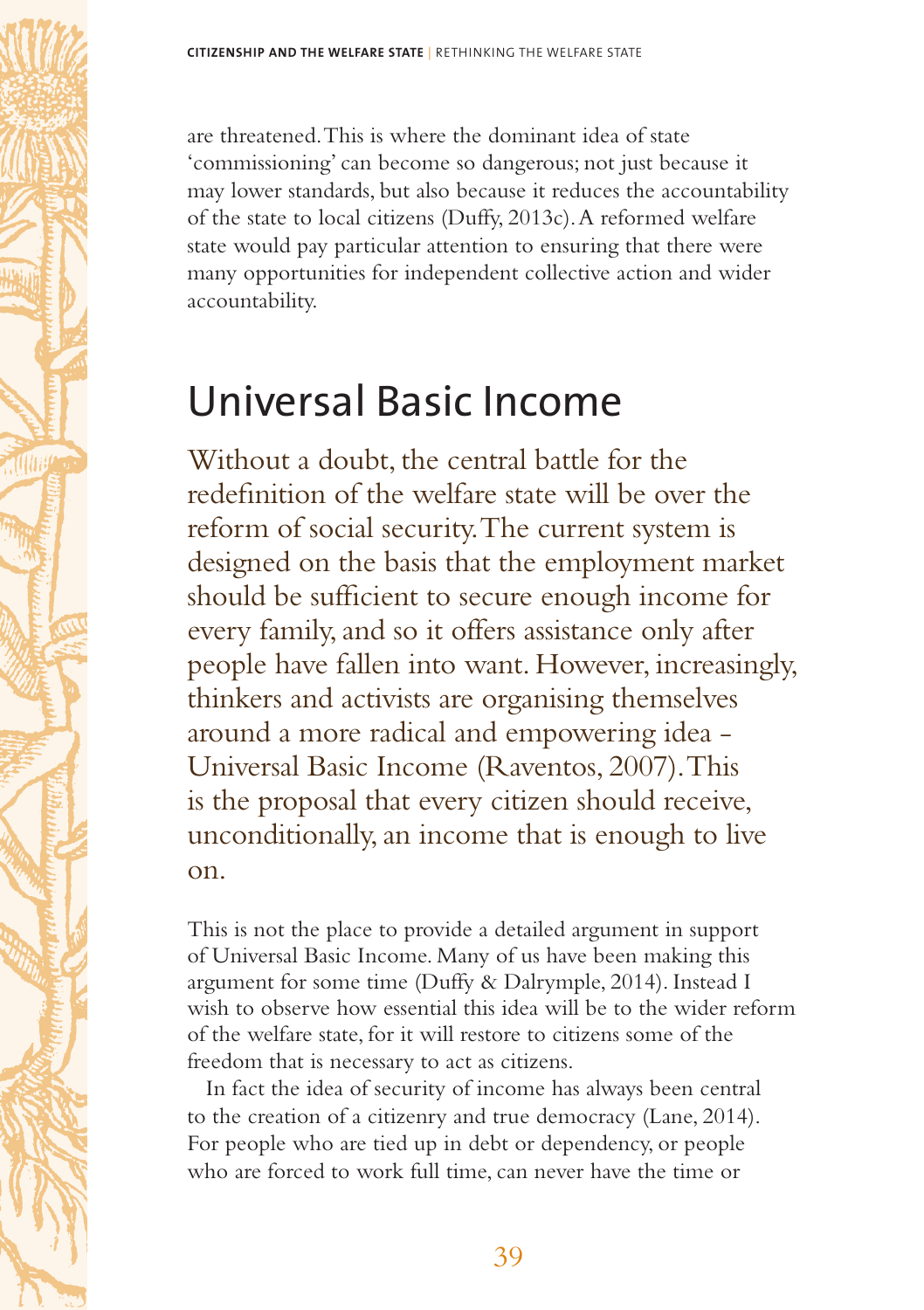#### **CITIZENSHIP AND THE WELFARE STATE** | Rethinking the welfare state

freedom necessary to contribute to community or to democracy. Democracy depends, citizenship depends, on security of income.

Pensions, unconditional income for older people, was the first big step towards the welfare state. Social security was the second step, providing security against extreme poverty, but in a way that is both stigmatising and constraining. Universal Basic Income will be the next step towards a welfare state that is fit for citizens.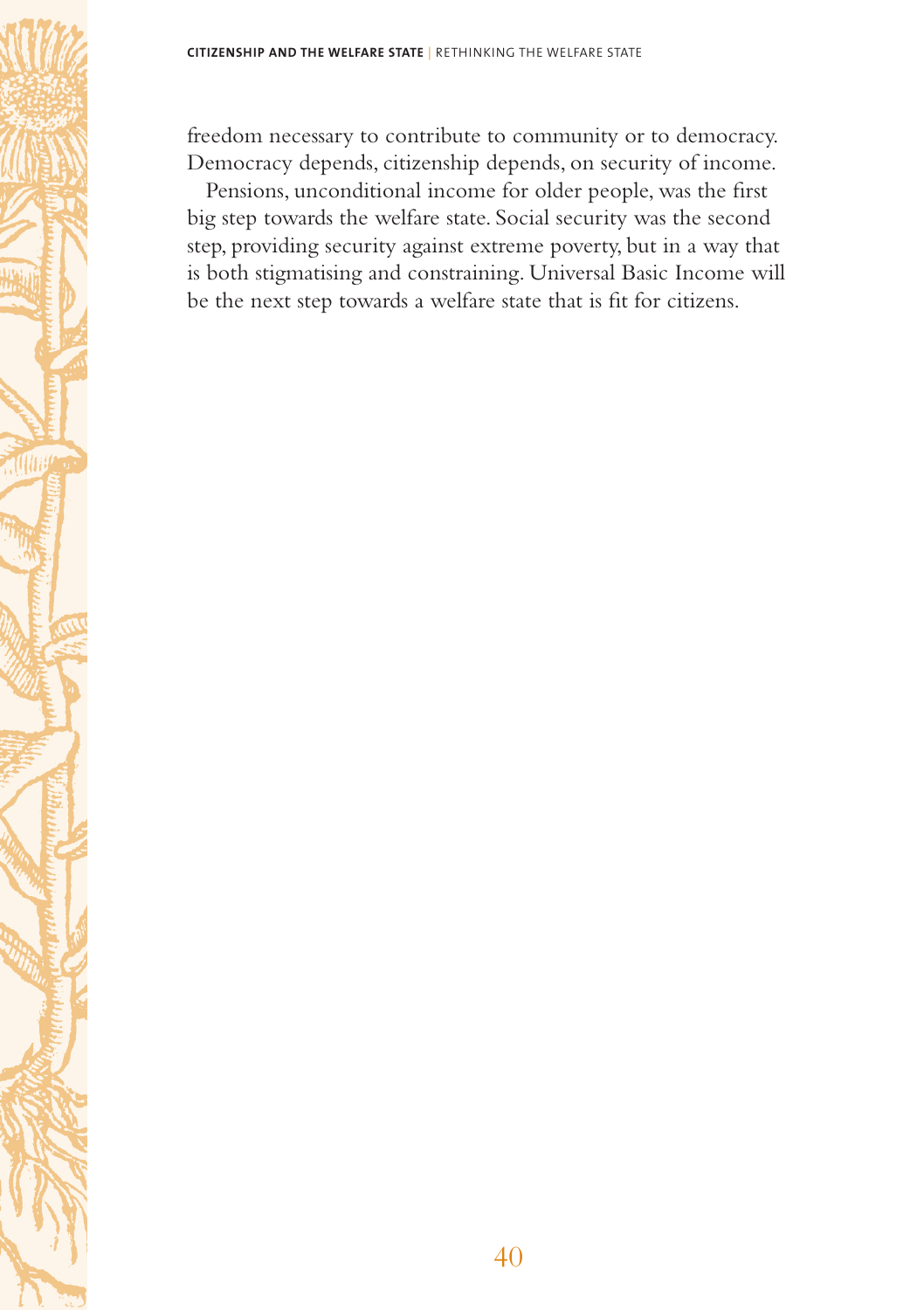## <span id="page-40-0"></span>**Conclusion**

The welfare state is under attack, but perhaps we misjudge the nature of that attack. The malign influence of large-scale commercial companies is only part of the problem. Some of the problems we face are the result of making the welfare state too much the play-thing of competitive party political systems that only need to focus on a limited range of socio-economic interests in order to win power.

In this sense the welfare state is a victim of its own success. Being owned and controlled by the political class means being subject to the hazards of party politics. Developing a more balanced and disciplined system may take a very long time and it is unlikely to be achieved simply by hoping that our preferred ideological position will eventually defeat all its competitors - nothing in human history suggests that will ever happen - political debate and theoretical conflict is inevitable, and proper.

The welfare state cannot step outside politics or democratic control. What is required is constitutional thinking. We need to exploring how to achieve a balanced and sustainable structure. We need to pay attention, not just to the obvious policies and organisational structures, but also to the underlying processes of decision-making, accountability and creativity. The welfare state should be a human institution, not a politically-directed machine.

The welfare state can be defended, but this defence must build new understandings and new alliances. At the heart of a decent and defensible welfare state must be the notion of citizenship citizenship helps us define both the means and the end for the welfare state. But our notion of citizenship must be founded on real human experiences and aspirations, not empty rhetoric. People with disabilities, and many others, have already done much of the necessary work to define the kind of citizenship that is important to them (Campaign for a Fair Society, 2012). It is everyday citizenship - citizenship that helps people live good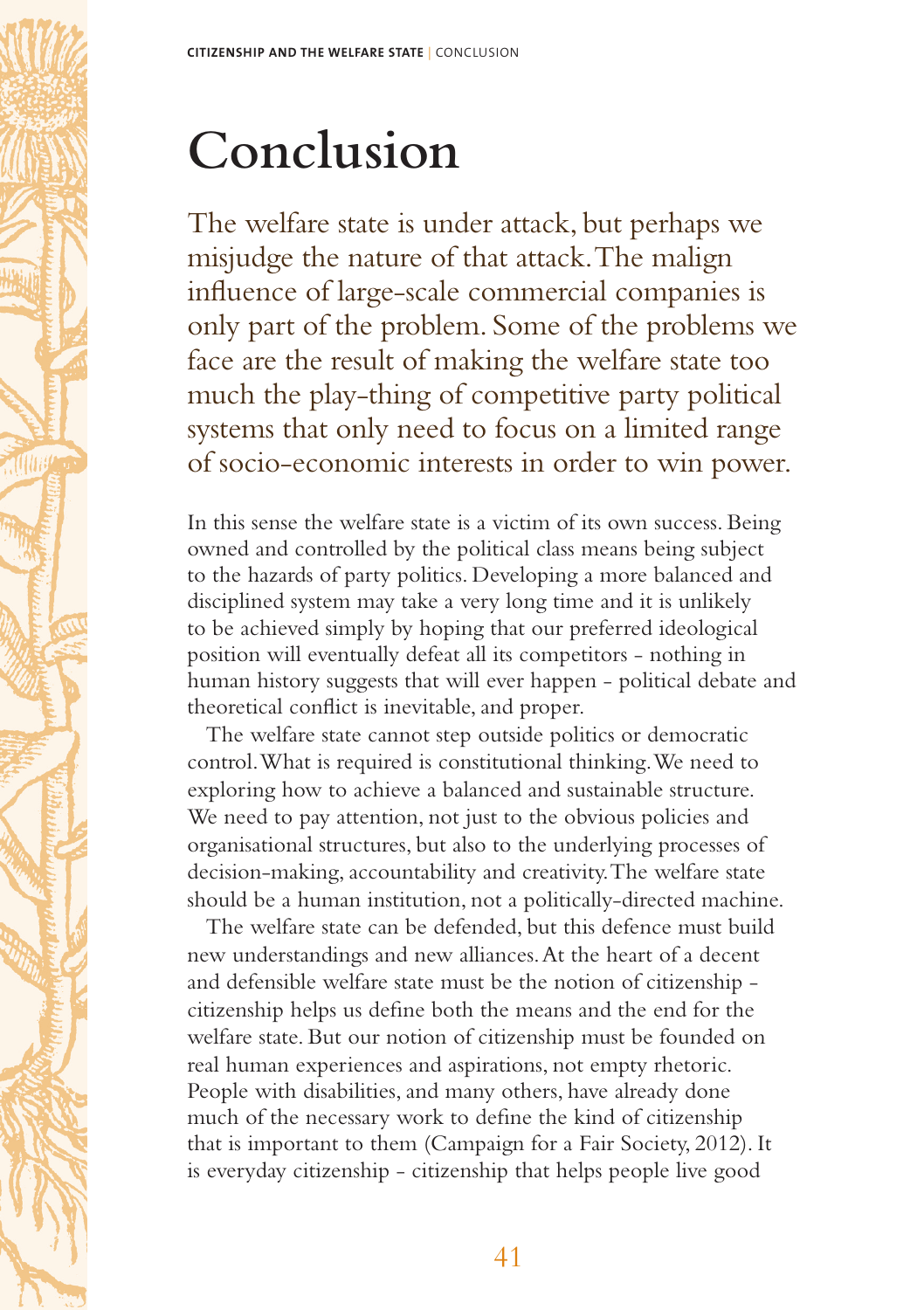lives, in companionship with others. These aspirations are realistic because, while they demand changes, these changes only serve to release and strengthen the contributions of everyone for the enrichment of the whole society.

If new forms of alliance and consensus can be built around this 'stuff of citizenship' then Marshall's hopes for the welfare state may come true. However if we continue to fall back on meritocratic and manipulative ways of thinking then we will see the welfare state fall further away from its true purpose.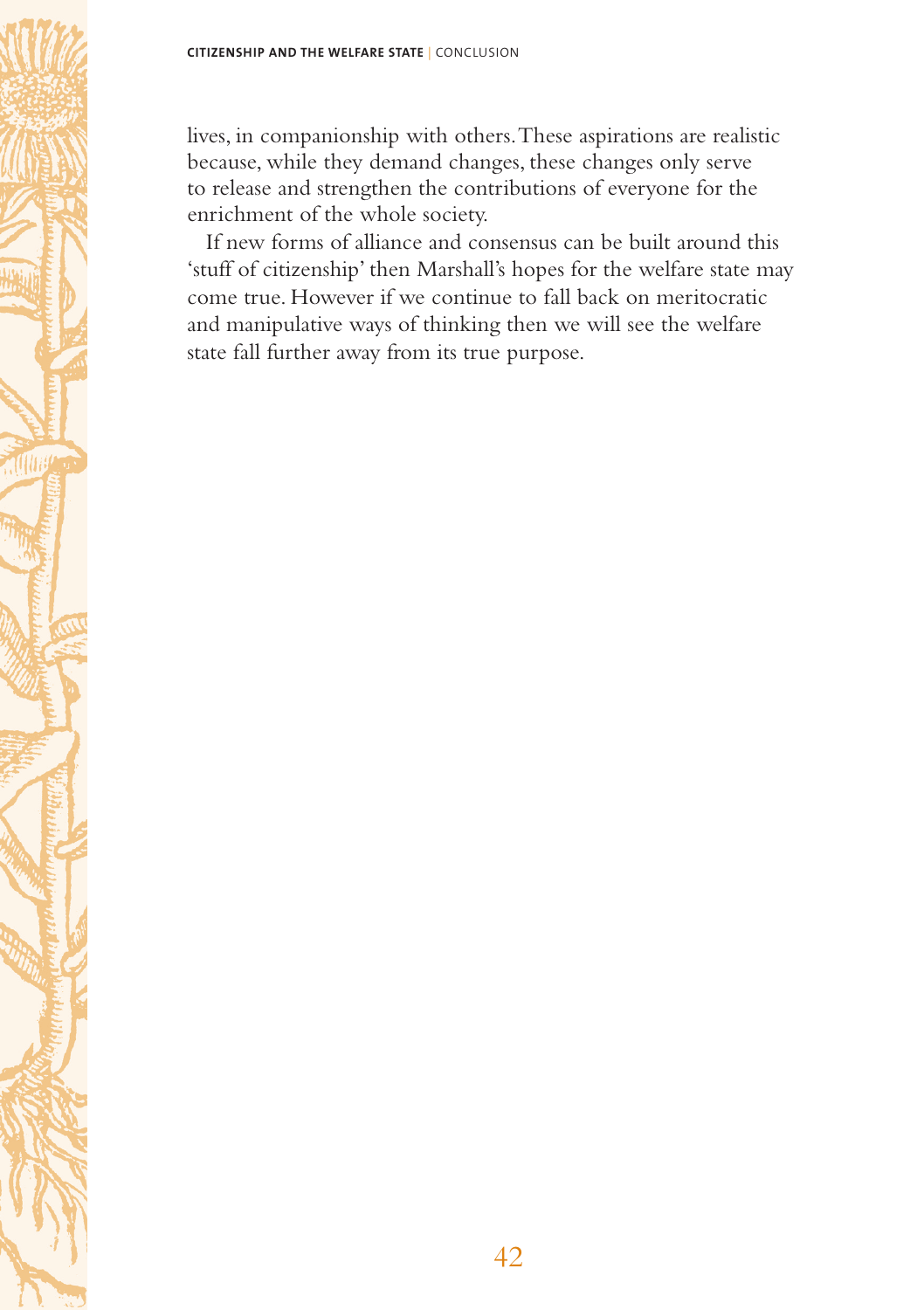## <span id="page-42-0"></span>**Bibliography**

Arendt H (1963) **Eichmann in Jerusalem**. New York, Viking Press.

Arendt H (2005) **The Promise of Politics**. New York, Schocken Books.

Aristotle (1955) **Ethics**. London, Penguin.

- Aristotle (1959) **Politics and the Athenian Constitution**. New York, Everyman. Beveridge W (1942) **Social Insurance and Allied Services**. London, HMSO.
- Camp J McK (2003) **Excavations of the Athenian Agora**. American School of Classical Studies at Athens.
- Campaign for <sup>a</sup> Fair Society (2012) **Manifesto for a Fair Society**. Sheffield, Centre for Welfare Reform.
- Duffy S (1996) **Unlocking the Imagination. Purchasing services for people with learning difficulties**. London, Choice Press.
- Duffy S (2001) **An Intuitionist Response to Moral Scepticism: A critique of Mackie's scepticism, and an alternative proposal combining Ross's intuitionism with a Kantian epistemology**. PhD Thesis, Edinburgh University.
- Duffy S (2006) **Keys to Citizenship: A guide to getting good support for people with learning disabilities, second revised edition**. Sheffield, Centre for Welfare Reform.
- DUFFY S (2010) Citizenship Theory of Social Justice exploring the meaning of personalisation for social workers Journal of Social Work Practice Vol. 24 No. 3 pp. 253-267.
- Duffy S and Hyde C (2011) **Women at the Centre**. Sheffield, Centre for Welfare Reform.
- Duffy S (2011) **A Fair Income**. Sheffield, Centre for Welfare Reform.
- Duffy S (2012) **Peer Power**. Sheffield, Centre for Welfare Reform.
- Duffy S (2013a) **The Unmaking of Man: Disability and the Holocaust**. Sheffield, Centre for Welfare Reform.
- Duffy S (2013b) **A Fair Society? How the cuts target disabled people**. Sheffield, Centre for Welfare Reform.
- Duffy S (2013c) **Whose Community Is It Anyway? Rethinking the commissioning of user led organisations and centres for independent living**. Sheffield, Centre for Welfare Reform.
- Duffy S and Dalrymple J (2014) **Let's Scrap the DWP**. Sheffield, Centre for Welfare Reform.
- Dwyer P (2003) **Understanding Social Citizenship: Themes and perspectives in policy and practice**. Bristol, Policy Press.
- Glasby J (ed.) (2012) **Commissioning for Health and Well-Being: An introduction**. Bristol, Policy Press.
- Goffman E (1968) **Stigma: Notes on the management of spoiled identities**. London, Penguin.
- Hague W (2005) **Freedom, Dignity and Slavery in the Modern World**. London, The Centre for Social Justice.
- Hayek F A (1944) **The Road to Serfdom**. London, Routledge Press.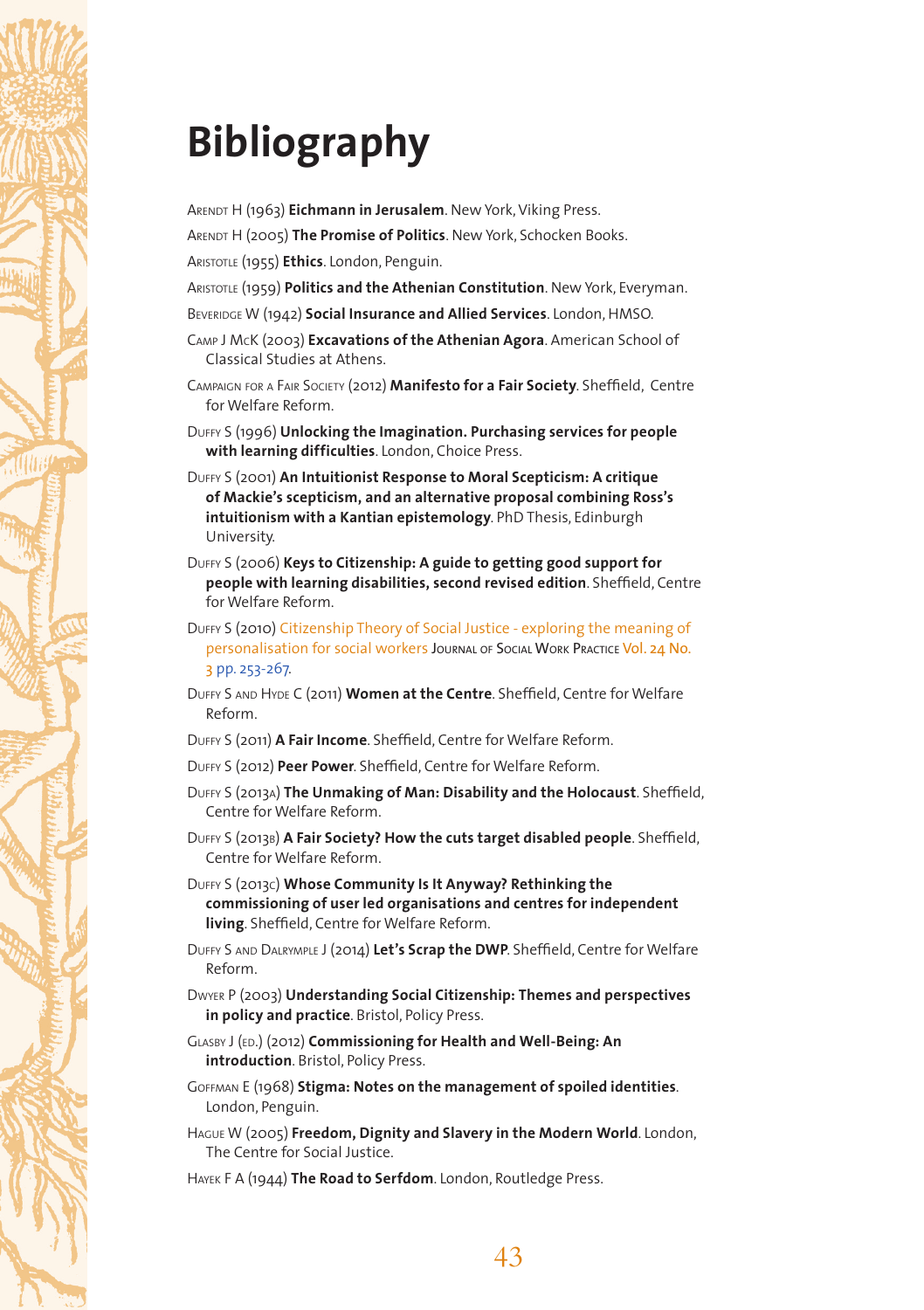Hayek F A (1960) **The Constitution of Liberty**. London, Routledge & Kegan Paul.

- The Heritage Foundation (2013) Index of Economic Freedom see http://www. heritage.org/index/explore?view=by-variables (accessed 18th July 2013)
- HOCKEY J (2012) The End of the Age of Entitlement. MELBOURNE, THE AGE (APRIL 19, 2012)
- Huxley A (1955) **Brave New World**. London, Penguin.
- Klein R (1989) **The Politics of the National Health Service**. London, Longman.
- Lane M (2014) **Greek and Roman Political Ideas**. London, Pelican
- de Lorris G and de Muin J (1994) **The Romance of the Rose**. Oxford, OUP.
- MACKIE J (1984) Right-based Moralities in WALDRON J (ED.) **Theories of Rights.** Oxford, Oxford University Press.
- Maddock S (2012) **The DWP Work Programme**. Manchester, Manchester Institute of Innovation Research.
- Maimonides (2005) The Law of Gifts to the Poor in Maimonides **Mishneh Torah: sefer zeraim, the book of agricultural ordinances**. New York, Moznaim Publishing Corporation.
- Marhsall T H and Bottomore T (1992) **Citizenship and Social Class**. London, Pluto Press.
- Norman J (2010) **The Big Society the anatomy of the new politics**. Buckingham, The University of Buckingham Press.
- Nozick R (1974) **Anarchy, State and Utopia**. London, Blackwell.
- Oakshott M (1991) **Rationalism in Politics and Other Essays**. Indianapolis, Liberty Press.
- Raventos D (2007) **Basic Income: the material condition of freedom**. London, Pluto Press.
- Rawls J (1971) **A Theory of Justice.** Oxford, Oxford University Press.
- Rawls J (1993) **Political Liberalism**. New York, Columbia University Press.
- Rousseau J J (1968) **The Social Contract**. London, Penguin.

Scruton R (1983) **A Dictionary of Political Philosophy**. London, Pan Books.

- Scruton R (2006) **A Political Philosophy**. London, Continuum.
- Shapiro J P (1993) **No Pity: People with disabilities forging a new civil rights movement**. New York, Times Books.

Taylor-Gooby P and Stoker G (2011) The Coalition Programme: A New Vision for Britain or Politics as Usual? The Political Quarterly, Vol. 82, No. 1, January– March 2011.

Titmuss R M (1970) **The Gift Relationship**. London, George Allen & Unwin.

- WALDRON J (ED.) (1984) **Theories of Rights**. Oxford, Oxford University Press.
- Waldron J (1993) **Liberal Rights**. Cambridge, Cambridge University Press.
- Wall A (1999) **Icebergs and Deck-chairs: Organisational change in the NHS**. London, The Nuffield Trust.
- Walzer M (2007) **Thinking Politically: essays in political theory**. New Haven, Yale University Press.

Weil S (1951) **Waiting on God**. London, Routledge and Kegan Paul.

Weil S (1987) **The Need for Roots: Prelude to a Declaration of Duties Towards Mankind**. London, Ark.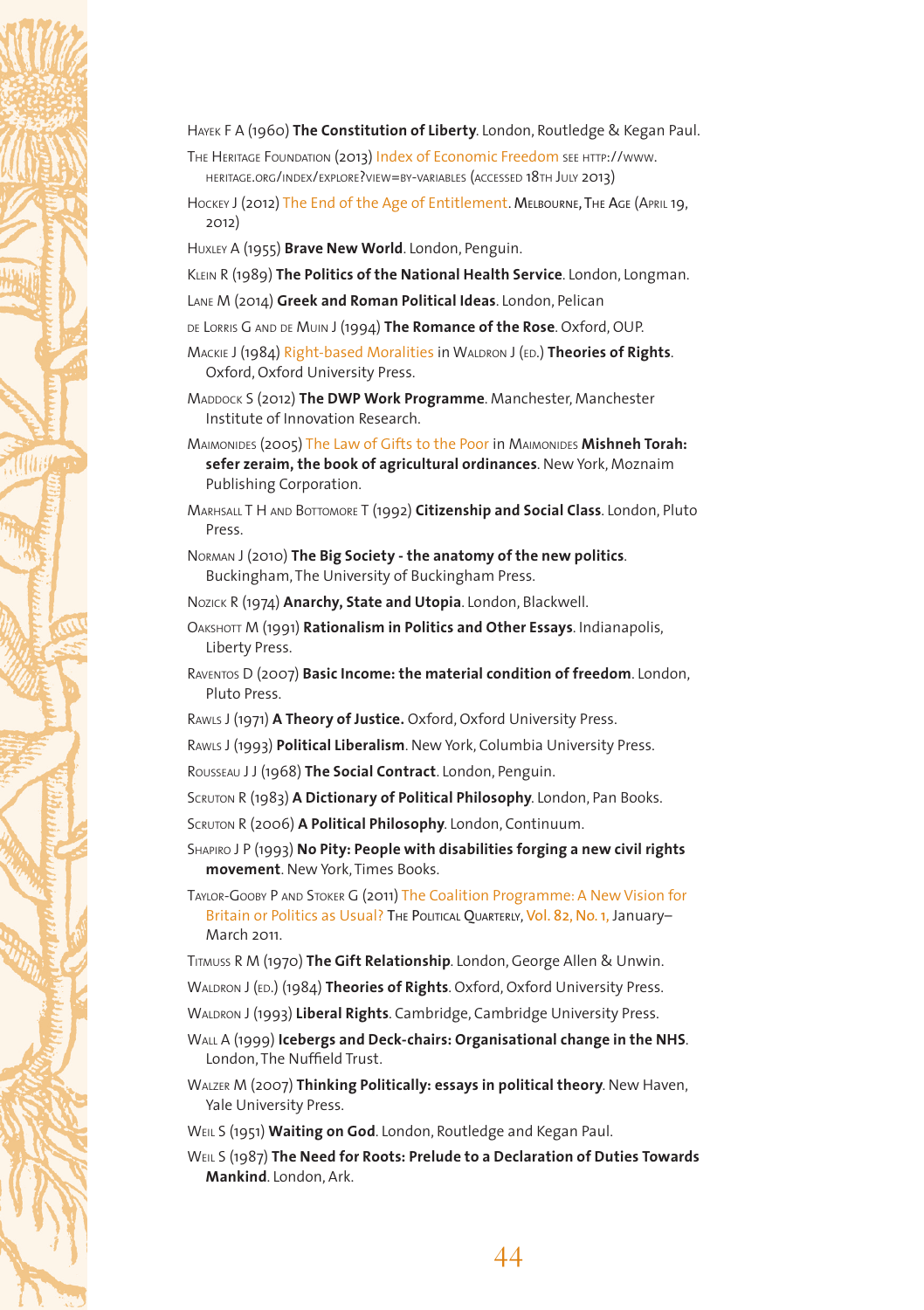- WILKINSON R AND PICKETT K (2010) **The Spirit Level Why Equality is Better for Everyone**. London, Penguin.
- Wolfensberger W (1972) **The Principles of Normalization in Human Services**. Toronto, NIMR.

Wood C and Salter J (2013) **The Power of the Prepaid**. London, Demos.

Young M (1958) **The Rise of the Meritocracy**. London, Penguin.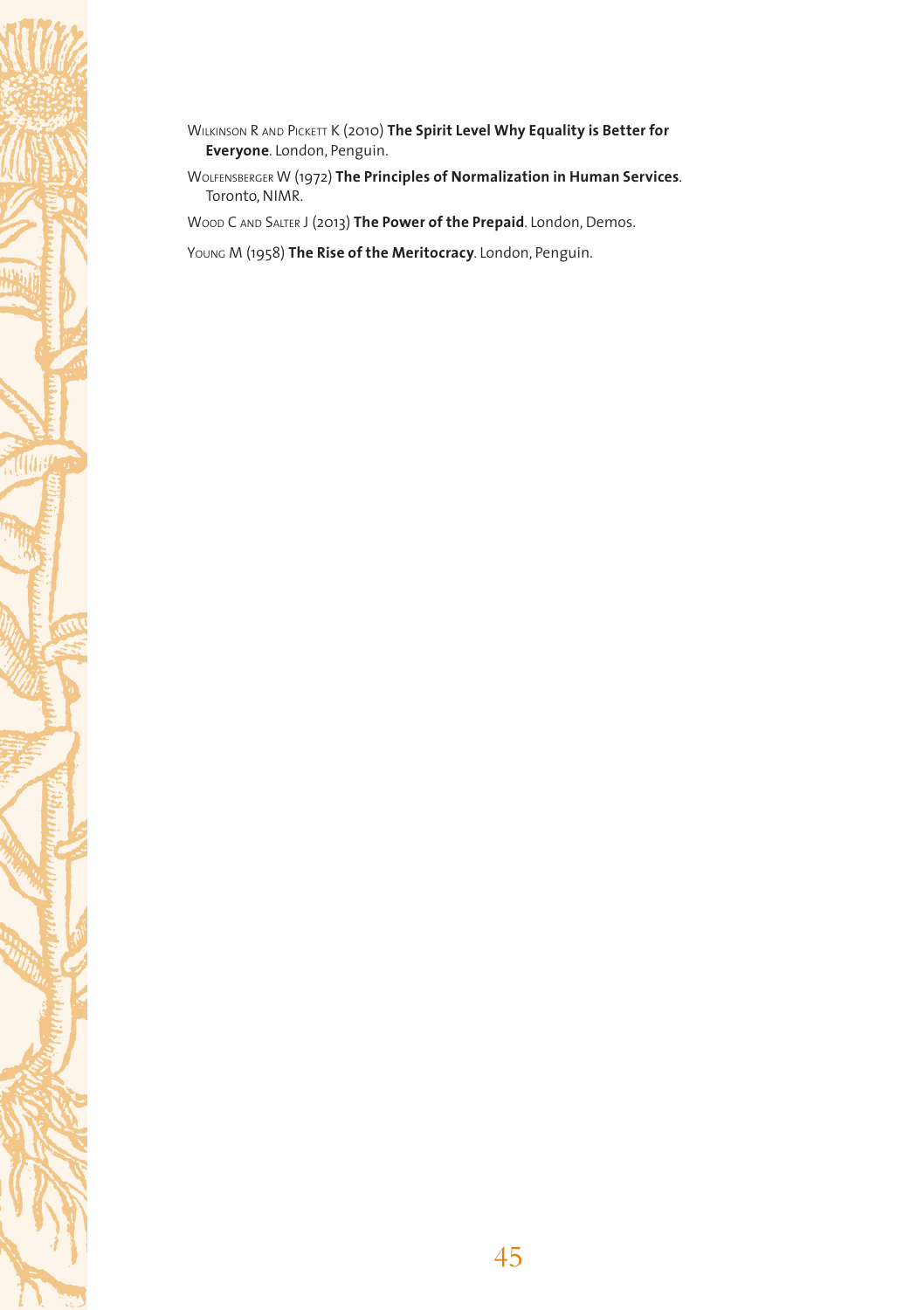### <span id="page-45-0"></span>**The Need for Roots Series**

The Need for Roots is a series of publications from the [Centre for Welfare Reform](http://www.centreforwelfarereform.org) which explores the purposes, values and principles that ground and nourish the changes in relationship, practice and policy necessary to creatively support full citizenship for all people. Our aim is to foster the sort of inquiry that will lead to a deeper understanding of core words like person, community, citizenship, justice, rights and service, as well as newer terms emerging from efforts to reform social policy such as inclusion, self-direction and personalisation. Proceeding as if the meaning of these key words is obvious risks them becoming hollow and spineless, functioning as rhetorical filler or tools of propaganda and fit only for reports and mission statements.

## **THE NEED FOR ROOTS**

We have named the series after the title of the English translation of a book by Simone Weil, a philosopher and activist. She wrote in 1943, at the request of the Free French Resistance, to chart a way her native France could renew itself and its citizens after victory over the Nazis. Far more than her specific conclusions we admire her willingness to search deeply in history for the distinctive strengths of her people and their communities, to think in a disciplined and critical way about human obligations and rights and the conditions necessary for their expression, and to risk mapping out in detail how her ideas might be realized in practice (a meaningful effort even though few if any of these specific recommendations were judged practical enough to attempt). As well, we are awed by her courage, throughout her short life, to struggle to live in a way that coherently expressed her beliefs and the insights generated by that effort.

We offer this series because we think it timely. Real progress reveals powerful ways that people at risk of social exclusion, because they need some extra help, can contribute to our common life in important ways. But there are substantial threats to sustaining and broadening this progress to include more people.

We want this series to benefit from the experience of all disabled people, of people who require additional support as they grow old, of people in recovery from mental ill health and trauma. We invite them to consider this series as a way to speak for themselves. In describing its social context we will speak from our experience of the people who have taught us the most, people with learning difficulties and other developmental disabilities, their families and allies.

In the span of two generations the life chances of people with learning difficulties and other developmental disabilities have markedly improved. Family organising and advocacy have redefined private troubles as public issues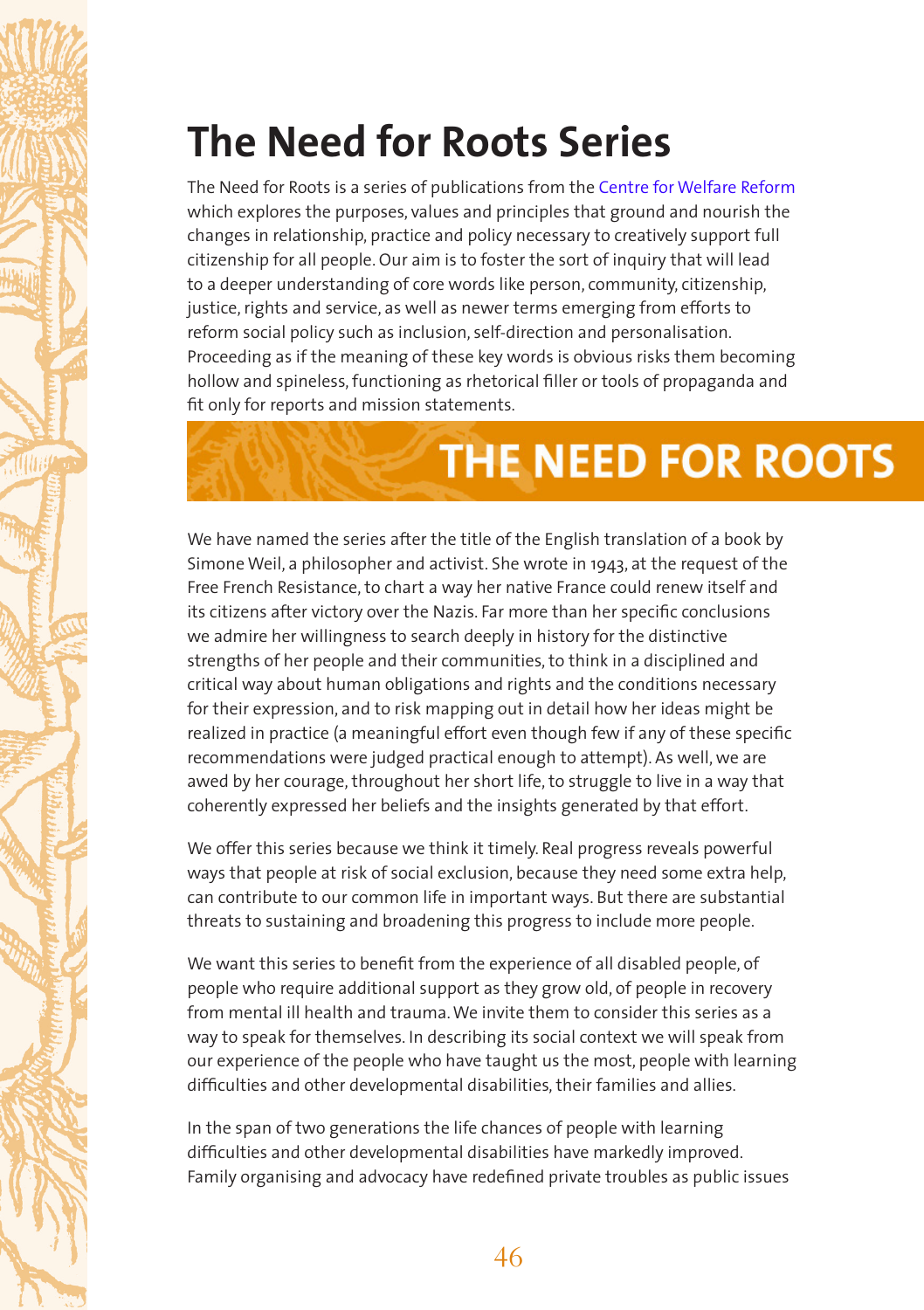and attracted political support and rising public investment in services. The growing cultural and political influence of the disabled people's movement has established the social model of disability as a corrective to an individualistic medical model, declared the collective and individual right to be heard and determine one's own life course and the direction of public policy, and struggled with increasing success for the access and adjustments that open the way to meaningful civic and economic roles. People with learning difficulties have found allies and organised to make their own voices heard, increasingly in concert with the disabled people's movement. Discrimination on the basis of disability is illegal in more and more jurisdictions and the UN Convention on the Rights of Persons with Disabilities asserts the right to full citizenship and the assistance necessary to exercise that citizenship. The population confined in publicly operated institutions has fallen dramatically and institutions in any form are losing legitimacy. Social innovators have created effective practices and approaches that assist people to develop their capacities, exercise meaningful direction of their own lives, and participate fully in their communities. More and more people with learning difficulties enjoy life in their own homes with chosen friends or partners, are employed in good jobs, join in civic life, and use generally available public services and benefits.

These improvements in life chances merit celebration, but the journey to citizenship for all is far from over. Governments' responses to fiscal crises have cut public expenditures in ways that fall disproportionately and harshly on disabled people and their families. Scandalous mistreatment, hate crime, neglect, and abuse continue to plague everyday life for far too many disabled people. People whose impairments call for assistance that is thoughtfully designed and offered in a sustained way by trustworthy, capable, committed people are particularly vulnerable to exclusion and deprivation of opportunity. The thrust to self-direction is blunted by rationing, restrictions on people's discretion, and risk management. Authorities turn aside people's claims on control of funding and family requests for inclusive school experiences for their children or entangle them in labyrinthine procedures. Far too few people with intellectual disabilities and their families hold the expectation of full citizenship and too many straightforward desires for access to work and a real home are trapped in bureaucratic activities adorned with progressive sounding labels; so rates of employment and household formation remain low.

There are even deeper shadows than those cast by inept or dishonourable implementation of good policies or clumsy bureaucracies nervous about scarcity and risk. Powerful as the social model of disability and the language of rights has been in shaping public discussion, individual-blaming and controlling practices thrive. Authorities typically moved from unquestioned control of disabled people's lives in the name of medical or professional prerogative to the unquestioned control of disabled people's lives in the name of a gift-model of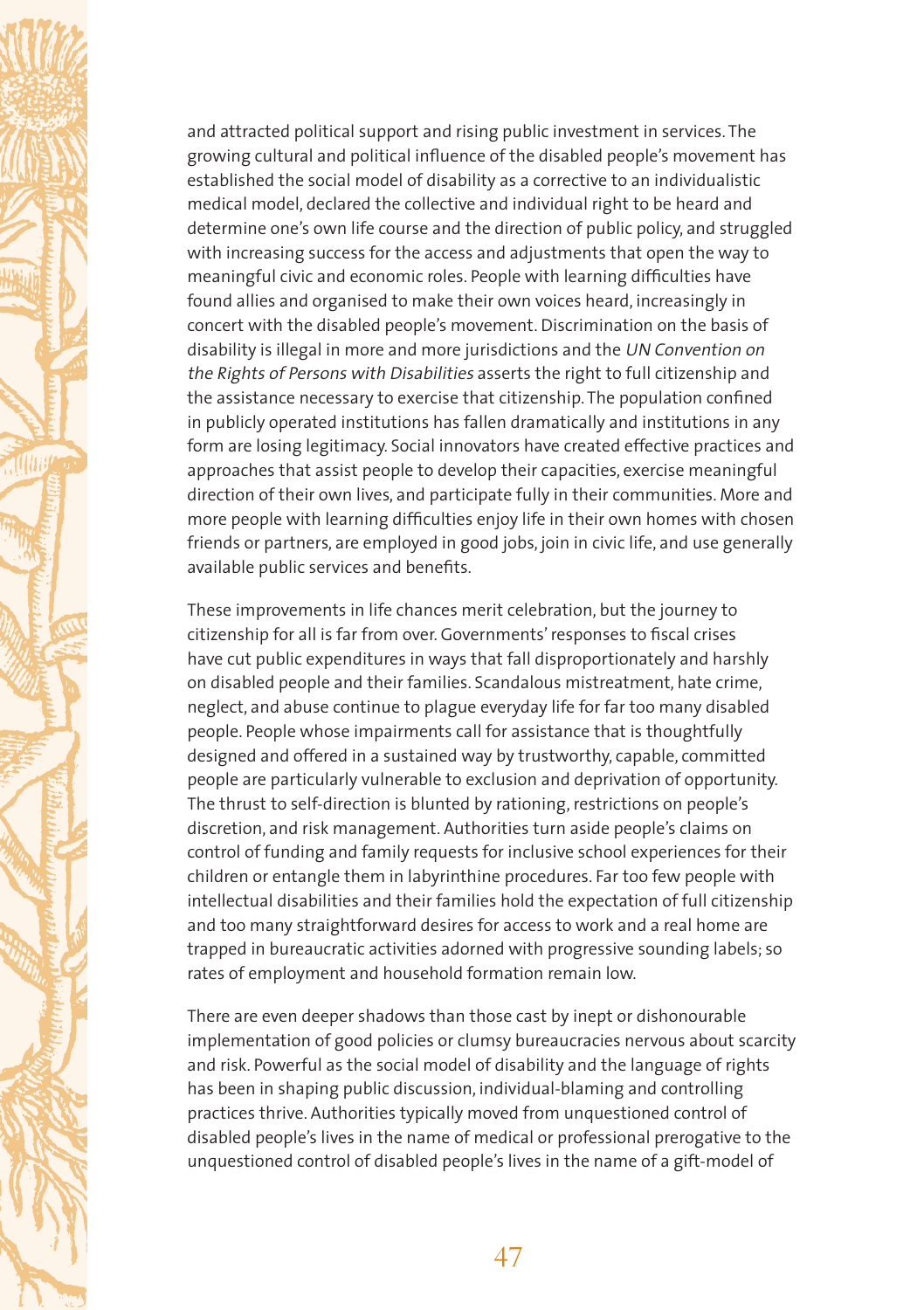clienthood,which assigns authorities responsibility for certifying and disciplining those eligible for publicly funded assistance. As the numbers of people diagnosed with autism increases, more and more families organize to seek public investment in discovering or implementing cures. Most worrying, lives are at risk in the hands of medical professionals. Even in the area of appropriate medical competence, people with learning difficulties are at a disadvantage, experiencing a higher rate of premature death than the general population. The growing power of testing during pregnancy enables what many researchers and medical practitioners call "secondary prevention through therapeutic abortion," framed as an option that growing numbers of parents accept as a way to avoid what they imagine to be the burdens of life with a disabled person. Medical researchers seek even more ways detect and terminate disabling conditions. Some defences of euthanasia seem to assume that disability makes life an intolerable burden - despite all the evidence to the contrary.

An adequate response to the mixture of light and shadow that constitutes current reality has at least three parts. Two of these are more commonly practiced and the third is the focus of this series of publications. First, keep building on what works to develop, refine and broaden the practices necessary to support full citizenship. This will involve negotiating new boundaries and roles in ordinary economic and civil life and generating social innovations that offer people the capacities to life a live that they value. Second, intensify and sustain organizing and advocacy efforts: build activist groups; strengthen alliances; publicly name problems in ways that encourage positive action; agitate to assure adequate public investment, protect and improve positive policies and get rid of practices that support exclusion and unfair treatment; and educate to increase public awareness of the possibilities, gifts and rights of all disabled people. Recognize that both of these initiatives will need to be sustained for at least another generation and probably as long as humankind endures.

These two initiatives - building on what's working and organising for social change - have two advantages over the third. They both encourage immediate practical actions that concerned people can take today and don't demand making time for study and reflection. Neither questions a commonsense view of history as steady progress: we may suffer setbacks at the hands of today's opponents but our trajectory is upwards and we can act free of the backward ideas of the past. Our culture offers few resources for sober consideration of the shadows that haunt our efforts, the ways we are ensnared by history and enduring human potentials for indifference, tragedy and evil. So it is understandable that we take refuge in the idea that progress is inevitable if we are smart enough, indifference can be enlightened by proper marketing, and tragedy and evil discarded as superstitions.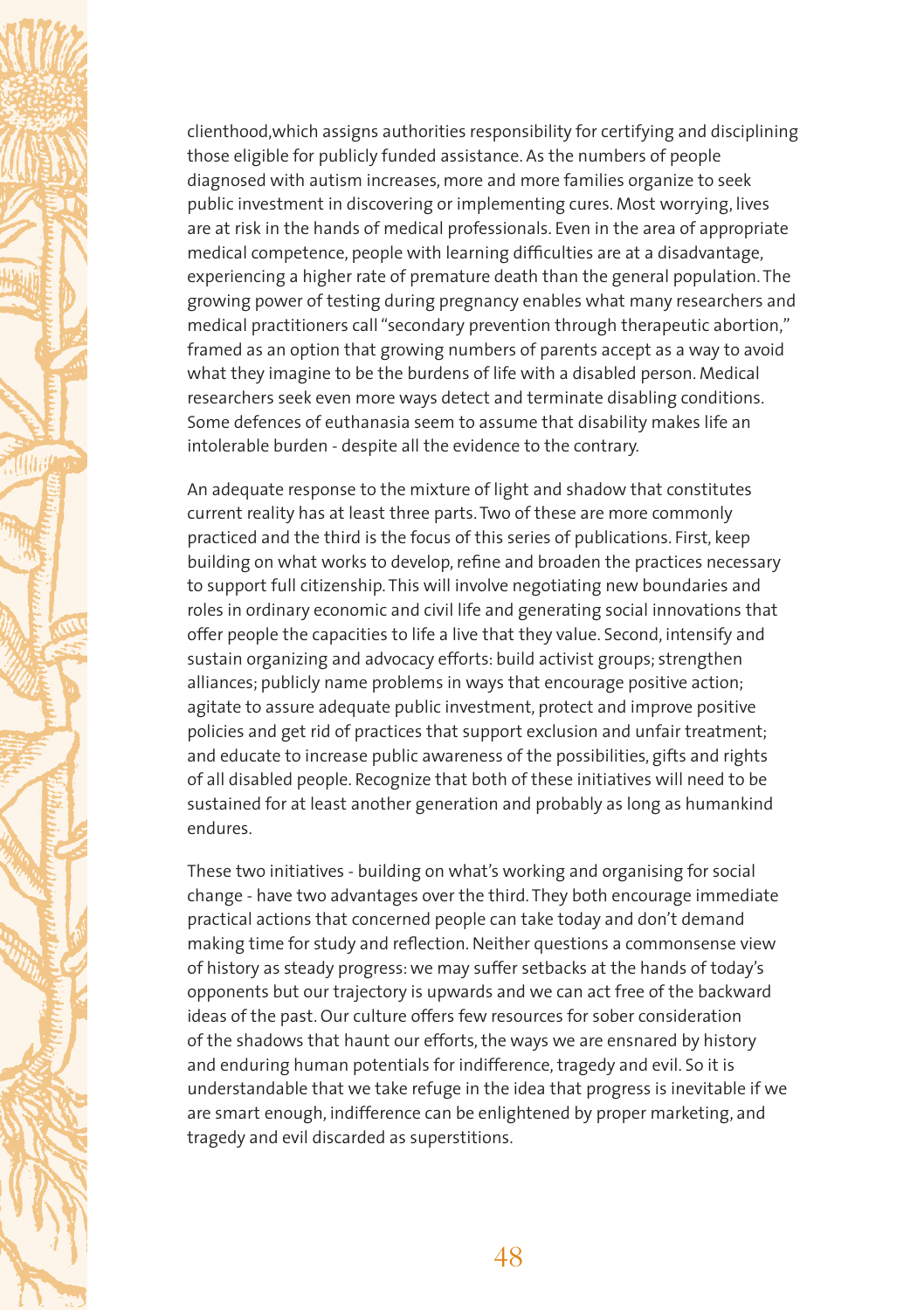The third initiative, growing deeper roots, is a call for a different kind of action. L'Enracinement, the French title of Simon Weil's book, means something closer to "rooting" –actively putting down roots rather than just acknowledging that roots are needed. Deepening the roots of our work is a matter of conversation, with the words written down by the authors in this series, with one's self in reflection, with friends and colleagues in discussion, with a wider public in debate and political action. We hope that time spent in study will add meaning to our current efforts, foster a better understanding of challenges and possibilities, and generate and refine creative actions.

#### **John O'Brien and Simon Duffy**

To find out more about [The Need for Roots](http://www.centreforwelfarereform.org/projects/the-need-for-roots.html) project visit the Centre for Welfare Reform's website.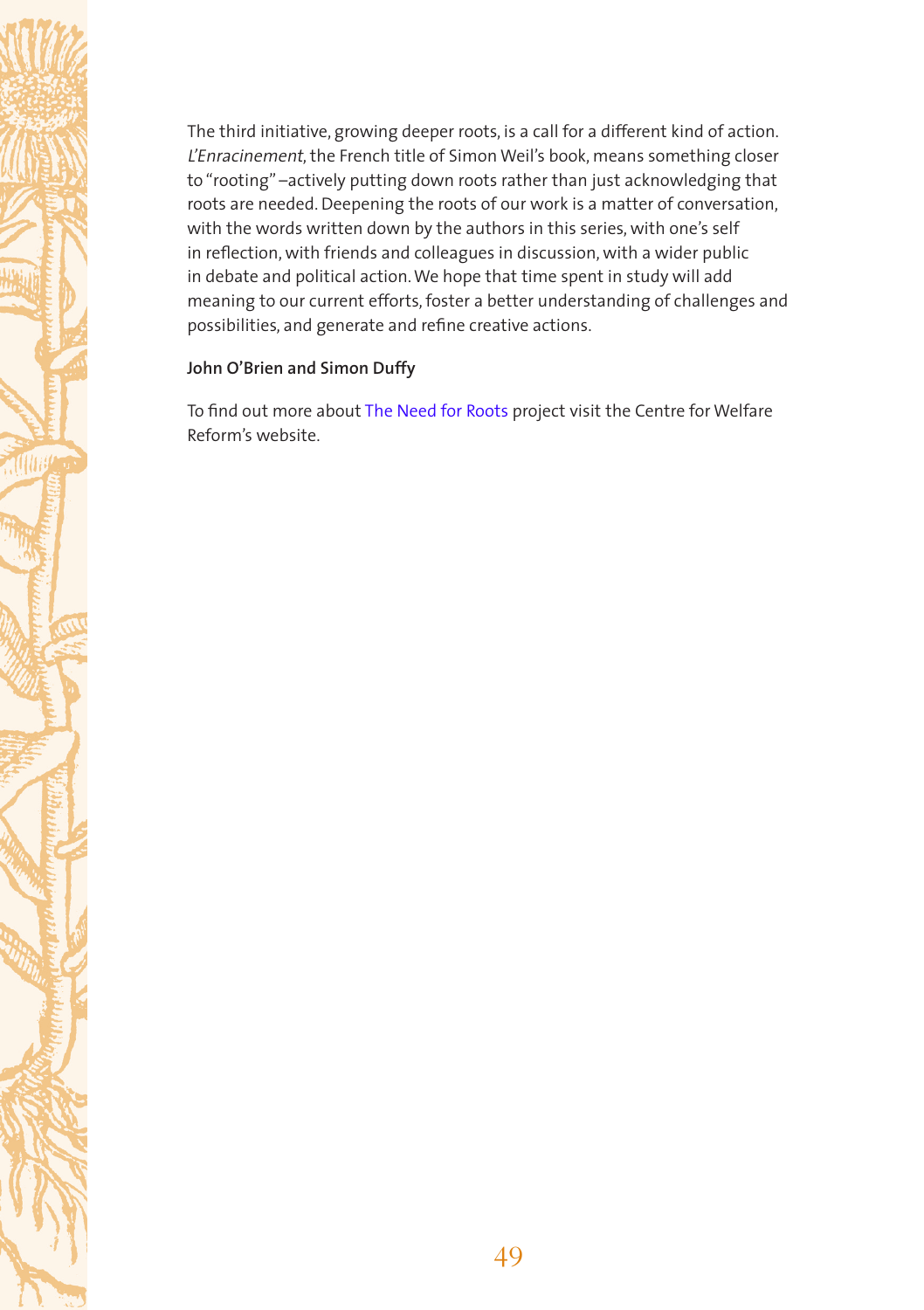## <span id="page-49-0"></span>**Publishing information**

### Centre for Welfare Reform

The Centre for Welfare Reform was established in 2009 to develop and help redesign the welfare state in order to promote citizenship, support families, strengthen communities and increase social justice. The Centre's fellowship includes a wide-range of social innovators and local leaders. [www.centreforwelfarereform.org](http://www.centreforwelfarereform.org)

Citizenship and the Welfare State © Simon Duffy 2016 Figures 1, 2 and 3 © Simon Duffy 2016 Designed by Henry Iles [www.henryiles.com](http://www.henryiles.com) All rights reserved. First published March 2016 ISBN download: 978-1-907790-78-2 52 pp.

No part of this book may be reproduced in any form without permission from the publisher, except for the quotation of brief passages in reviews. Citizenship and the Welfare State is published by the Centre for Welfare Reform

Centre for Welfare Reform 36 Rose Hill Drive Sheffield S20 5PN

The publication is free to download from: [www.centreforwelfarereform.org](http://www.centreforwelfarereform.org)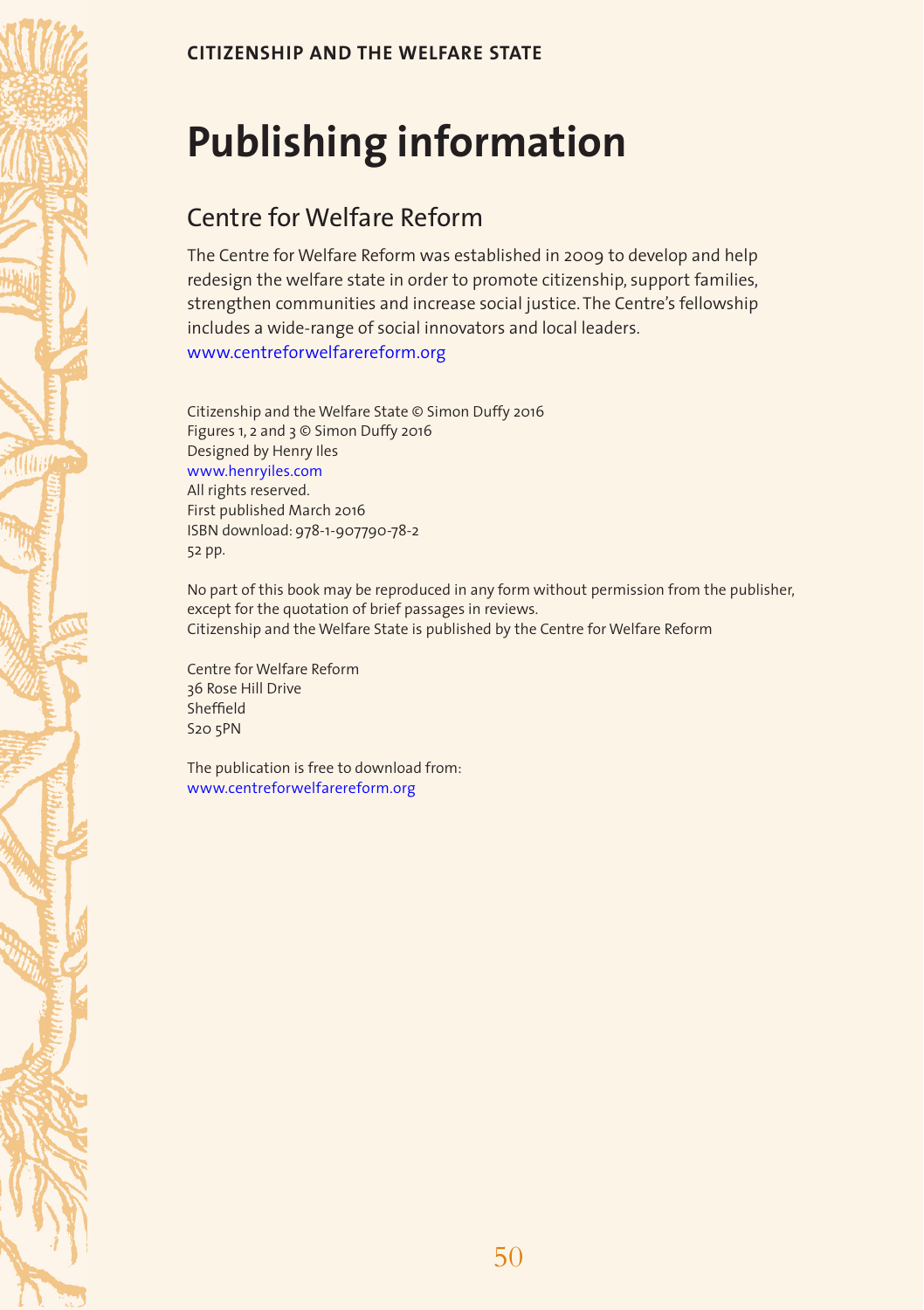